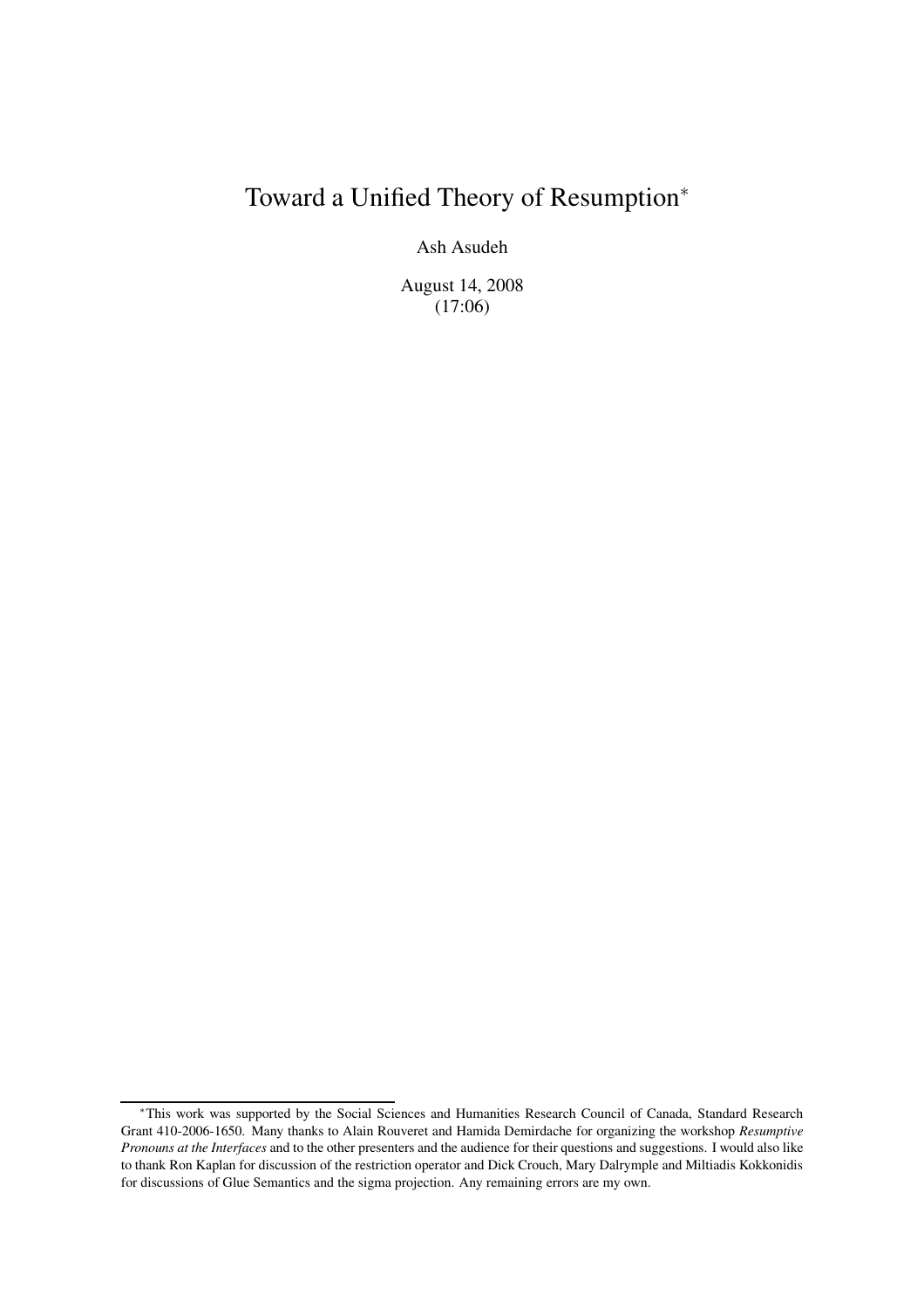## **Contents**

| 1              | <b>Introduction</b><br>1                                                                                                                                                     |                                                    |  |  |  |  |
|----------------|------------------------------------------------------------------------------------------------------------------------------------------------------------------------------|----------------------------------------------------|--|--|--|--|
| $\overline{2}$ | <b>Three kinds of resumption</b>                                                                                                                                             |                                                    |  |  |  |  |
| 3              | <b>Data</b><br>3.1<br>3.2                                                                                                                                                    | 3<br>$\overline{3}$<br>6                           |  |  |  |  |
| 4              | <b>Challenges for a unified theory</b>                                                                                                                                       | 8                                                  |  |  |  |  |
| 5              | <b>Lexical-Functional Grammar</b><br>5.1<br>F-structure: Structural descriptions and general well-formedness conditions<br>5.2<br>5.3<br>5.4<br>5.4.1<br>5.4.2<br>5.5<br>5.6 | 11<br>12<br>13<br>15<br>15<br>17<br>18<br>19<br>20 |  |  |  |  |
| 6              | <b>Glue Semantics</b><br>6.1<br>6.2<br>6.3                                                                                                                                   | 21<br>23<br>23<br>24                               |  |  |  |  |
| 7              | <b>Resource Sensitivity</b><br>7.1                                                                                                                                           | 24<br>27                                           |  |  |  |  |
| 8              | The Resource Management Theory of Resumption<br>8.1<br>8.2                                                                                                                   | 28<br>31<br>33                                     |  |  |  |  |
| 9              | <b>Analysis</b><br>9.1<br>9.2<br>9.2.1                                                                                                                                       | 35<br>35<br>38<br>39<br>42                         |  |  |  |  |
|                | 10 Predictions of the theory                                                                                                                                                 | 42<br>42<br>43                                     |  |  |  |  |
|                | 11 Conclusion                                                                                                                                                                | 43                                                 |  |  |  |  |
|                | <b>References</b>                                                                                                                                                            | 45                                                 |  |  |  |  |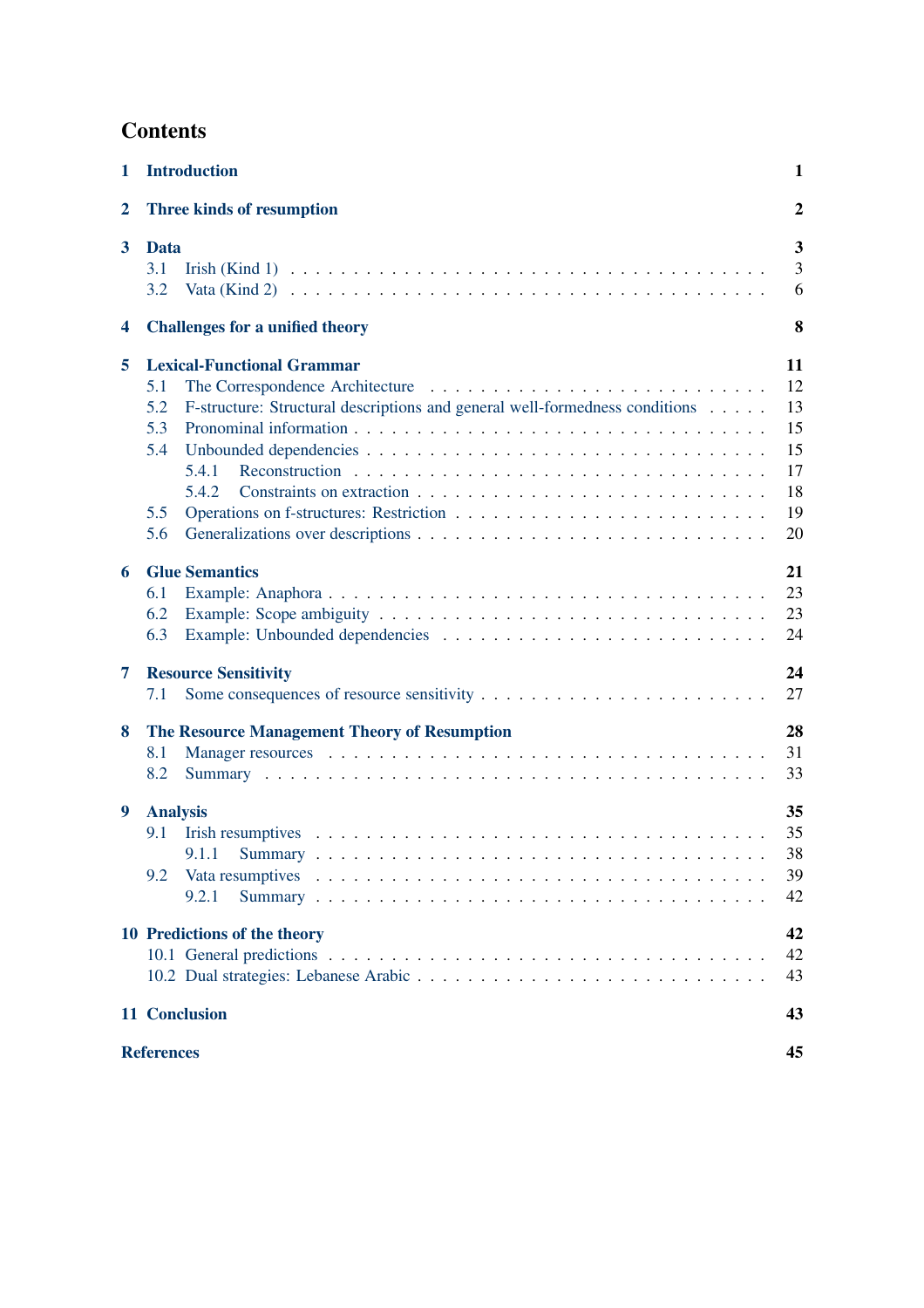## <span id="page-2-0"></span>**1 Introduction**

This paper presents a unified theory of resumptive pronouns, based on the Resource Management Theory of Resumption (RMTR; [Asudeh 2004,](#page-46-0) [2009](#page-46-1)). In particular, it identifies a common basis for puzzlingly different resumptive pronouns in languages such as Irish, which show evidence of 'base-generated' resumptives, versus languages such as Vata, which show evidence of gap-like resumptives. $<sup>1</sup>$  $<sup>1</sup>$  $<sup>1</sup>$ </sup>

RMTR is based on the assumption in [\(1\)](#page-2-2) and the empirical observation in [\(2\)](#page-2-3).

<span id="page-2-3"></span><span id="page-2-2"></span>(1) **Resource Sensitivity Hypothesis (RSH)**:

Natural language is resource-sensitive.

#### (2) **McCloskey's Generalization**:

Resumptive pronouns are ordinary pronouns.

The Resource Sensitivity Hypothesis is formally captured through the use of the resource logic *linear logic* [\(Girard 1987\)](#page-49-0) for semantic composition in Glue Semantics [\(Dalrymple et al. 1993,](#page-48-0) [Dalrymple](#page-47-0) [1999,](#page-47-0) [2001\)](#page-47-1). Linear logic is a commutative substructural logic [\(Restall 2000](#page-52-0)). Each premise in a valid linear logic proof must be used exactly once.<sup>[2](#page-2-4)</sup> RMTR posits that the key to understanding resumption is the observation that a resumptive pronoun is an obstacle to otherwise successful semantic composition. From the resource-logical perspective, a resumptive pronoun is a surplus resource. Languages that have grammaticized resumptive pronouns license resumptives through the use of *manager resources*, which manage the resource surplus by removing the pronoun.

The second foundation of RMTR is an empirical observation by [McCloskey](#page-51-0) [\(2002,](#page-51-0) [2006](#page-51-1)). In [McCloskey'](#page-51-0)s own words:

A fundamental question, which has not often been explicitly addressed, but which lies behind much of the discussion is why resumptive elements have the form that they do. That is, resumptive pronouns simply *are* (formally) pronouns. I know of no report of a language that uses a morphologically or lexically distinct series of pronouns in the resumptive function. If we take this observation to be revealing, there can be no syntactic feature which distinguishes resumptive pronouns from ordinary pronouns, and any appeal to such a feature must be construed as, at best, an indication of the limits of un-derstanding. [\(McCloskey 2006](#page-51-1): 97; emphasis in original)<sup>[3](#page-2-5)</sup>

Adger [\(2008\)](#page-46-2) shows that it is important to take care in interpreting McCloskey's generalization. He discusses *bare resumptives* in colloquial Skye Gaelic and S˜ao Tomense creole [\(Adger and Ramchand](#page-46-3) [2005\)](#page-46-3), which are required to have only default agreement features. However, this does not substantially challenge the generalization, since these forms are normal instances of pronominal inflection. That is, these languages do not use "a morphologically or lexically distinct series of pronouns in the resumptive function". One could not reasonably associate a 'resumptive' feature with the pronominal forms in question. Rather, resumption must be restricted in such a way that only certain otherwise available members of the languages' pronominal paradigms may function resumptively. [Adger](#page-46-2) [\(2008](#page-46-2)) provides an analysis of this paradigmatic narrowing in light of the Minimalist Program.

Two direct consequences of McCloskey's generalization are the following:

<span id="page-2-6"></span>1. There can be no underlying lexical/morphological/featural distinction specific to only resumptive pronouns in a language *L*. Any pronoun of *L* that occurs resumptively must also occur in other environments.

<span id="page-2-1"></span> $1<sup>1</sup>$  use the term 'base-generated' in continuity with the transformational literature, but its use here is meant only pretheoretically, since everything is base-generated in the theory I assume (there are no transformations).

<span id="page-2-5"></span><span id="page-2-4"></span><sup>&</sup>lt;sup>2</sup>Resource accounting may be turned off for particular premises through the use of linear logic modalities. However, I am assuming a modality-free fragment of the logic; see section [6.](#page-22-0)

<sup>&</sup>lt;sup>3</sup>A similar passage can be found in [\(McCloskey 2002](#page-51-0): 192).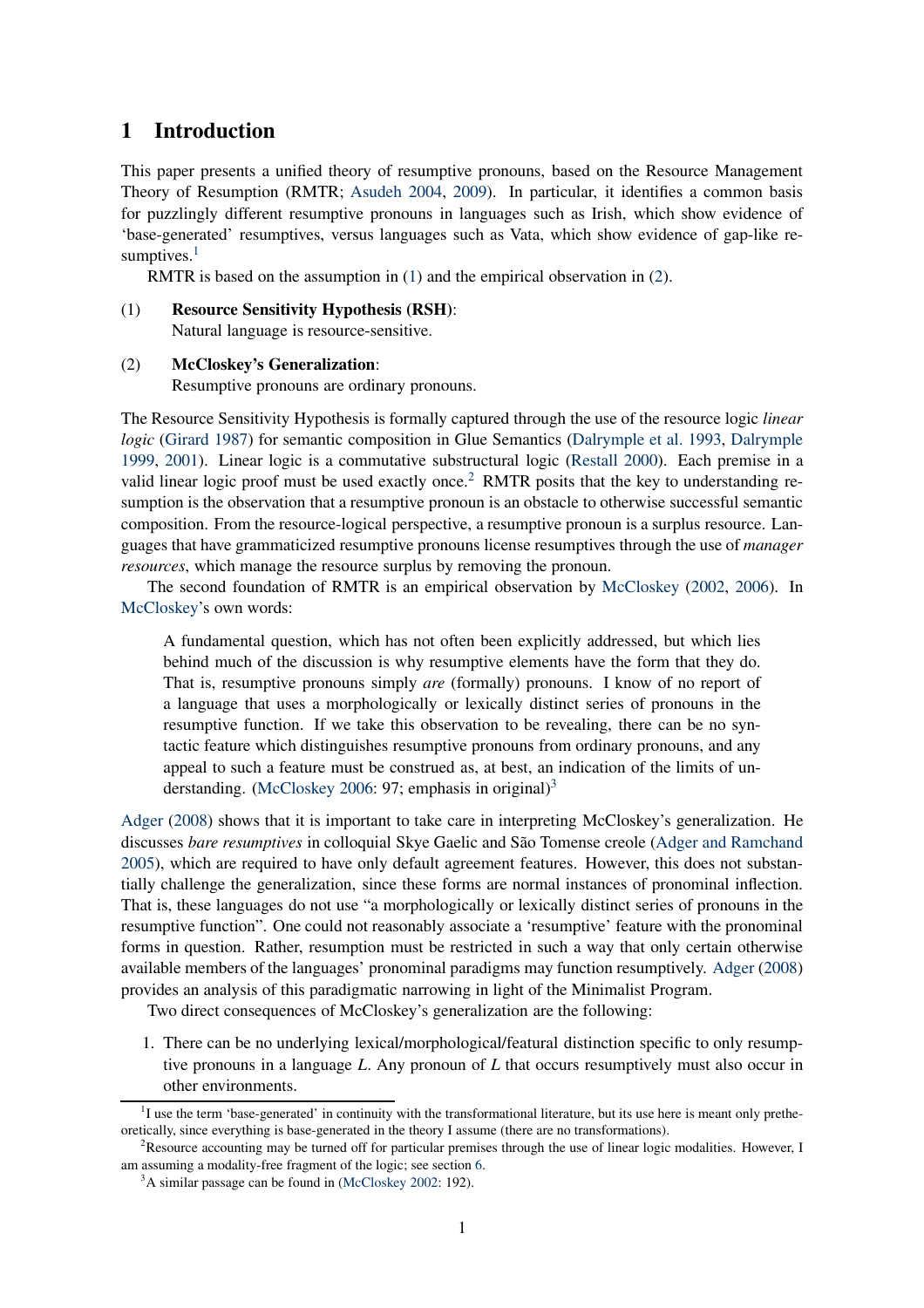2. There can be no process of syntactic insertion or semantic composition that is specific to only resumptive pronouns in a language *L*. Resumptives of *L* are inserted and composed just as non-resumptive pronouns of *L* are.

Both of these consequences follow from McCloskey's generalization by standard morphosyntactic reasoning. If resumptive pronouns are ordinary pronouns, then there cannot be an underlying feature that is specific to resumption. If such a feature existed, we would expect to see a morphological reflex in some language, but no such reflex has been observed; this is consequence [1.](#page-2-6) The second consequence is a corollary of the first: if there can be no underlying lexical difference between resumptives and non-resumptives, there is no distinction that syntactic insertion and semantic composition can be sensitive to.

We can then distinguish theories according to whether McCloskey's generalization is upheld:<sup>[4](#page-3-1)</sup>

(3) **Ordinary Pronoun Theory (of Resumption)**: No lexical/morphological/featural/syntactic difference between resumptive pronouns and referential or bound pronouns

#### (4) **Special Pronoun Theory (of Resumption)**:

Some lexical/morphological/featural/syntactic difference between resumptive pronouns and referential or bound pronouns

Ordinary pronoun theories are straightforwardly compatible with McCloskey's generalization. Special pronoun theories are incompatible with the generalization and it is incumbent upon them to either show that the generalization is not true or else to provide a precise theory as to why resumptives are apparently ordinary pronouns despite being underlyingly special.

The paper is organized as follows. The next section reviews the three kinds of resumption identified by [McCloskey](#page-51-1) [\(2006\)](#page-51-1). Section [3](#page-4-0) presents some relevant data on resumption in Irish and Vata, which exemplify the two kinds of grammaticized resumptive strategies. Section [4](#page-9-0) identifies the key challenges for a unified theory of resumption, discusses a potential analysis of Vata-style resumptives in [McCloskey](#page-51-1) [\(2006](#page-51-1)), and highlights aspects of the theory to be presented here. Sections [5–](#page-12-0) [7](#page-25-1) are background sections on Lexical-Functional Grammar, Glue Semantics, and Resource Sensitivity. Section [8](#page-29-0) presents the Resource Management Theory of Resumption. Section [9](#page-36-0) presents analyses of Irish and Vata resumption. Section [10](#page-43-1) discusses some theoretical predictions.

## <span id="page-3-0"></span>**2 Three kinds of resumption**

In his review of resumption, [McCloskey](#page-51-1) [\(2006\)](#page-51-1) identifies three types of resumptive pronouns. We can characterize the three types as follows (the terminology is my own):

**Kind 1** *Syntactically active resumptives* do not display gap-like properties. Sample languages: Irish, Hebrew, varieties of Arabic, ...

 $(5)$ the girl ghirseach a-r COMP-PAST stole the fairies her ghoid na síogaí <u>í</u> 'the girl that the fairies stole away'

(Irish; [McCloskey 2002](#page-51-0): 189)

**Kind 2** *Syntactically inactive resumptives* do display gap-like properties. Sample languages: Vata, Gbadi, Swedish (?)

<span id="page-3-1"></span><sup>4</sup>The theory that I assume is solidly lexicalist, but notice that the the distinction between Ordinary Pronoun and Special Pronoun Theories applies equally to theories that reject the traditional notion of a lexicon, such as Distributed Morphology [\(Halle and Marantz 1993](#page-49-1), [Embick and Noyer 2007\)](#page-48-1). For the purposes of cross-theoretical comparison, where I state that a resumptive pronoun is an ordinary pronoun due to its lexical specification, this can equivalently be understood as the claim that a resumptive pronoun accrues the same set of features as an ordinary pronoun.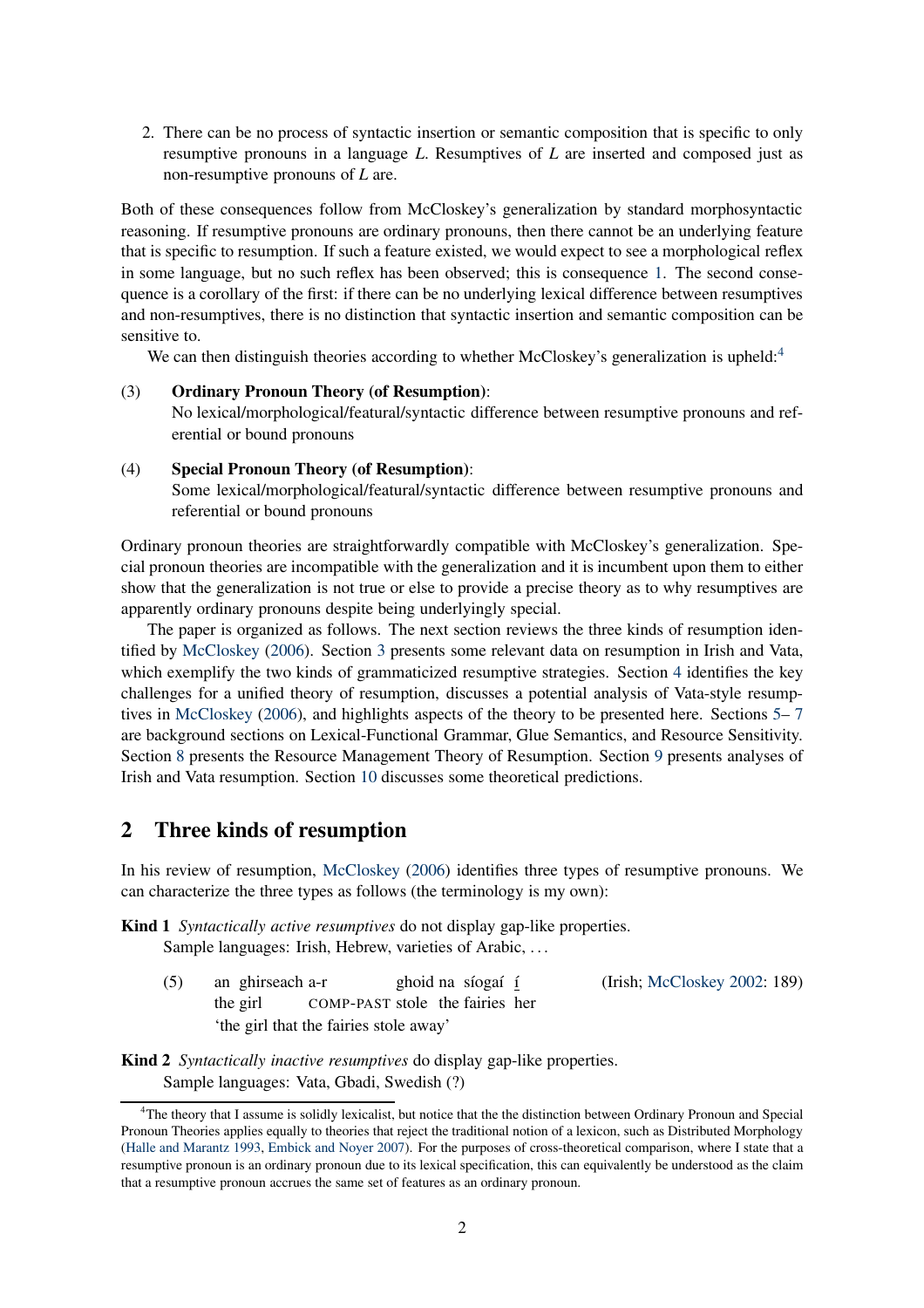- $(6)$  àló  $\frac{\partial}{\partial}$  lē saká la who he eat rice *wh* 'Who is eating rice?'
- **Kind 3** *Processor resumptives* are not grammaticized; they are an artifact of parsing and production. Sample languages: English (cf. 'intrusive pronouns', [Sells 1984](#page-52-1)), Swedish (some apparent resumptives), ...

Processor resumptives can be further classified according to whether they occur as a processing alternative to ungrammatical gaps or as a result of processing complexity [\(Asudeh 2004](#page-46-0)). The first kind is labelled 'Kind 3i', where the 'i' is mnemonic for 'island'. The second kind is labelled as 'Kind 3c', where the 'c' is mnemonic for 'complexity'.

**Kind 3i** Island/ECP resumptives

- (7) This is a donkey that I wonder where it lives. [\(Ferreira and Swets 2005](#page-48-2)) (Gap would be ECP-type violation)
- (8) I'd like to meet the linguist that Mary couldn't remember if she had seen him before. [\(Sells 1984](#page-52-1): 11) (Gap would be weak island violation)
- (9) I'd like to meet the linguist that Peter knows a psychologist that works with her. (Gap would be strong island violation)

**Kind 3c** Complexity resumptives [\(Erteschik-Shir 1992](#page-48-3))

(10) This is the girl that Peter said that John thinks that yesterday his mother had given some cakes to her.

Kind 3 resumptives are not grammatically licensed, since speakers reject them in carefully controlled studies [\(Alexopoulou and Keller 2002,](#page-46-4) [2003](#page-46-5), [2007](#page-46-6), [Ferreira and Swets 2005](#page-48-2), among others).

In this paper I will be concerned with the two kinds of grammaticized resumptives, which I here call 'syntactically active resumptives' (SARs) and 'syntactically inactive resumptives' (SIRs). The following section presents some data relevant to the distinction.

## <span id="page-4-0"></span>**3 Data**

In this section I review some of the data that has been used to support the two distinct kinds of grammaticized resumptive pronouns. I first consider Irish, which has paradigmatic syntactically active resumptives (Kind 1). I then consider Vata, which has paradigmatic syntactically inactive resumptives (Kind 2).

## <span id="page-4-1"></span>**3.1 Irish (Kind 1)**

McCloskey [\(1979](#page-51-2), [1990](#page-51-3), [2002](#page-51-0), [2006](#page-51-1)) argues that the simplest generalization about resumptive pronouns in Irish is that they occur in any syntactic position in any unbounded dependency, except where blocked by independent constraints. The key independent constraint is the Highest Subject Restriction [\(McCloskey 1983,](#page-51-4) [Borer 1984,](#page-47-2) [McCloskey 1990](#page-51-3), [2002](#page-51-0), [2006](#page-51-1)) which prohibits a resumptive from being the first subject in the body of the unbounded dependency (but allows extraction of embedded subjects):

(11) a. \* an fear a the man COMP be.PAST he ill raibh sé breoite 'the man that (he) was ill'

[\(McCloskey 1990:](#page-51-3) 210, (29a))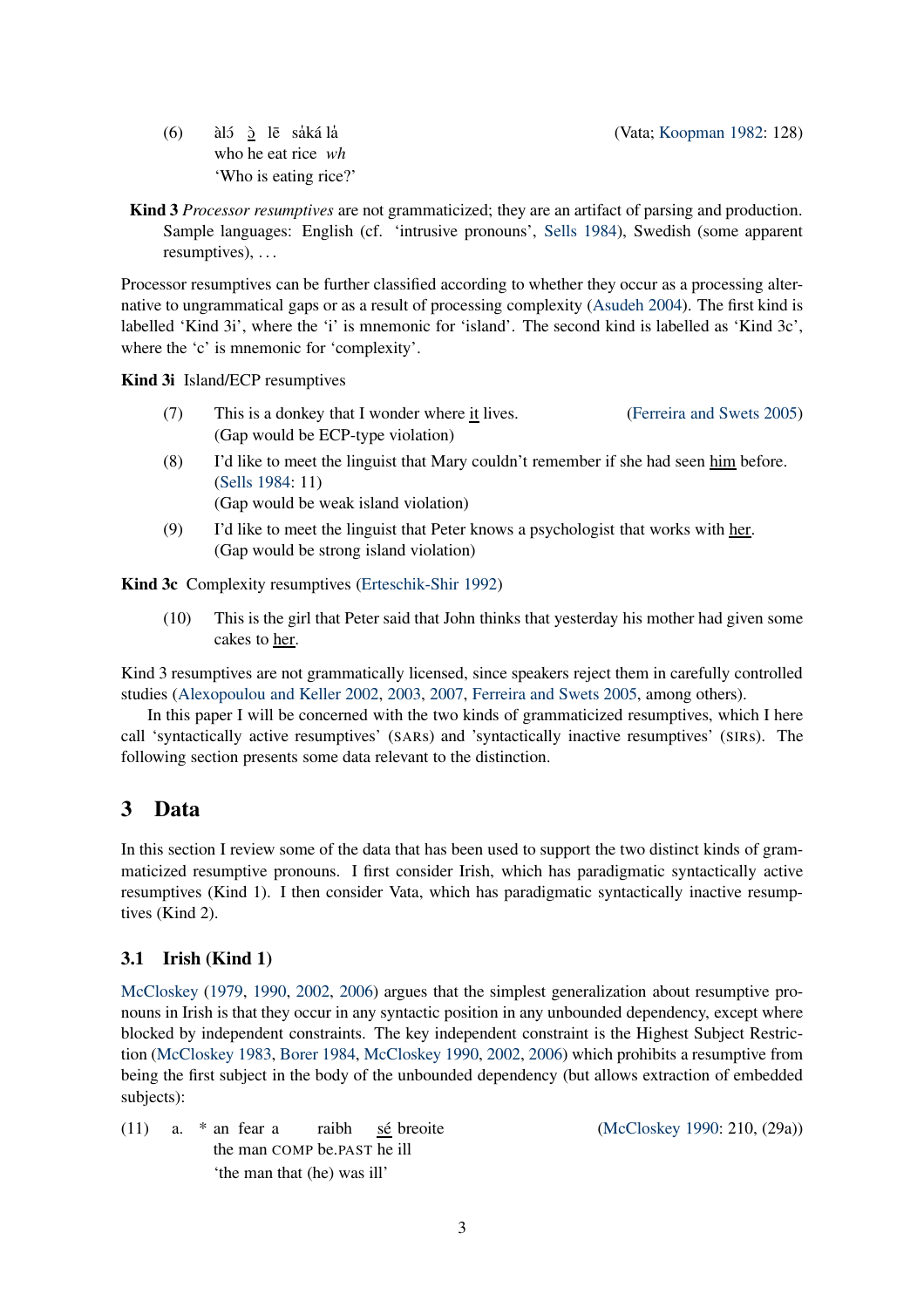b. \* na daoine a the people COMP be.PAST.3PL ill rabhadar breoite 'the people that (they) were ill'

c. cúpla muirear a a.few families COMP one.could say.INF COMP be.PAST.3PL poor bhféadfaí a rá go rabhadar bocht 'a few families that one could say (they) were poor' [\(McCloskey 1990:](#page-51-3) 210, (30b))

McCloskey [\(1990\)](#page-51-3) analyzes the Highest Subject Restriction as an  $\overline{A}$ -disjointness requirement (essentially an  $\overline{A}$ -equivalent of Principle B).

Other than this restriction, Irish resumptives occur in a wide variety of unbounded dependency constructions:

#### (12) **Restrictive relative clauses**

| a. an ghirseach a-r                    | ghoid na síogaí í                        | (McCloskey 2002: 189, (9b))                                |
|----------------------------------------|------------------------------------------|------------------------------------------------------------|
|                                        | the girl COMP-PAST stole the fairies her |                                                            |
| 'the girl that the fairies stole away' |                                          |                                                            |
|                                        | 1 $\sim$ 1.11 $\sim$ 1.11                | $(1.6 \, \text{C}1 \, 1 \, 1)$ $(0.70 \, \text{C} \, (0))$ |

b. an fear a the man COMP give dtabharann tú an tairgead dó you the money to.him [\(McCloskey 1979](#page-51-2): 6, (3)) 'the man to whom you give the money'

#### (13) **Nonrestrictive relative clauses**

Tháinig an saighdiúir eile, nach came the soldier other NEG.COMP saw bhfaca mé roimhe <u>é</u>, I before him, up aníos chugainn. to.us 'The other soldier, whom I hadn't seen before, came up to us.' [\(McCloskey 1990:](#page-51-3) 238, (97a))

### (14) **Questions**

- a. Céacu ceann a which one COMP is bhfuil dúil agat <u>ann</u>? liking at.you in.it [\(McCloskey 2002](#page-51-0): 189, (10b)) 'Which one do you like?'
- b. d'inis siad cén turas told they what journey COMP be.PAST they on.3SG.MASC a raibh siad air 'they told what journey they were on (it)' [\(McCloskey 1990:](#page-51-3) 238, (98a))

#### (15) **Clefts**

**I**<sub>c</sub> COP.PRES you COMP is tú a bhfuil an deallramh maith ort. the appearance good on.2SG [\(McCloskey 1990:](#page-51-3) 239, (99a)) 'It is you that looks well.'

#### (16) **Reduced Clefts**

Teach beag seascair a-r house little snug COMP-PAST lived we in.it mhair muid ann. [\(McCloskey 2002](#page-51-0): 189, (11b)) 'It was a snug little house that we lived in.'

#### (17) **Comparatives**

Do fuair sé leaba chó math agus a-r get PAST he bed as good as COMP lie.PAST he ever on.3SG.FEM lui sé riamh uirthi.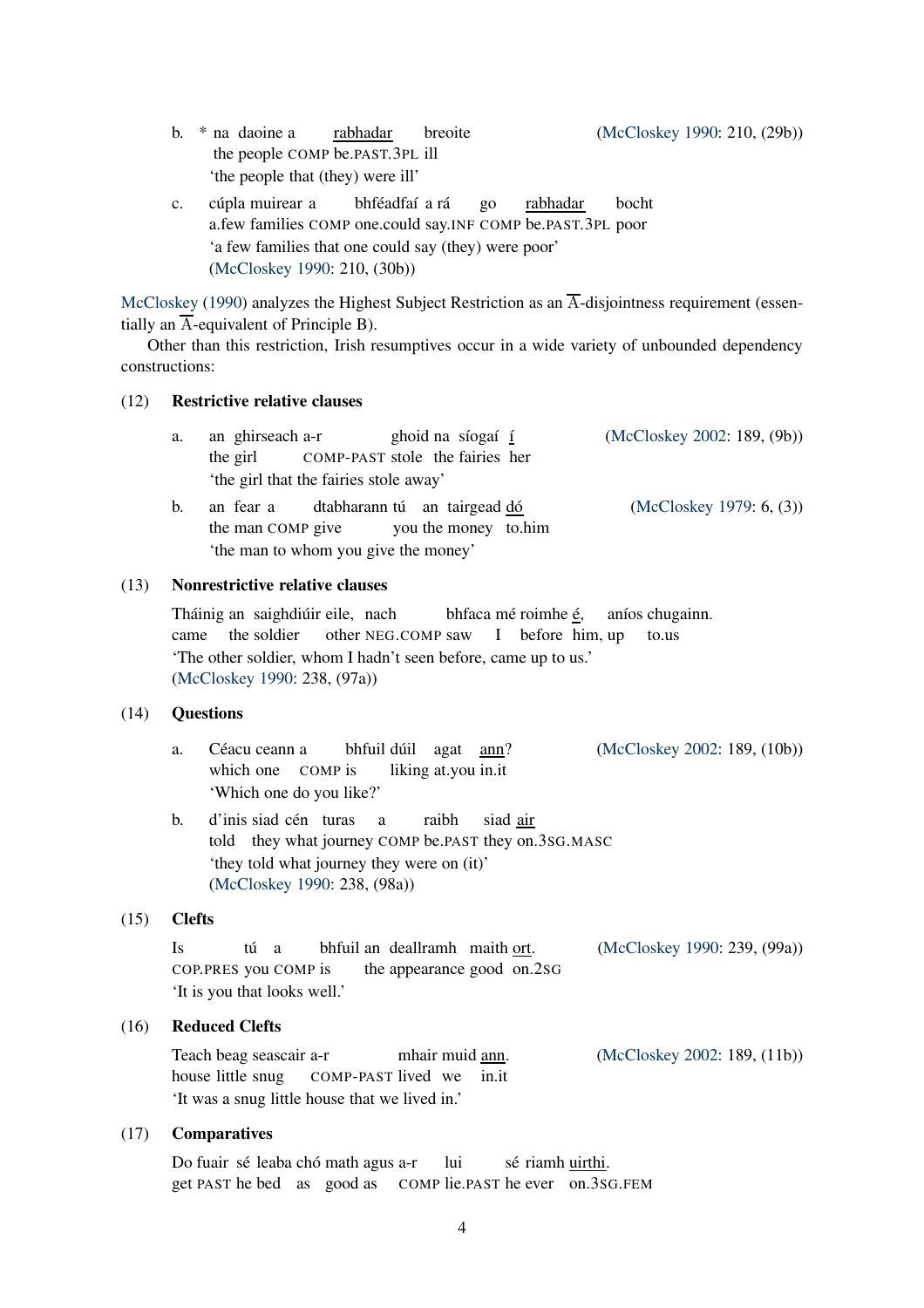'He got a bed as good as he ever lay on (it).' [\(McCloskey 1990:](#page-51-3) 239, (100b))

Irish resumptives are paradigmatic Kind 1 (syntactically active) resumptives: they do not pattern like gaps with respect to two crucial syntactic diagnostics: islands and weak crossover.

Gaps in Irish are island sensitive [\(McCloskey 1979](#page-51-2)):

#### (18) **Complex NP Islands**

- a. \* an fear aL the man COMP kissed I the woman COMP married phóg mé an bhean aL phós [\(McCloskey 1979](#page-51-2): 30, (78)) 'the man who I kissed the woman who married'
- b. \* Cén fear aL which man COMP kissed you the woman COMP married phóg tú an bhean aL phós? [\(McCloskey 1979](#page-51-2): 30, (80)) 'Which man did you kiss the woman who married?'

#### (19) *Wh***-Islands**

- a. \* fear nachN a man COMP.NEG I know bhfuil fhios agam cén cineál mná what sort of a woman COMP would marry aL phósfadh 'a man who I don't know what woman would marry' [\(McCloskey 1979](#page-51-2): 32, (87))
- b. \* Cén sagart nachN which priest COMP.NEG you know bhfuil fhios agat caidé aL what COMP said dúirt? 'Which priest don't you know what said?' [\(McCloskey 1979](#page-51-2): 32, (88))
- c. \* Cén sagart aL which priest COMP asked d'fhiafraigh Seán diot arL John of you QUEST bhuail tú? 'Which priest did John ask you if you hit?' [\(McCloskey 1979](#page-51-2): 32, (89))

In contrast, Irish resumptives may occur freely in the corresponding islands:

#### (20) **Complex NP Island**

Sin teanga that a.language COMP would be respect at me on person aN mbeadh meas agam ar duine ar bith aL any COMP is able it to speak tá ábalta <u>i</u> a labhairt 'That's a language that I would respect anyone who could speak it.' [\(McCloskey 1979:](#page-51-2) 34, (95))

### (21) *Wh***-Island**

Sin fear nachN that a man COMP.NEG I know bhfuil fhios agam cén cineál mná what sort of a woman COMP would marry him aL phósfadh ´e 'That's a man who I don't know what kind of woman would marry him.' [\(McCloskey 1979:](#page-51-2) 33, (91))

In sum, gaps in Irish are island-sensitive, but resumptives are not. Gaps in Irish are subject to weak crossover effects:

|  | $(22)$ a. * fear a d'fhág a bhean $\equiv$ |                            | (McCloskey 1990: 237, (95a–b)) |
|--|--------------------------------------------|----------------------------|--------------------------------|
|  | man COMP left his wife                     |                            |                                |
|  |                                            | 'a man that his wife left' |                                |

b. \* an fear so a this man COMP killed his own wife mhairbh a bhean féin 'this man that his own wife killed'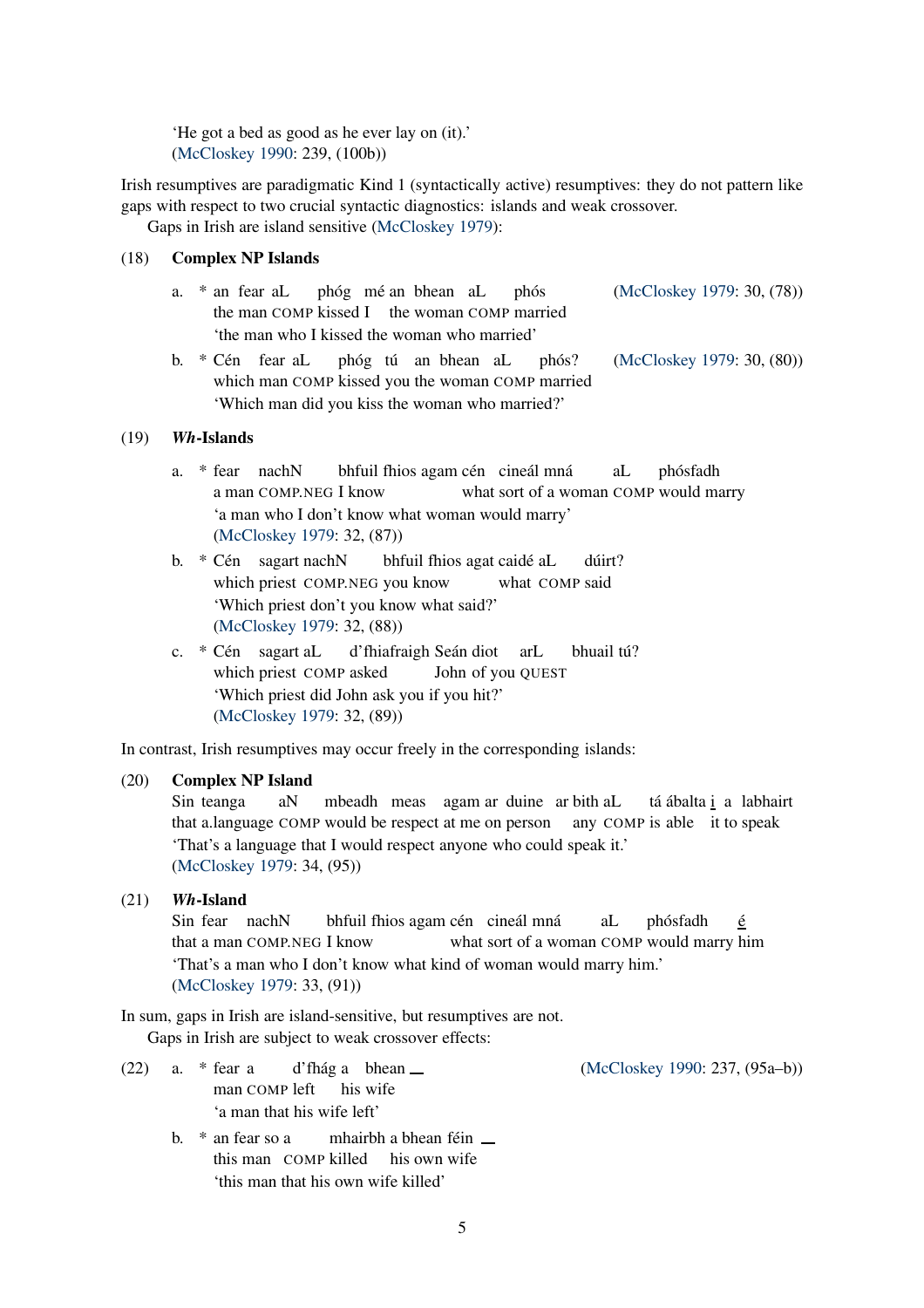In contrast, resumptive pronouns in Irish are not subject to weak crossover effects:

| (23) |    | a. fear ar fhág a bhean é             | (McCloskey 1990: 236–7, (94a–b)) |
|------|----|---------------------------------------|----------------------------------|
|      |    | man COMP left his wife him            |                                  |
|      |    | 'a man that his wife left'            |                                  |
|      | b. | an fear so ar mhairbh a bhean féin é  |                                  |
|      |    | this man COMP killed his own wife him |                                  |
|      |    | 'this man that his own wife killed'   |                                  |

In sum, gaps in Irish are subject to weak crossover effects, but resumptives are not.

The distinctions in island-sensitivity and weak crossover between gaps and resumptives are expected if resumptives are not gaps underlyingly and resumptive unbounded dependencies are formed by another syntactic mechanism, such as anaphoric binding of a base-generated pronoun.

#### <span id="page-7-0"></span>**3.2 Vata (Kind 2)**

Vata requires the foot of a unbounded dependency to be a resumptive pronoun if it is a subject and a gap otherwise [\(Koopman 1982](#page-50-0), [Koopman and Sportiche 1982\)](#page-51-5), as exemplified in the following *wh*-questions:

<span id="page-7-2"></span><span id="page-7-1"></span>

| (24) | a.          | <b>Highest subject</b>                                                                                   |                           |  |  |
|------|-------------|----------------------------------------------------------------------------------------------------------|---------------------------|--|--|
|      |             | $\text{al}5 \quad \text{d} \cdot \text{d}^* = 1\text{e} \quad \text{sak} \cdot \text{al} \cdot \text{d}$ | (Koopman 1982: 128, (1a)) |  |  |
|      |             | who heR $/$ * $\equiv$ eat rice WH                                                                       |                           |  |  |
|      |             | 'Who is eating rice?'                                                                                    |                           |  |  |
|      | b.          | <b>Embedded subject</b>                                                                                  |                           |  |  |
|      |             | àló nे gūgū nā $\frac{\partial}{\partial t}$ yì là                                                       | (Koopman 1982: 128, (4a)) |  |  |
|      |             | who you think that heR $\ell^*$ arrive WH                                                                |                           |  |  |
|      |             | 'Who do you think arrived?'                                                                              |                           |  |  |
|      | $c_{\cdot}$ | <b>Highest object</b>                                                                                    |                           |  |  |
|      |             | $y\bar{i}$ kòfi lè $\angle$ * mí là                                                                      | (Koopman 1982: 128, (1b)) |  |  |
|      |             | what Kofi eat $\angle$ / * it WH                                                                         |                           |  |  |
|      |             | 'What is Kofi eating?'                                                                                   |                           |  |  |
|      | d.          | <b>Embedded object</b>                                                                                   |                           |  |  |
|      |             | àló ǹ gūgū nā wa yé $\angle$ / * m i yé la                                                               | (Koopman 1982: 128, (4b)) |  |  |
|      |             | who you think that they see $\angle$ him PART WH                                                         |                           |  |  |
|      |             | 'Who do you think they saw?'                                                                             |                           |  |  |
|      |             |                                                                                                          |                           |  |  |

Example [\(24](#page-7-1)[a\)](#page-7-2) also illustrates that the Highest Subject Restriction does not seem to hold in Vata. I am not aware of any deep explanation of this cross-linguistic variation between Vata on the on hand and Irish and several other languages on the other (see [Asudeh 2004:](#page-46-0) 115–121); I will not seek to develop one here.

In contrast to the situation in Irish, Vata resumptive pronouns behave like gaps with respect to weak crossover [\(Koopman and Sportiche 1982](#page-51-5)) and islands [\(Koopman and Sportiche 1986\)](#page-51-6). A resumptive pronoun creates a weak crossover violation:

<span id="page-7-3"></span>

| $(25)$ * àl $5_i$ $\dot{5}_i$ nó gùgù nā $\dot{5}_i$ mlì là                                       | (Koopman and Sportiche 1982: 10a) |
|---------------------------------------------------------------------------------------------------|-----------------------------------|
| who, his, mother think that he, left WH                                                           |                                   |
| 'Who did his mother think left?'                                                                  |                                   |
| $(26)$ * àl $5_i$ ǹ yra $5_i$ n $5$ nā $5_i$ mlì la<br>who, you tell his, mother that he, left WH | (Koopman and Sportiche 1982: 10b) |
| 'Who did you tell his mother left?'                                                               |                                   |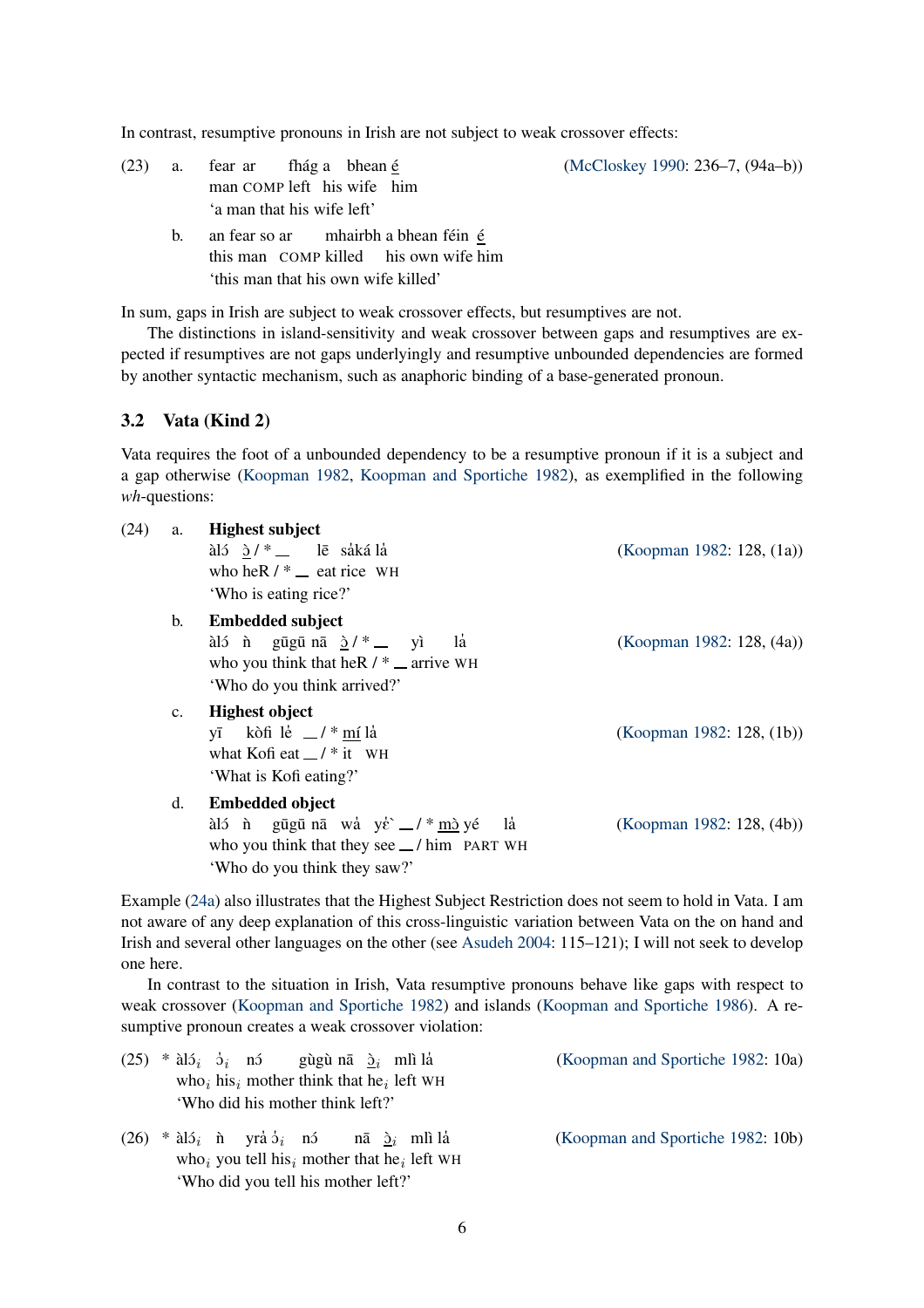<span id="page-8-2"></span>Similarly, subject resumptive pronouns may not be extracted from *wh*-islands, which is again surprising for an overt element:

|  | $(27)$ * àIÓ ǹ nİ [zĒ mĒmĖ` gbU Ò di -6Ò t mÉ ] yì là                                                                    |  |  |                                      |  |
|--|--------------------------------------------------------------------------------------------------------------------------|--|--|--------------------------------------|--|
|  | who you NEG-A reason it-it for he-R cut REL it know WH                                                                   |  |  |                                      |  |
|  | 'Who don't you know why he cut it?'                                                                                      |  |  |                                      |  |
|  | (Koopman and Sportiche 1986: 161, $(19a)$ )                                                                              |  |  |                                      |  |
|  | $(20)$ * $\sqrt{0}$ * and grad $\frac{\partial}{\partial}$ d $\frac{\partial}{\partial}$ the $\frac{\partial}{\partial}$ |  |  | $Ucommon$ and $Cnonrel$ and $1006.1$ |  |

 $(28)$  \* àIÓ ǹ nyla nyni nā Ò who you wonder NA he-R cut it WH dİ mÉla 'Who do you wonder whether he cut it?' [\(Koopman and Sportiche 1986](#page-51-6): 161, (19b))

Vata resumptives, despite being overt elements, cannot occur in islands and give rise to weak crossover effects. Whatever one's theory of islands and weak crossover, Irish resumptives and gaps are distinguished by these diagnostics, but Vata resumptives and gaps are not.

Vata also poses an apparent challenge to McCloskey's generalization, because Vata pronouns have distinct tone in their resumptive function. Resumptive pronouns have low tone  $(\delta, \delta, \ldots)$  instead of mid-high tone  $(5, i, \ldots)$  [\(Koopman and Sportiche 1982](#page-51-5)):

| (29) | $\lambda$ ls $\lambda$<br>mlì là<br>who here left WH<br>'Who left?' | (Koopman and Sportiche 1982: 14a) |
|------|---------------------------------------------------------------------|-----------------------------------|
| (30) | $\frac{1}{2}$ mli<br>he left<br>'He left.'                          | (Koopman and Sportiche 1982: 14b) |

Vata resumptives thus seem to constitute a case of special morphosyntactic marking of a pronoun in its resumptive function. This morphosyntactic marking and the gap-like nature of Vata resumptives initially seem to lend credence to the claim that Vata resumptives are special pronouns, somehow lexically like gaps and unlike other pronouns.

However, the low tone marking does not in fact signal resumption per se, but rather signals that the pronoun is bound by a *wh*-operator. [Koopman and Sportiche](#page-51-5) [\(1982](#page-51-5): 24) write:

[A] low tone pronoun may also occur in a position which is, informally speaking, neither too close, nor too far from the site of a *wh*-element provided that it is coindexed with a *wh*-trace, or a low tone pronoun [+*wh*].

<span id="page-8-0"></span>This is illustrated by the following example:

 $(31)$ who<sub>i</sub> heR<sub>i</sub> think that he- $\dot{0}_j$  / \* he- $\dot{0}_i$  / he- $\dot{0}_i$  NEG healthy WH  $\mathrm{d}15_i$   $\mathrm{\dot{o}}$ gūgūnā $j_j \rightarrow * j_i \rightarrow * j_i$  ní yà  $\rm Ia$ 'Who thinks he is sick?' [\(Koopman and Sportiche 1982](#page-51-5): (15a))

The upper occurrence of  $\delta$  ('he') with low tone is the obligatory subject resumptive. The lower occurrence of of  $\delta$  is not a resumptive, but rather a pronoun bound by the same  $wh$ -phrase. A midhigh tone  $\dot{\theta}$  in this position is ungrammatical on the *wh*-bound reading. A pronoun with this tonal marking can only be understood as disjoint from the *wh*-phrase.

Instances of low tone pronouns as in [\(31\)](#page-8-0) do not cause weak crossover violations:

<span id="page-8-1"></span> $(32)$ who<sub>i</sub> heR tell his<sub>i</sub> mother that he<sub>i</sub> left WH  $\hat{\mathbf{d}}_i$  yra  $\mathbf{d}_i$  n3 nā  $\frac{\Delta_i}{2}$  mlì la 'Who told his mother that he left?'

[\(Koopman and Sportiche 1982](#page-51-5): (16))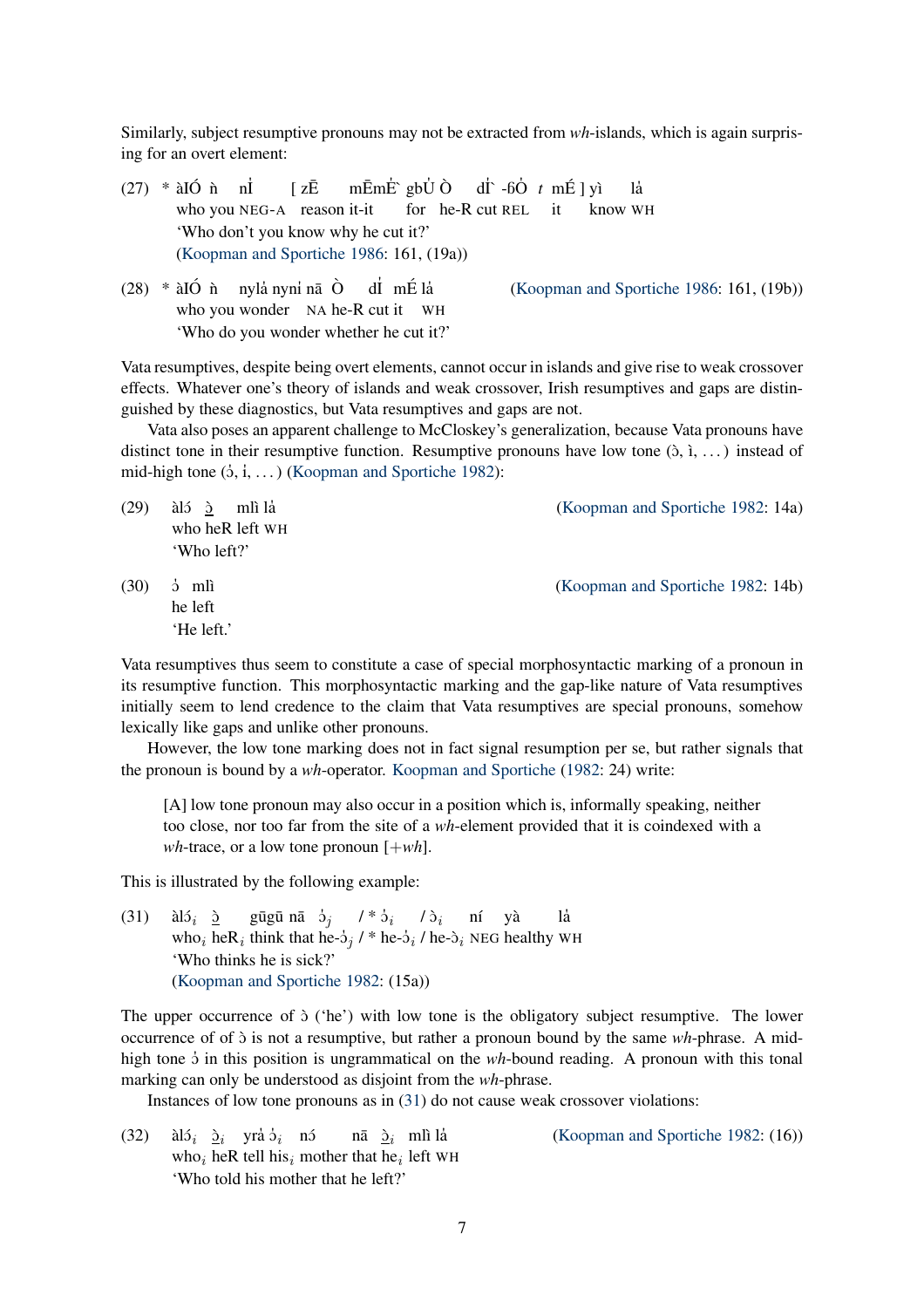Here the low tone pronoun in the embedded clause may be bound by the pronoun  $\dot{J}$  ('his') without a weak crossover violation; contrast [\(32\)](#page-8-1) with [\(26\)](#page-7-3). The lack of a weak crossover effect in [\(32\)](#page-8-1) is not surprising, because it is the matrix subject that is extracted. The matrix subject is not in a weak crossover configuration with  $\dot{\phi}$ , since the subject is not commanded by the pronoun. The embedded low tone pronoun in [\(32\)](#page-8-1) is not the base of an unbounded dependency, so it should not give rise to weak crossover. In sum, the low tone marking cannot be interpreted as diagnostic of a resumptive pronoun *qua* spelled out variable. The low tone is actually a marking on subjects that is a reflex of being bound by a *wh*-operator. Thus, despite initial appearances, Vata does not constitute an exception to McCloskey's generalization.

## <span id="page-9-0"></span>**4 Challenges for a unified theory**

Table [1](#page-9-1) classifies the two kinds of grammaticized resumptives according to some syntactic characteristics that are generally thought to be at least roughly diagnostic of gaps, although it is not the case that every sort of gap in every language displays the full set of properties. The table reveals that Kind 1 resumptives (SARs) do not display gap-like properties, whereas Kind 2 resumptives (SIRs) do. By 'gap-like property' I just mean a property that is generally associated with the base of an unbounded dependency that is not overtly realized; no commitment to traces or copies is intended. The correlation with gaps is ultimately the motivation for the terms 'syntactically active' and 'syntactically inactive': in the analysis below, I will treat SARs as present in both the syntax and semantics and SIRs as absent – hence gap-like and inactive — in (part of) the syntax, but nevertheless present in the semantics.

|                                 |                | Syntactically Active RPs Syntactically Inactive RPs |
|---------------------------------|----------------|-----------------------------------------------------|
| <b>Grammatically Licensed</b>   | <b>Yes</b>     | Yes                                                 |
| Island-Sensitive                | N <sub>0</sub> | Yes                                                 |
| <b>Weak Crossover Violation</b> | N <sub>0</sub> | Yes                                                 |
| <b>Reconstruction Licensed</b>  | No(?)          | Yes                                                 |
| <b>ATB</b> Extraction Licensed  | No(?)          | Yes                                                 |
| Parasitic Gap Licensed          |                | Yes                                                 |

<span id="page-9-1"></span>Table 1: Some diagnostic properties of SARs and SIRs

Island-sensitivity and weak crossover are cross-theoretically regarded as diagnostics of filler-gap dependencies and are therefore quite strong diagnostics for whether an item is gap-like. This is why particular attention was paid to these diagnostics in the previous section.

The final three properties in Table [1](#page-9-1) — licensing of reconstruction, across-the-board extraction, and parasitic gaps — are somewhat weaker diagnostics, since whether they require a gap is partly theory-dependent. Reconstruction is still somewhat poorly understood and may be licensed semantically [\(Sharvit 1999,](#page-52-2) [Sternefeld 2001](#page-52-3)), instead of or in addition to being licensed syntactically. In this case, we might again expect certain appropriately anaphoric elements to display reconstruction effects [\(Guilliot and Malkawi 2006](#page-49-2), [2008,](#page-49-3) [Guilliot 2008\)](#page-49-4). Furthermore, recent work has begun to show that reconstruction is not a uniform phenomenon with respect to resumption [\(Rouveret 2002](#page-52-4), [2008,](#page-52-5) [Bianchi 2008](#page-47-3), [Guilliot and Malkawi 2008](#page-49-3)) .

ATB extraction is often considered to be a strong diagnostic of gaps, but the relevant generalizations may in fact involve discourse coherence, given certain systematic exceptions (see [Kehler 2002](#page-50-1) for an overview and an analysis based on coherence). If discourse coherence plays an important role in exceptio[ns to ATB, then ATB may not clearly distinguish between pronouns and gaps.](#page-46-7) Asudeh and Crouch [\(2002](#page-46-7)) present an integration of [Kehler](#page-50-1)'s theory with Glue Semantics, such that ATB ex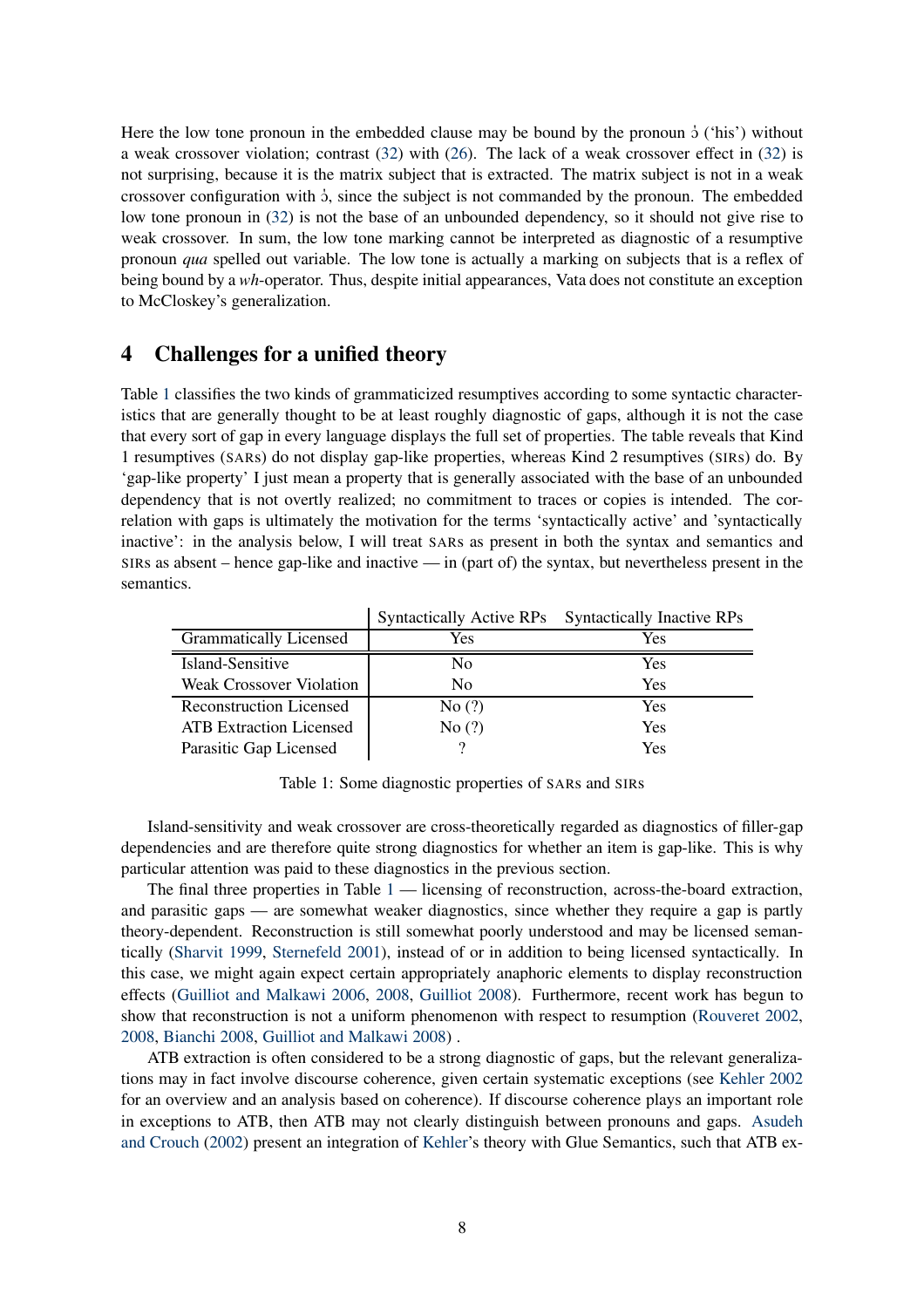traction concerns configurations in Glue proofs, which are objects of the syntax–semantics interface.[5](#page-10-0) Given the theory of resumption I am assuming, since pronouns are removed in semantic composition in these very proofs, a resumptive pronoun may license ATB extraction, all else being equal [\(Asudeh](#page-46-0) [2004:](#page-46-0) 269–276). There is presently not a lot of data on ATB extraction in the resumption literature (a little data on Swedish can be found in [Zaenen et al. 1981](#page-52-6)), so the empirical facts also need further investigation.

Parasitic gaps may also be licensed at the syntax–semantics interface in such a way that certain anaphoric elements might be expected to participate [\(Asudeh 2004](#page-46-0): 269–276). Indeed, whether SARs license parasitic gaps has been contentious in the literature on Hebrew. [Borer](#page-47-2) [\(1984\)](#page-47-2) and [Sells](#page-52-1) [\(1984](#page-52-1)) have claimed that Hebrew resumptives do license parasitic gaps, while [Shlonsky](#page-52-7) [\(1992\)](#page-52-7) has claimed that they do not. However, Hebrew resumptives do not otherwise display gap-like properties, patterning much like Irish resumptives [\(Sells 1984](#page-52-1)), hence the question mark in the relevant cell.

These differences between SARs and SIRs — particularly the island and weak crossover data highlight the challenge for a unified theory of resumption. On the one hand, SARs do not seem to display the properties of filler-gap dependencies. On the other hand, SIRs do seem to display the properties of filler-gap dependencies. The issues are lucidly laid out by [McCloskey](#page-51-1) [\(2006\)](#page-51-1) with respect to the notion of A-bar movement in Principles and Parameters Theory (P&P; [Chomsky 1981](#page-47-4), [1995\)](#page-47-5):

There is a sense, though, in which these results do not challenge what I have called here the consensus view in any very deep way. The two sets of properties (properties of movement-derived constructions and properties of non-movement-derived constructions) still line up in neat opposition. In Swedish, Vata, and Gbadi, those A-bar-binding relations which terminate in a pronoun show the complete constellation of properties associated with A-bar-movement. In Irish and similar languages, resumptive pronoun constructions show none of those properties. *As long as we can make sense of the idea that a pronoun can be the 'spell-out' of a trace (as in the former group of languages), the larger conceptual architecture is not severely threatened.*

Two points are worth making, however. The first point is that, *interpreted in this way, the observations imply that the phenomenon of resumption is not theoretically uniform.* The second is that in the theoretical context in which such proposals were first made, it was not clear that the notion 'spell-out of a trace' made much sense. Two strands of development, however, changed that. One has to do with our understanding of the movement operation, and the other has to do with our understanding of the category 'pronoun'. [\(McCloskey 2006:](#page-51-1) 109; emphasis added)

This passage aptly summarizes the tension between SARs and SIRs, but I take issue with the two italicized passages. First, the notion of a spell-out of a trace is still problematic. Second, there is more uniformity between the two kinds of grammaticized resumptives than is first apparent, providing we take the right perspective. The latter is the main theoretical point of this paper and will be framed in [a theoretical fra](#page-51-1)mework quite distinct from P&P, but I think the key intuitions could be adapted.

McCloskey [\(2006:](#page-51-1) 109–110) sketches one way to understand 'spell-out of a trace', in terms of the Minimalist Program (MP; [Chomsky 1995\)](#page-47-5). The movement operation in Minimalism, Move, is often understood to be comprised of two sub-operations, Copy and Delete. A trace is, on this view, really a deleted copy, where deletion is a post-spell-out operation at the interface level of Phonetic Form. [McCloskey](#page-51-1) [\(2006:](#page-51-1) 110) suggests that SIRs are the result of partial (rather than complete) deletion of a phrase. He suggests that, given the common theoretical position that pronouns are determiners [\(Postal](#page-51-7) [1966,](#page-51-7) [Abney 1987,](#page-46-8) [Koopman 1999,](#page-50-2) [Elbourne 2005](#page-48-4)), a Kind 2 syntactically inactive resumptive pronoun results from deleting the NP-part of a moved phrase, stranding a D. The stranded D is realized

<span id="page-10-0"></span><sup>5</sup> [Steedman](#page-52-8) [\(2007](#page-52-8)) argues against [Asudeh and Crouch](#page-46-7)'s analysis, arguing that the relevant cases instead involve a lexical ambiguity for *and*.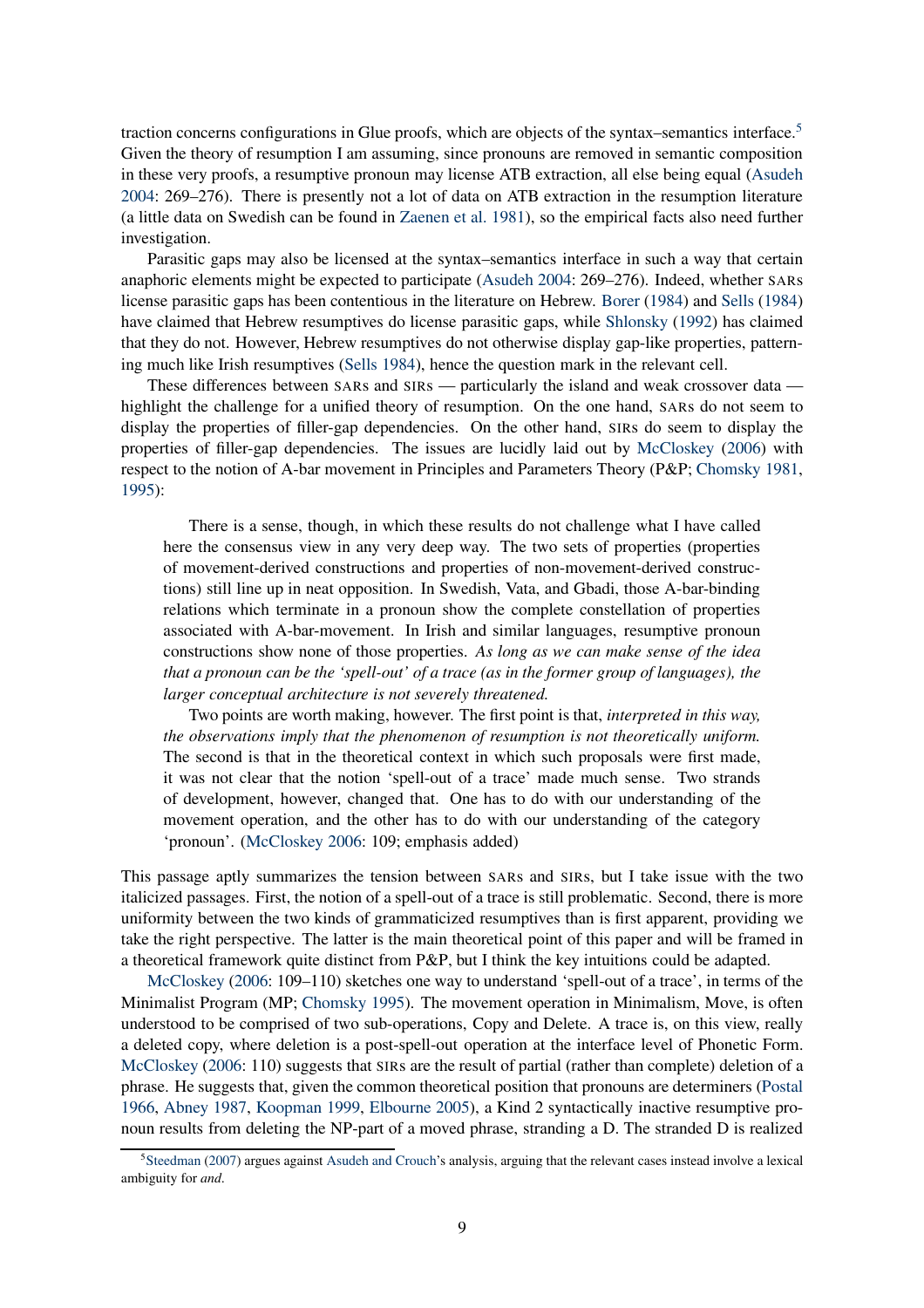as the resumptive pronoun. (A similar suggestion is made by [Boeckx](#page-47-6) [\(2003](#page-47-6)), but in terms of moving only the NP part, rather than deleting only the NP part, which is an important theoretical distinction [in MP.\)](#page-51-1)

McCloskey [\(2006:](#page-51-1) 110) provides the sample derivation [\(34\)](#page-11-0) for the Swedish example [\(33\)](#page-11-1):

- <span id="page-11-1"></span>(33) Vilket ord visste ingen hur det stavas which word knew no one how it is spelled ? [\(Engdahl 1985:](#page-48-5) 8, (11)) 'Which word did nobody know how it is spelled?'
- <span id="page-11-0"></span>(34) a.  $\left[\begin{matrix}I_{\text{IP}} & \text{they are not sure} \end{matrix}\right]$  how  $\left[\begin{matrix}I_{\text{IP}} & \text{which} \end{matrix}\right]$  *(N<sub>NP</sub> word*) is spelled)]
	- b.  $\left[\begin{array}{cc} C_{\text{CP}} & \text{[op} \end{array} \right]$  which  $\left[\begin{array}{cc} D_{\text{CP}} & \text{[op} \end{array} \right]$  are not sure  $\left[\begin{array}{cc} D_{\text{CP}} & \text{[op} \end{array} \right]$  which  $\left[\begin{array}{cc} D_{\text{CP}} & \text{[op} \end{array} \right]$  is spelled]]]]
	- c.  $\left[\begin{array}{cc} C_{\text{CP}} & \text{[op} \end{array}\right]$  which word  $\left[\begin{array}{cc} I_{\text{IP}} & \text{[op} \end{array}\right]$  are not sure  $\left[\begin{array}{cc} C_{\text{CP}} & \text{[op} \end{array}\right]$  which  $\left[\begin{array}{cc} I_{\text{NP}} & \text{[op} \end{array}\right]$  is spelled  $\left[\begin{array}{cc} I_{\text{IP}} & \text{[op} \end{array}\right]$
	- d.  $\left[\begin{array}{cc} [C_{\text{CP}} | D_{\text{CP}}] & \text{which word} \end{array}\right]$  [<sub>IP</sub> they are not sure  $\left[\begin{array}{cc} [C_{\text{CP}} | D_{\text{CP}}] & \text{if } [C_{\text{CP}} | D_{\text{CP}}] \end{array}\right]$  is spelled]]]

There are a number of problems with this proposal, some of which are anticipated by [McCloskey](#page-51-1) himself.

First, the claim that pronouns are determiners is not equivalent to the claim that determiners are pronouns. Pronouns are a subset of the determiners, if we accept the relevant arguments, which means there is no reason to expect all stranded determiners to be realized as pronouns. In [\(34\)](#page-11-0), something curious happens between steps (c) and (d): *which* becomes *it*. [McCloskey](#page-51-1) [\(2006](#page-51-1): 110) acknowledges that this is an open problem when he writes, "Why exactly is it that the results of partial deletion systematically resemble pronouns?" There is presently no understanding as to why why this should be so. Second, given normal Minimalist assumptions, there should be a triggering feature for the partial deletion, but no appropriate feature has ever been proposed, as far as I am aware. [McCloskey](#page-51-1) [\(2006](#page-51-1): 110) also anticipates this objection, when he writes, "What mechanism forces or permits partial deletion following movement?"

As these brief quotes from [McCloskey](#page-51-1) [\(2006](#page-51-1)) make clear, the two problems just noted can be recast as exciting research avenues in Minimalist theory. However, there is a third, more intractable problem with the entire 'spell-out of a trace' line of reasoning, even if the notion is realized in Minimalist terms. Namely, the partially deleted copy and ordinary pronouns are lexically distinct. This is easily observed if we think about the featural make-up of the items involved in [\(34\)](#page-11-0). The Kind 2 resumptive *it* is a realization of a *wh*-determiner, *which*. The *wh*-determiner must have a WH feature. An ordinary version of *it* must not have a WH feature. The question becomes: Why should the partially deleted D be realized with the same form as a base-generated pronoun, given that the deleted D and a base-generated pronoun have distinct features? In other words, any attempt to derive Kind 2 resumptive from an underlying copy will by definition have to treat Kind 2 resumptives as special pronouns. This in turn leads to a serious empirical problem: there is no known case of even Kind 2 resumptives being realized distinctly from ordinary pronouns. That is, McCloskey's generalization holds equally of Kind 2 resumptives.

This brings us to the lack of theoretical uniformity that is mentioned in the other highlighted passage above. The 'spell-out of trace' notion of Kind 2 resumptives inevitably leads to understanding them as special pronouns, whereas, if McCloskey's generalization is to be upheld, we want to understand both Kind 1 and Kind 2 resumptives as ordinary pronouns. Quite apart from this, if Kind 1 resumptives are understood as base-generated and Kind 2 resumptives are understood as remnants of movement (in some sense), then quite different mechanisms are at play in the two kinds of resumption. In the analysis below, I agree with [McCloskey](#page-51-1) that there must be distinct mechanisms at play in how Kind 1 and Kind 2 resumptives are related to their antecedents, but it would be a step forward if we could find at least some unifying aspects of the two kinds of grammaticized resumption, even if they must be syntactically distinct.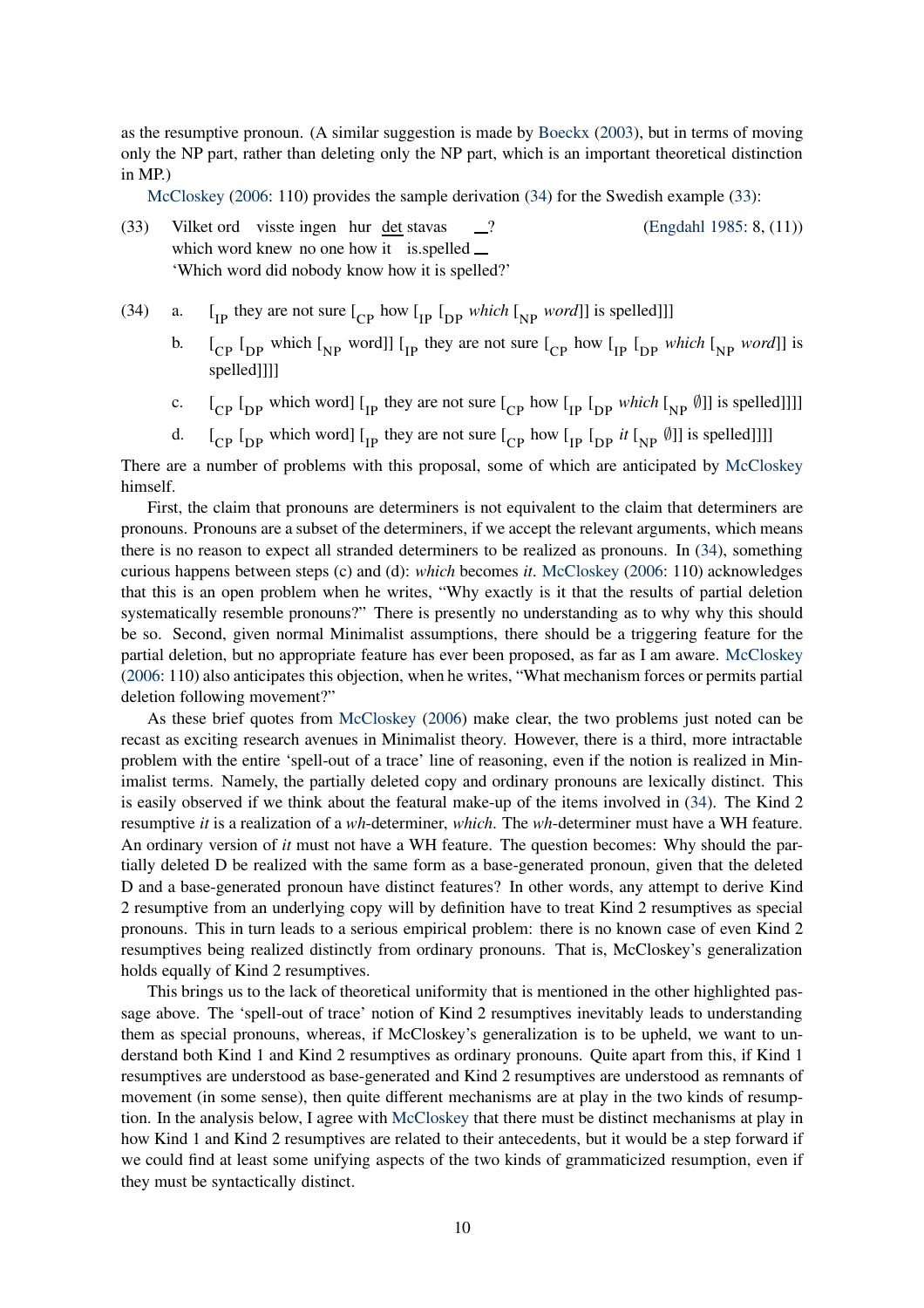In the remainder of this paper, I want to show that we can find a uniform basis for both kinds of resumption, such that the grammatical operations involved in Kind 1 resumption are a proper subset of those involved in Kind 2 resumption. That is, Kind 2 resumption involves Kind 1 resumption and something more. The 'something more' is a syntactic operation. It is what makes Kind 2 resumptives syntactically inactive. Since the operation is absent in the case of Kind 1 resumptives, they remain syntactically active.

The main questions are the following, with anticipatory answers provided:

1. Is there a unifying aspect to Kind 1 resumptives (SARs) and Kind 2 resumptives (SIRs)?

**Yes**, semantic composition

2. Can SIRs and their 'movement'-like properties be reconciled with McCloskey's generalization?

**Yes**, by recognizing that it is the regular filler-gap relation that needs to be adjusted to account for these resumptives, rather than the pronoun itself.

3. Can the interpretation of SIRs be reconciled with their curiously gap-like syntax?

**Yes**, by treating these resumptives lexically as identical to other pronouns.

In particular, SIRs and SARs alike will be analyzed as lexically identical to ordinary pronouns. The key intuitions behind the analysis are as follows:

- 1. Resumption, in languages that have the lexical resources to license it, is just another role that pronouns play in the grammar, like referring and serving as bound variables.
- 2. Resumptive pronouns are *always* regular pronouns licensed at the syntax–semantics interface.
- 3. Therefore, they always have the same possibilities of interpretation as regular pronouns and they always have the same morphological form as regular pronouns.
- 4. However, the *relation* between the binder of the resumptive and the pronoun is modified in the case of SIRs.

This results in the simplest possible explanation of resumption: Resumptive pronouns look like and are interpreted like ordinary pronouns because there is nothing special about resumptive pronouns *qua* pronouns. Resumptive pronouns are always underlyingly pronouns.

## <span id="page-12-0"></span>**5 Lexical-Functional Grammar**

This section presents the independently motivated parts of LFG theory that will be used in the sub-sequent analyses. Those familiar with the theory may wish to skip certain sections, but section [5.5](#page-20-0) is particularly important. Section [5.1](#page-13-0) presents the general theoretical architecture; this is useful for general understanding, but also for understanding how Vata pronominal tone-marking is handled in section [9.2.](#page-40-0) Section [5.2](#page-14-0) presents background on f-structure, LFG's representation of abstract syntactic relations. Section [5.3](#page-16-0) discusses the theory's representation of pronominal information. Section [5.4](#page-16-1) presents the theory of unbounded dependencies. Section [5.5](#page-20-0) presents the restriction operator on fstructures [\(Kaplan and Wedekind 1993](#page-50-3)), which will be crucial in the analysis of Vata. Section [5.6](#page-21-0) presents templates for generalizing over structural descriptions [\(Dalrymple et al. 2004](#page-48-6)), which will be useful in capturing certain lexical generalizations in the subsequent analyses.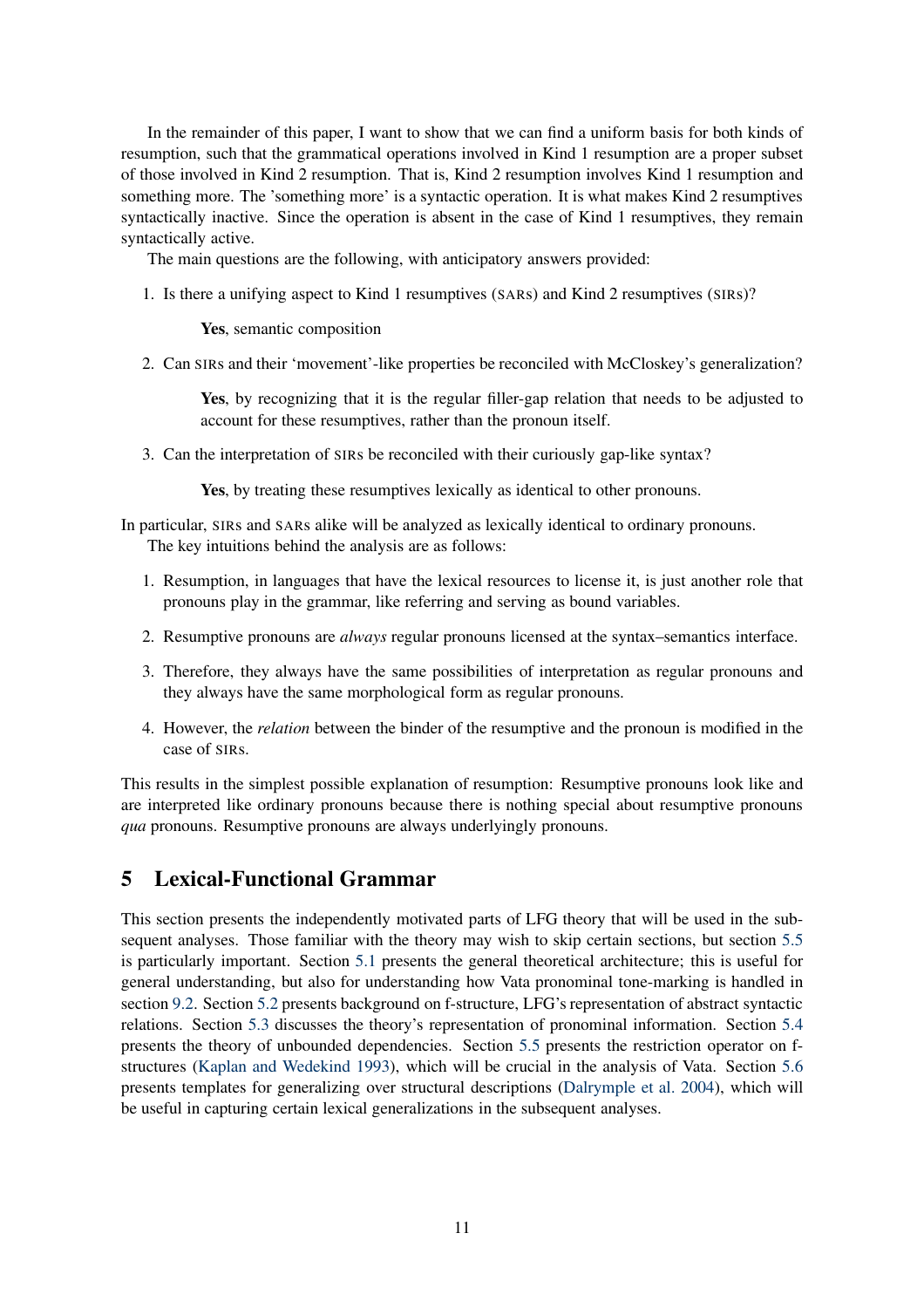#### <span id="page-13-0"></span>**5.1 The Correspondence Architecture**

The grammatical architecture of LFG posits that different kinds of linguistic information are modelled by distinct data structures, all of which are present simultaneously. Structures are related by functions, called correspondence or projection functions, which map elements of one structure to elements of another. This architecture is a generalization of the architecture of [Kaplan and Bresnan](#page-50-4) [\(1982](#page-50-4)) and is called the *Parallel Projection Architecture* or *Correspondence Architecture* [\(Kaplan 1987](#page-50-5), [1989](#page-50-6), [Halvorsen and Kaplan 1988,](#page-49-5) [Asudeh 2006,](#page-46-9) [Asudeh and Toivonen 2008\)](#page-46-10); I will use the latter term.

The original LFG architecture is shown in [\(35\)](#page-13-1).

#### <span id="page-13-1"></span>(35) **The original LFG architecture** [\(Kaplan and Bresnan 1982](#page-50-4))

 $c$ (onstituent)-structure  $\longrightarrow$  f(unctional)-structure φ

This architecture presented the two syntactic structures, c-structure and f-structure, that form the heart of LFG theory. C(onstituent)-structures are represented as phrase structure trees and model word order, dominance, constituency and syntactic categories; c-structure thus represents surface syntax. F(unctional)-structures are represented as feature structures (also known as attribute value matrices). An f-structure is a finite set of attribute–value pairs, such that an attribute is a symbol and its value is: a) a symbol (e.g., SINGULAR or +); b) a semantic form (a potentially complex symbol in single quotes); c) a set; or d) an f-structure. F-structures represent grammatical functions, such as SUBJECT and OBJECT, and also represent a range of morphosyntactic information, such as case, agreement features, tense and aspect. F-structure is the level at which abstract syntactic relations are captured, such as agreement, control and raising, binding, and unbounded dependencies.

The correspondence function  $\phi$  maps c-structure nodes to f-structures. The mapping is manyto-one and is determined by language-specific instantiations of general mapping principles [\(Bresnan](#page-47-7) [2001,](#page-47-7) [Toivonen 2003](#page-52-9)) on annotated phrase structure rules. Lexical information is mapped from terminal nodes in c-structure, which contain all of the information lexically associated with the word. The annotations on c-structure nodes — including lexical annotations on terminals — are equations that specify attributes and values in f-structure or else constrain the attributes and values. The mapping is stated in terms of two metavariables over f-structure labels, as defined in [\(36\)](#page-13-2).

- <span id="page-13-2"></span>(36) a.  $\downarrow$  := 'the f-structure of this c-structure node' (i.e., 'my f-structure')
	- b.  $\uparrow$  := 'the f-structure of the node that immediately dominates this c-structure node' (i.e., 'my mother's f-structure')

The up and down arrows are meant to symbolize their meaning graphically: since the annotations on non-terminals are typically written above the category label in c-structure, the up arrow is pointing at the mother and the down arrow is pointing at the current node. For example, an annotation (↑ SUBJ)  $= \frac{1}{2}$  on a node *n* states that the f-structure of *n* is the value of the SUBJ grammatical function in the f-structure of  $n$ 's c-structure mother.

The initial architecture was subsequently generalized to a full Correspondence Architecture, which postulates other grammatical structures. Linguistic generalizations are factored into separately constrained levels with explicit correspondences between the levels. The levels and the correspondences constitute the form–meaning mapping. [Kaplan](#page-50-5) [\(1987](#page-50-5), [1989](#page-50-6)) suggests a programmatic version of the architecture, much of which has been adopted in the subsequent literature, although sometimes in an altered form. [Asudeh](#page-46-9) [\(2006](#page-46-9)) draws these subsequent developments together and presents an updated version of the Correspondence Architecture. Here I will assume the architecture in [\(37\)](#page-14-1), which is a proper subpart, or detail, of the architecture in [Asudeh](#page-46-9) [\(2006](#page-46-9)).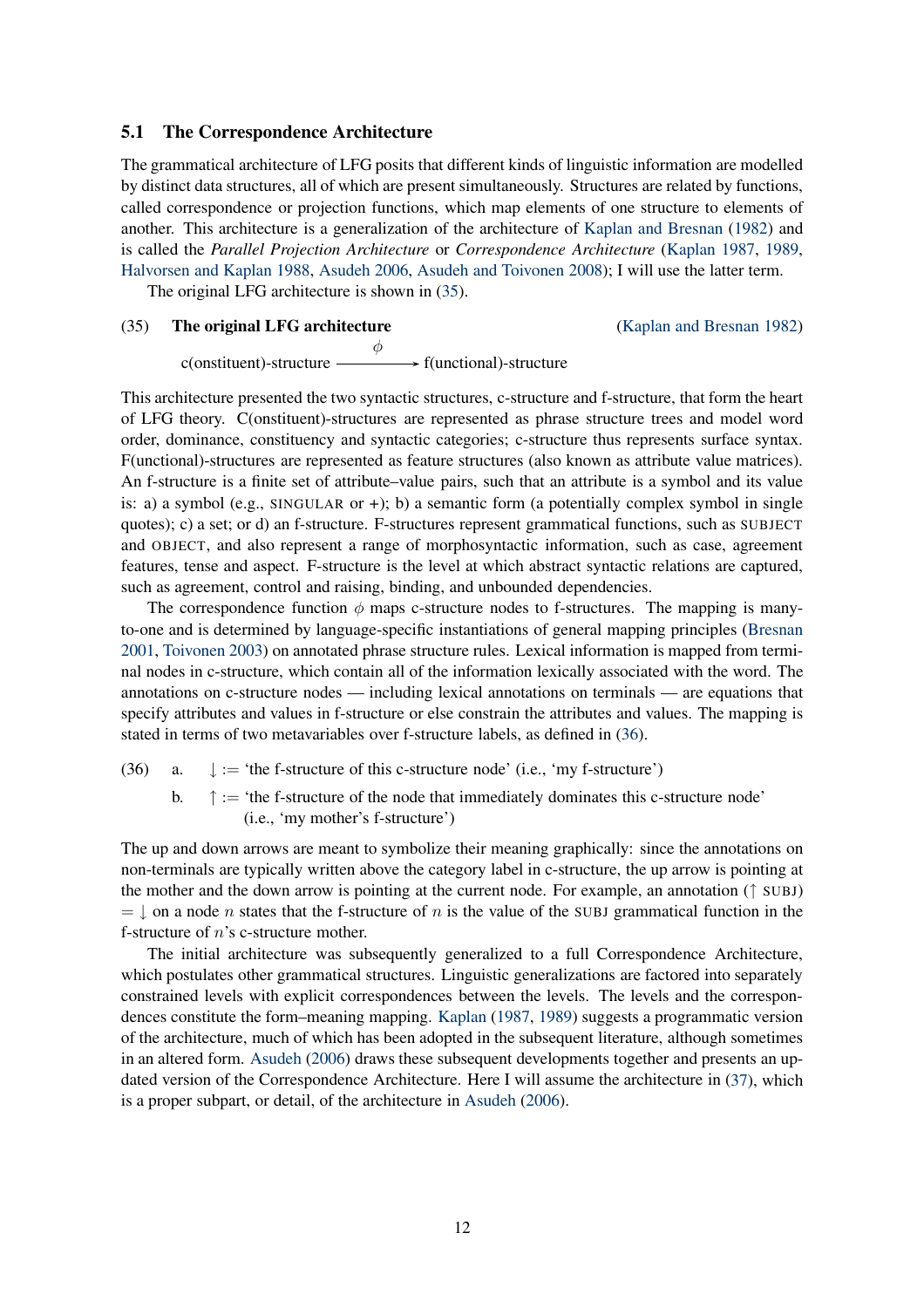<span id="page-14-1"></span>

There are two principle methods for capturing the relations between structures:

- 1. Description by analysis
- 2. Codescription

In description by analysis [\(Halvorsen 1983](#page-49-6)), one structure is analyzed to yield another structure. This is akin to the kind of interpretive semantics one finds in LF-based approaches (e.g., [Heim and Kratzer](#page-49-7) [1998\)](#page-49-7), in which a logical form is interpreted in toto to yield the semantics (although compositionally).

In codescription, which is now the prevailing approach in LFG, a single description simultaneously describes various structures [\(Fenstad et al. 1987,](#page-48-7) [Halvorsen and Kaplan 1988\)](#page-49-5). For example, in a single lexical entry, there may be specifications about f-structure, phonological information, and meaning terms for semantics, as well as the basic c-structural category of the lexical item. This is more akin to syntax and semantics in Categorial Grammar, in which each lexical item specifies its syntactic combinatorics, semantic combinatorics, and prosodic combinatorics. The analysis of SIRs that I present below relies on codescription and thus, to the extent that it is right, constitutes an argument for codescriptional approaches to grammar.

#### <span id="page-14-0"></span>**5.2 F-structure: Structural descriptions and general well-formedness conditions**

LFG strongly distinguishes between the formal objects of the theory (e.g., trees and feature structures) and structural descriptions of the objects. Structural descriptions are sets of formal statements that must be satisfied by the structure in question.

F-structures are described using a small inventory of relations and constraints. The most commonly used relation is equality, as found in *defining equations*, such as [\(38\)](#page-14-2), and *constraining equations*, such as [\(39\)](#page-14-3).

<span id="page-14-3"></span><span id="page-14-2"></span>

| $(38)$ $( )$ $\cap$ CASE) = ACCUSATIVE           | defining equation     |
|--------------------------------------------------|-----------------------|
| (39) $(\uparrow$ CASE) = <sub>c</sub> ACCUSATIVE | constraining equation |

The intuitive distinction between the two kinds of equation is that defining equations add information to an f-structure (if the result is Consistent; see [\(46\)](#page-15-0) below), whereas constraining equations check whether the relevant information exists. A constraining equation can only be satisfied if the information has been added by another source.

<span id="page-14-4"></span>Three other major kinds of constraints are *negative equations*, *existential constraints* and *negative existential constraints*:

<span id="page-14-6"></span><span id="page-14-5"></span>

| negative equation               | (40) $(\uparrow$ CASE) $\neq$ ACCUSATIVE |  |
|---------------------------------|------------------------------------------|--|
| existential constraint          | $(41)$ $(†$ CASE)                        |  |
| negative existential constraint | $(42) \quad \neg (\uparrow \text{CASE})$ |  |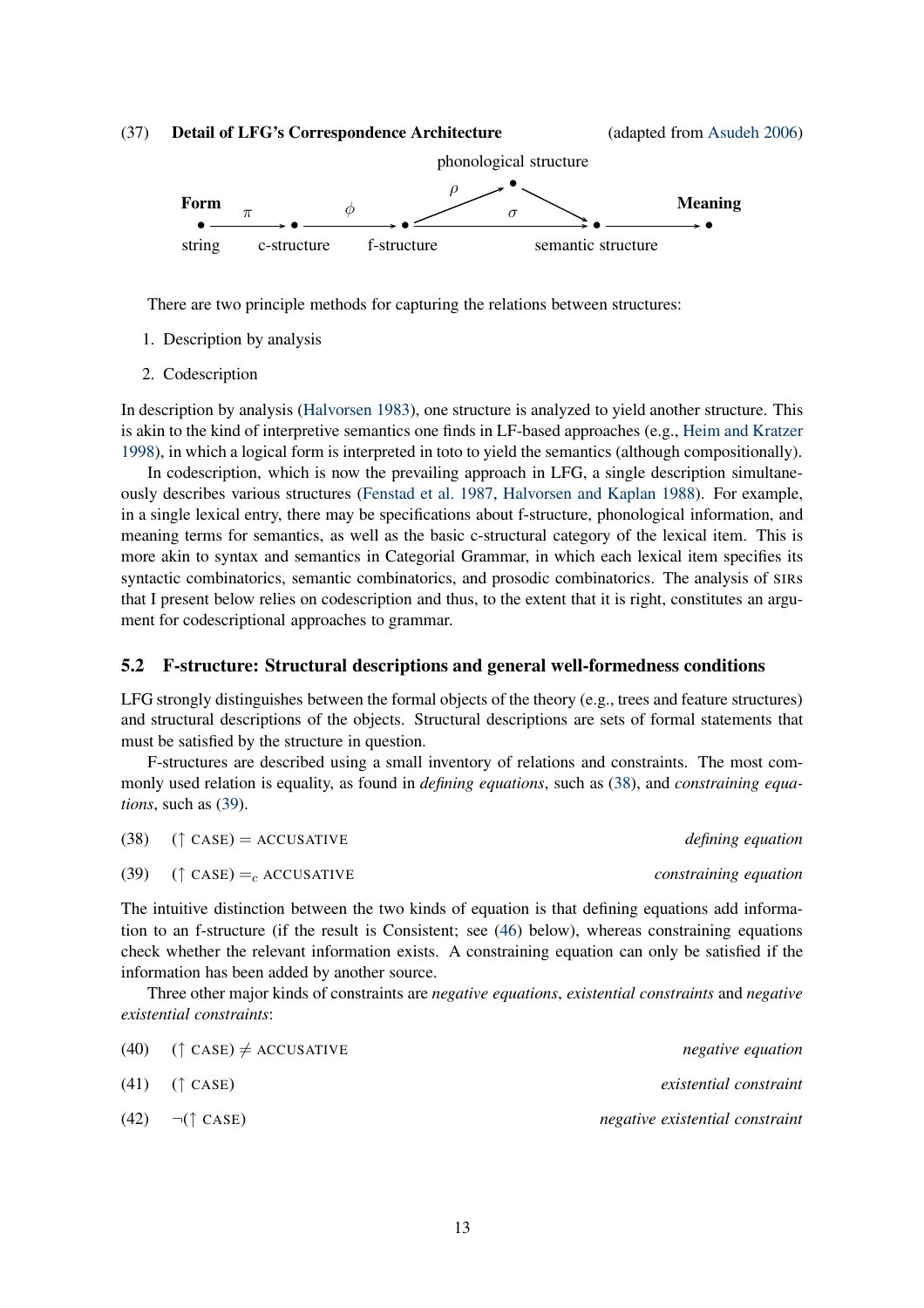A negative equation is satisfied if and only if the feature has a value other than the one specified (or the feature is absent entirely). The negative equation [\(40\)](#page-14-4) is satisfied iff ↑ has no CASE feature or if the value of CASE is something other than ACCUSATIVE. An existential constraint is satisfied iff the attribute in question is present (regardless of its value). The existential constraint [\(41\)](#page-14-5) requires ↑ to have a CASE feature. A negative existential constraint is satisfied iff the attribute in question is absent (regardless of its value). The negative existential constraint [\(42\)](#page-14-6) requires ↑ not to have a CASE feature.

<span id="page-15-1"></span>Grammatical functions are an important part of the information captured at f-structure. The *governable grammatical functions* are listed in [\(43\)](#page-15-1).

#### (43) **Governable grammatical functions**:

SUBJ(ECT), OBJ(ECT), OBJ(ECT) $_{\theta}$ , OBL(IQUE) $_{\theta}$ , COMP(LEMENT), XCOMP

 $OBJ<sub>\theta</sub>$  is a thematically-restricted secondary object, such as the second object in a ditransitive (*John gave Bill <u>a book</u>*), which in English is restricted to being a Theme. OBL $_{\theta}$  is a complement that has oblique case or is a PP (*John gave a book to Bill*). COMP is a closed sentential complement that has its own subject, as in finite sentential complements in English (*John said that Bill left*). XCOMP is an open complement whose subject must be specified externally, as in complements to raising verbs (*John seems to be happy*) and predicative complements more generally (*Bill considers John happy*).

Predicates subcategorize for governable grammatical functions in PRED features:

- $(44)$  PRED 'devour $\langle \text{SUBJ,OBJ} \rangle'$ '
- $(45)$  PRED 'seem $(XCOMP)$ SUBJ'

The value of a PRED attribute is a *semantic form*, which is notationally indicated by the single quotes. Semantic forms are special, complex symbols that are always uniquely instantiated. This is captured formally through indexation, e.g. 'devour<sub>12</sub>  $\langle \text{SUBJ,OBJ} \rangle$ ', but the indices are typically suppressed. The first part of the PRED's value is the predicate function, which is conventionally the stem form of the lexical item that contributes the PRED. The PRED feature specifies how many and which governable grammatical functions the verb selects, as indicated in its argument list, which immediately follows the predicate function. Thematic and non-thematic arguments are notationally distinguished, since they are subject to different constraints. Thematic arguments are written within the angled brackets, whereas non-thematic arguments are written following the angled brackets. It is important to realize, though, that PRED is not a semantic representation, but rather the syntactic interface to certain semantic information.

F-structu[res are subject to the following general principles, following the formulation of](#page-46-10) Asudeh and Toivonen [\(2008\)](#page-46-10):

<span id="page-15-0"></span>(46) **Consistency**

Every f-structure is such that every attribute has exactly one value.

<span id="page-15-2"></span>(47) **Completeness**

An f-structure is *complete* if and only if it contains all the governable grammatical functions that its predicate governs.

#### <span id="page-15-3"></span>(48) **Coherence**

An f-structure is *coherent* if and only if all the governable grammatical functions it contains are governed by a predicate.

Consistency (a.k.a. Uniqueness) entails that f-structures are total functions from attributes to values. Notice that consistency does not preclude different attributes from having the same value; f-structures are thus many-to-one functions. The term 'governed by a predicate' in [\(47\)](#page-15-2) and [\(48\)](#page-15-3) just means to be listed in the arguments of a PRED feature. Completeness and Coherence serve a similar role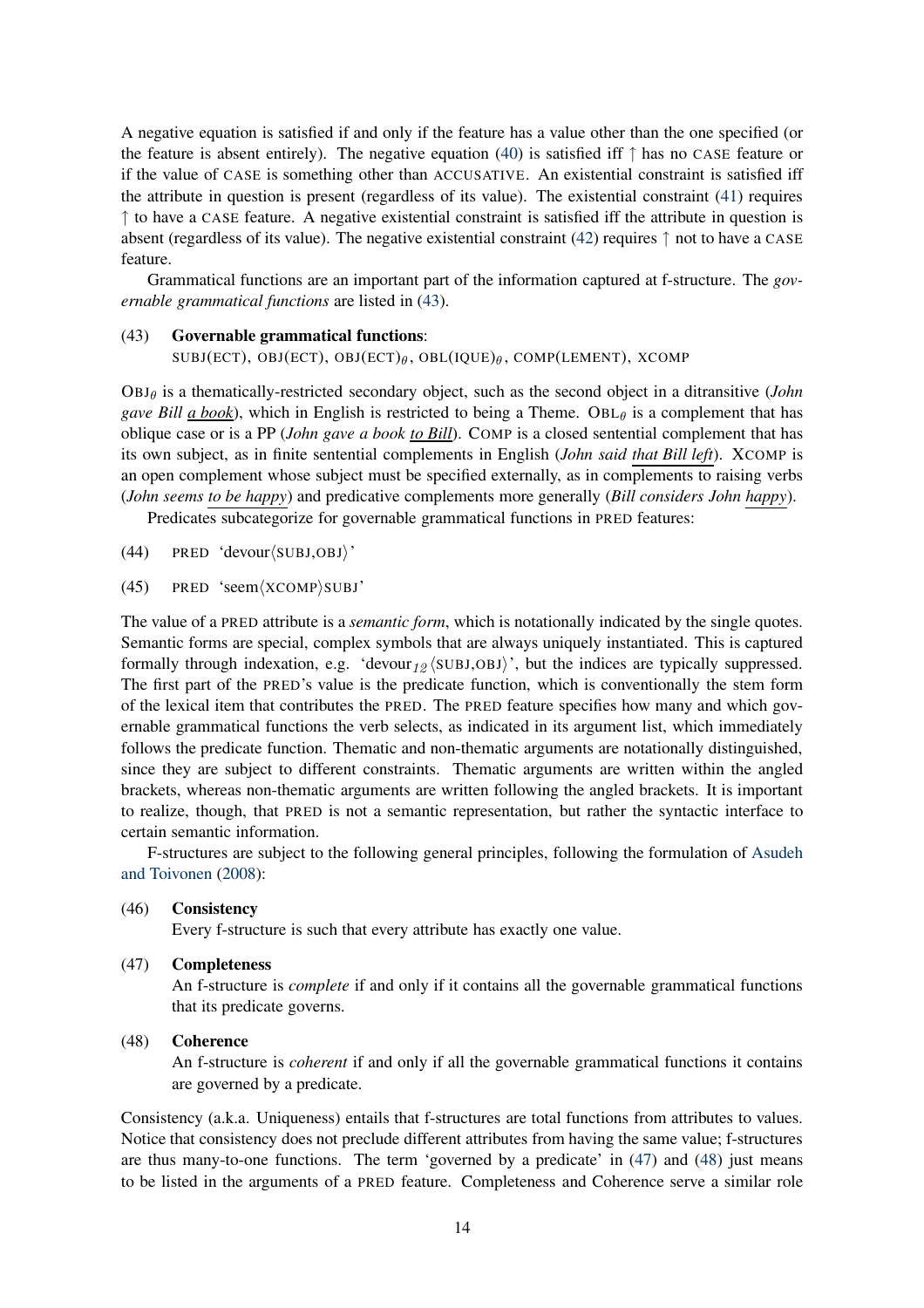in LFG as the Projection Principle, the Theta Criterion and Full Interpretation do in P&P and that the Subcategorization or Valence Principle does in Head-Driven Phrase Structure Grammar (HPSG; [Pollard and Sag 1994](#page-51-8)). They ensure that the subcategorization requirements of a predicate are met exactly.

#### <span id="page-16-0"></span>**5.3 Pronominal information**

Pronominal lexical entries generally contain the following sort of information:

 $(49)$  *she*, D (↑ PRED) = 'pro'  $(\uparrow$  PERSON) = 3  $(\uparrow$  NUMBER) = SG  $($ <sup> $\uparrow$ </sup> GENDER) = FEM  $(\uparrow$  CASE) = NOM

Pronouns lexically specify information about their PRED, agreement features (PERSON, NUMBER, GENDER) and case (where appropriate). The case and agreement features are represented fairly simply here, but more sophisticated analyses take into account resolution of pronominal information in more complex instances [\(Dalrymple and Kaplan 2000](#page-48-8)), such as coordination.

Pronominal information can also be incorporated morphologically into heads, as in the inflected Irish verbs and prepositions in section [3.1.](#page-4-1) One of the examples is repeated here with a corresponding lexical item for the inflected preposition:

 $(50)$ the man COMP give fear a dtabharann tú an tairgead dó you the money to.him [\(McCloskey 1979](#page-51-2): 6, (3)) 'the man to whom you give the money'

(51) 
$$
d\acute{o}, P \quad (\uparrow \text{PRED}) = \text{`to} \langle \text{OBJ} \rangle
$$

$$
(\uparrow \text{OBJ PRED}) = \text{`pro'}
$$

$$
(\uparrow \text{OBJ PERSON}) = 3
$$

$$
(\uparrow \text{OBJ NUMBER}) = \text{SG}
$$

$$
(\uparrow \text{OBJ GENDER}) = \text{MASC}
$$

$$
(\uparrow \text{OBJ GENE}) = \text{ACC}
$$

The preposition specifies pronominal information about its OBJ, the morphologically incorporated pronominal. The f-structure of the preposition will thus contain an OBJ f-structure that is indistinguishable from the f-structure that a morphologically independent object pronoun would have contributed.

Morphologically independent and incorporated pronominals alike provide a PRED feature with value PRO. This value is common to not just personal pronouns, but to all pronouns, including *wh*pronouns. The 'pro' value is a semantic form and all instances are therefore unique. Two instances of PRO cannot be unified; therefore, two pronominal f-structures with PRED 'pro' cannot be equated, even if their other features agree. This is an important part of [Andrews](#page-46-11)'s [\(1990\)](#page-46-11) LFG analysis of analytic and synthetic verb forms in Irish, where the latter contain incorporated pronominal information and cannot occur with an otherwise appropriate overt pronoun [\(McCloskey and Hale 1984\)](#page-51-9).

#### <span id="page-16-1"></span>**5.4 Unbounded dependencies**

There are versions of LFG that postulate traces/empty categories at the base of (at least some) unbounded dependencies [\(Bresnan 1995](#page-47-8), [2001\)](#page-47-7) [and versions which eliminate traces entirely \(](#page-50-7)Kaplan and Zaenen [1989,](#page-50-7) [Dalrymple 2001\)](#page-47-1). All else being equal, elimination of traces is clearly more parsimonious, so I assume the latter, traceless variant.

An unbounded dependency in this approach involves equations of one of the following two general forms: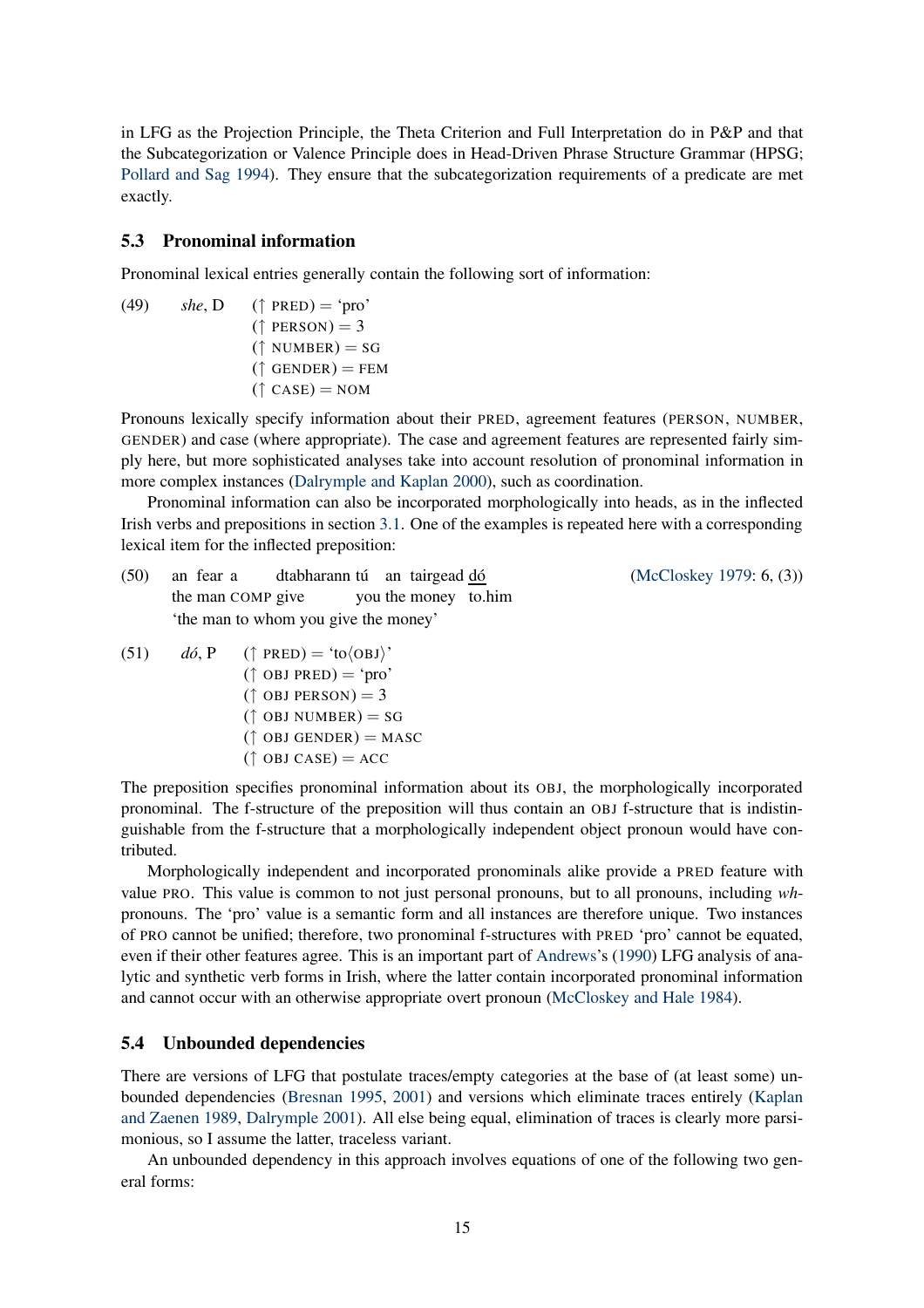- <span id="page-17-2"></span><span id="page-17-1"></span>(52) (↑ **Top**) = (↑ **Body Base**)
- (53)  $({\uparrow \text{Top}})_{\sigma} = (({\uparrow \text{Base}})_{\sigma} \text{ ANTECEDENT})$

The top of the unbounded dependency is an unbounded dependency function, traditionally TOPIC or FOCUS [\(King 1995](#page-50-8)).

I will here break from this traditional use of TOPIC and FOCUS, and instead assume a single function, which I will call UNBOUNDED DEPENDENCY FUNCTION, or UDF for short. There is solid theoretical motivation for this. As in much of the linguistic literature, there is a kind of ambiguity in previous LFG literature between TOPIC and FOCUS as syntactic entities [\(King 1995](#page-50-8), [Bresnan](#page-47-7) [2001:](#page-47-7) 97) and as information structure or discourse entities [\(King and Zaenen 2004\)](#page-50-9). The Correspondence Architecture can avoid this ambiguity by positing only a single function, UDF, in f-structure where this function can be mapped contextually to either i(nformation)-structure TOPIC or FOCUS, through the use of the  $\iota$  correspondence function. This simplifies many syntactic generalizations that are neutral as to the information-theoretic status of the top of the unbounded dependency, but allows TOPIC/FOCUS distinctions to be drawn where necessary.[6](#page-17-0)

A UDF function must be properly integrated into the f-structure, in accordance with the Extended Coherence Condition [\(Zaenen 1980,](#page-52-10) [Bresnan and Mchombo 1987](#page-47-9), [Asudeh and Toivonen](#page-46-10) [2008\)](#page-46-10), which states that a UDF must either be functionally equal to or anaphorically bind another grammatical function. Functional equality involves equations of the form [\(52\)](#page-17-1). Anaphoric binding involves equations of the form [\(53\)](#page-17-2). The latter equation involves the  $\sigma$  projection to sem(antic)structure, since it is assumed that the ANTECEDENT feature for anaphoric binding is represented at sem-structure [\(Dalrymple 1993\)](#page-47-10).

It [has generally been assumed that the first case applies to filler-gap dependencies \(](#page-50-7)Kaplan and Zaenen [1989](#page-50-7)) and that the second case applies to binder-resumptive dependencies [\(Asudeh 2004](#page-46-0)) and various other cases involving anaphoric links between the top and base of the unbounded dependency, such as hanging topics. I want to argue here that the crucial difference between syntactically active resumptives and syntactically inactive resumptives is whether the relation between the binder and the resumptive is anaphoric binding — appropriate for SARs — or functional equality — appropriate for SIRs. I thus follow [McCloskey](#page-51-1)'s general suggestion that the two different kinds of grammaticized resumptives form different sorts of relations with their binders, but recast it in LFG-theoretic terms. This will allow the crux of the two kinds of resumption to be uniform and will allow McCloskey's generalization to be upheld.

The unbounded nature of a syntactically active binder-resumptive dependency is captured by the general unbounded nature of anaphoric binding.<sup>[7](#page-17-3)</sup> The unbounded nature of filler-gap dependencies and syntactically inactive binder-resumptive dependencies is captured through *functional uncertainty* [\(Kaplan and Zaenen 1989\)](#page-50-7), which simply depends on the definition of the f-structure description language as a regular language. F-structure equations and constraints are therefore stated in terms of regular expressions, which support optionality, disjunction, negation, complementation, and arbitrary repetition (using the Kleene operators [\(Kleene 1956](#page-50-10)): Kleene star (\*), which means 'zero or more occurrences of the annotated expression', and Kleene plus  $(+)$ , which means 'one or more occurrences of the annotated expression'). Functional uncertainty allows the expression of a set of possibilities in a compact description.

For example, the following unbounded dependency relation states that the top of the unbounded dependency is equated with a grammatical function other than ADJUNCT that can be embedded within an unbounded number of grammatical functions at f-structure.

<span id="page-17-0"></span><sup>6</sup>[Alsina](#page-46-12) [\(2008](#page-46-12)) independently argues for a single f-structure grammatical function for unbounded dependencies. He calls this single function OP. I prefer the term UDF, because OP has a semantic connotation which is not appropriate for all instances of UDF.

<span id="page-17-3"></span><sup>&</sup>lt;sup>7</sup>It does not matter here whether unbounded anaphoric binding is made up of a series of more local relations, as in [Kratzer](#page-51-10) [\(2008\)](#page-51-10), or not.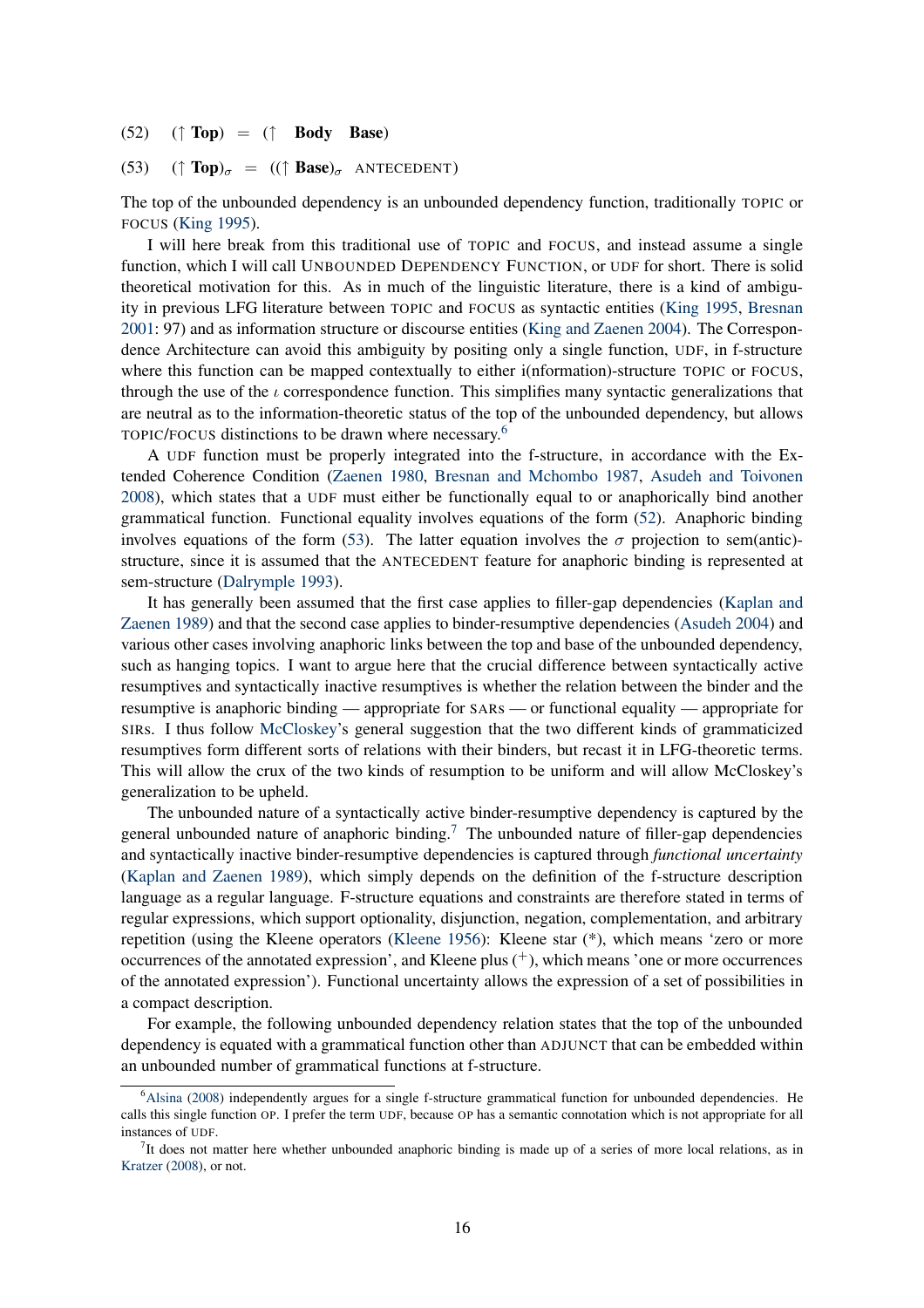<span id="page-18-2"></span>(54)  $(\uparrow \text{UDF}) = (\uparrow \text{GF}^* \text{ [GF} - \text{ADJUNCT}])$ 

The expression GF<sup>\*</sup> contains two sorts of functional uncertainty. The first is a simple disjunction over grammatical functions, since GF stands for any grammatical function. The second is the more interesting and uses Kleene star to allow the UDF function to be equated with a grammatical function that is embedded in zero or more grammatical functions, starting at the same f-structure that contains UDF. The Kleene operators thus give the required notion of unboundedness.

Functional equality yields a very strong notion of equality, namely token equality. The very same token f-structure is the value of two grammatical function attributes, the UDF grammatical function that represents the top of the unbounded dependency and whatever grammatical function is associated with the base of the unbounded dependency. Token equality is a stronger notion of equality than the type equality found in typical formulations of the copy theory of movement [\(Chomsky 1993\)](#page-47-11), although it may be equivalent to multidominance approaches (Gärtner 1997, [2002,](#page-49-9) [Johnson 2007](#page-50-11)). In type equality, the two instances in question may have separate properties. For example, one instance may undergo Delete, without the other instance undergoing the operation. Similarly, one instance may be interpreted without the other instance being interpreted. None of these distinctions are possible under token identity, because *there is only one instance*.

#### <span id="page-18-0"></span>**5.4.1 Reconstruction**

Reconstruction [\(Lebeaux 1990](#page-51-11), [Chomsky 1993](#page-47-11)) is a good illustration of the consequences of token versus type equality. If the top and base of an unbounded dependency (and possibly intermediate positions, but this is a complication that does not affect the main point) are only type-equal, then one can meaningfully ask whether it is the top or the base that some given syntactic operation or constraint applies to. Reconstruction is then a separate operation or stipulation of the theory. In contrast, reconstruction is an unavoidable consequence of token equality, because the very same element occupies multiple positions. It is not meaningful to ask whether the top or the base is subject to some operation or constraint, because we are really talking about the very same thing. There is thus no necessity for any operation of reconstruction. Token equality is therefore the strongest possible theory of reconstruction phenomena.

Reconstruction follows from token equality at f-structure, since the filler serves two grammatical functions. I will use reflexive-binding reconstruction for expository purposes only (such cases may in fact dep[end on a logophoric or 'exempt' reading of the reflexive;](#page-52-11) [Pollard and Sag 1992,](#page-51-12) Reinhart and Reuland [1993,](#page-52-11) [Asudeh and Keller 2001](#page-46-13), [Runner et al. 2002](#page-52-12)).

<span id="page-18-1"></span>(55) Which pictures of himself does John detest?



If we compare the f-structure for  $(55)$  to the f-structure for  $(57)$ , we see that the very same f-structural relations hold of the picture NP in both cases; in particular it is f-commanded [\(Bresnan 1982a](#page-47-12)) by the SUBJ in both cases: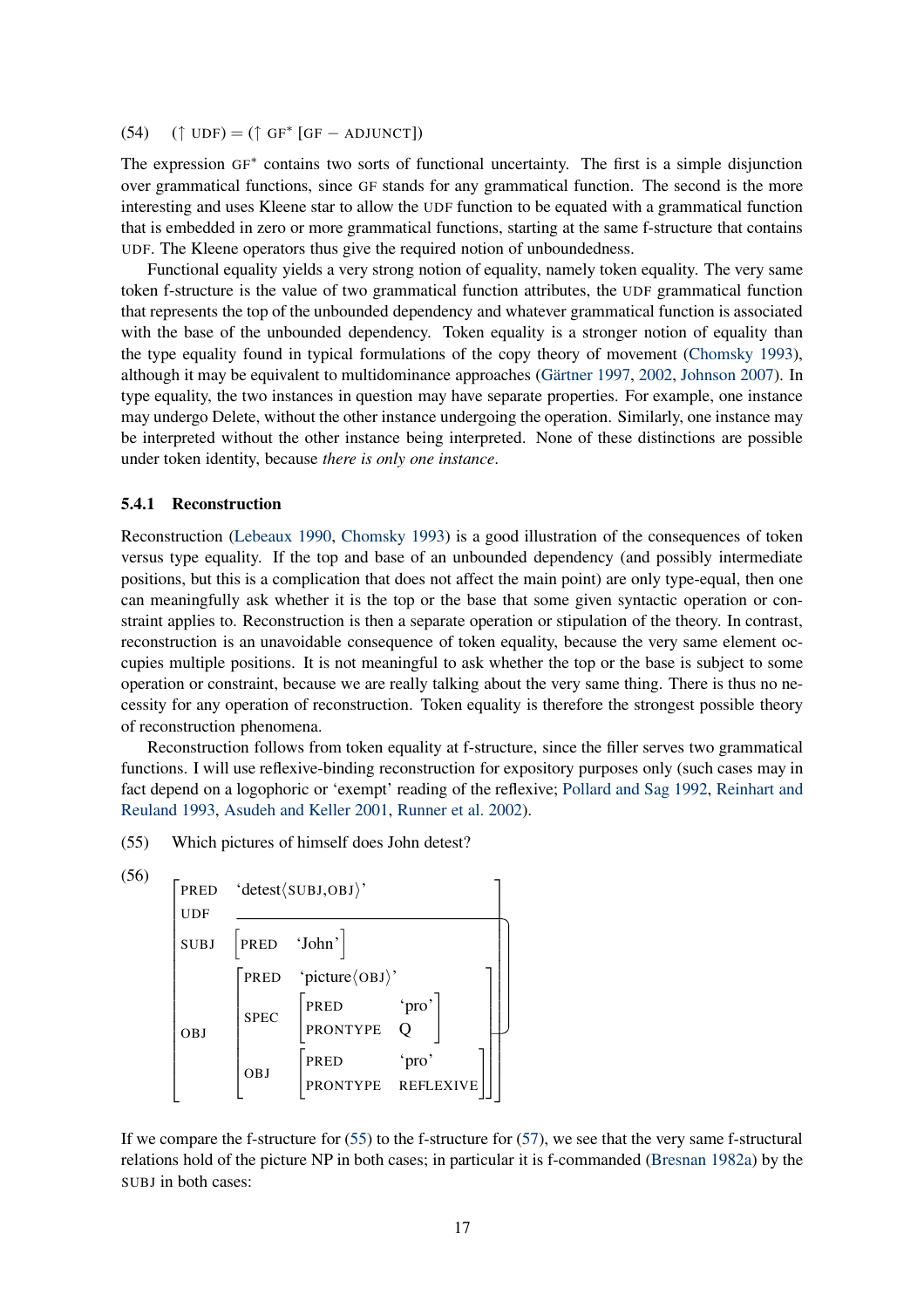<span id="page-19-1"></span>(57) John detests these pictures of himself.

$$
(58)
$$

(58)

\n
$$
\begin{bmatrix}\n\text{PRED} & 'detect \langle \text{SUBJ,OBJ} \rangle \\
\text{SUBJ} & \begin{bmatrix}\n\text{PRED} & 'John' \\
\text{PRED} & 'picture \langle \text{OBJ} \rangle \\
\text{SPEC} & \begin{bmatrix}\n\text{PRED} & \langle \text{pro} \rangle \\
\text{PRED} & \langle \text{pro} \rangle \\
\text{PRONType} & \text{DEMONSTRATIVE} \\
\text{DBJ} & \begin{bmatrix}\n\text{PRED} & \langle \text{pro} \rangle \\
\text{PRED} & \langle \text{pro} \rangle \\
\text{PRED} & \langle \text{pro} \rangle \\
\text{PRED} & \langle \text{pro} \rangle \\
\text{PRONTYPE} & \text{REFLEXIVE}\n\end{bmatrix}\n\end{bmatrix}
$$
\n

The usu[al reconstruction asymmetry between negative and positive binding constraints \(](#page-49-2)Guilliot and Malkawi [2006](#page-49-2)) follows, because negative constraints are understood with universal force and no occurrence of the prohibited structural relation is tolerated, whereas positive constraints are understood with existential force and are satisfied if there is some occurrence of the required structural relation.

The LFG theory of reconstruction also naturally predicts asymmetry between structurally-sensitive conditions such, as Principle C of binding theory (normally stated in terms of some structural command relation) and cases that do not necessarily involve structural conditions, such as quantificational binding [\(Rouveret 2002\)](#page-52-4). Glue Semantics, the theory of the syntax–semantics interface and semantic composition assumed in much LFG work, including here, does not require quantifiers to necessarily command their 'variables' (for related discussion, see [Shan and Barker 2006](#page-52-13)). Syntactic reconstruction of the kind involved in binding theory is therefore distinct from what one might otherwise call reconstruction of quantifier scope. This points the way to a theory in which distinctions in reconstruction [\(Bianchi 2008\)](#page-47-3) could be captured, but much more work needs to be done.

#### <span id="page-19-0"></span>**5.4.2 Constraints on extraction**

Further constraints can be placed on the **Top**, **Body** or **Base** of the unbounded dependency. For example, [\(54\)](#page-18-2) illustrates the use of regular language complementation to exclude ADJUNCTs from the base of the unbounded dependency. Another similar example is the following equation

(59) 
$$
(\uparrow \text{UDF}) = (\uparrow \text{GF}^* \text{SUBJ})
$$

This equations states that the unbounded dependency must terminate in a subject:

<span id="page-19-2"></span>Island constraints [\(Ross 1967](#page-52-14)) are captured through constraints on **Body** and **Base**. For example, consider the illustrative equation in [\(60\)](#page-19-2).

(60) 
$$
(\uparrow \text{UDF}) = (\uparrow \{XCOMP \mid COMP\}^* \{SUBJ \mid OBJ\})
$$

This equation captures the Sentential Subject Constraint because **Body** does not contain SUBJ; the unbounded dependency cannot pass through a SUBJ f-structure, only through a XCOMP or COMP. It also captures the Left Branch Condition, because the **Base** does not contain SPEC.

Constraints on extraction are also captured through *off-path* constraints [\(Dalrymple 1993](#page-47-10)), which place restrictions on f-structures found along the **Body** path. Off-path constraints can be defined as in [\(27\)](#page-8-2), following [Dalrymple](#page-47-1) [\(2001](#page-47-1): 151):

(61) a. In an expression  $a$  $(\leftarrow s)$ ,  $\leftarrow$  refers to the f-structure of which a is an attribute. b. In an expression  $a$  $(\rightarrow s)$ ,  $\rightarrow$  refers to the value of the attribute a.

For example, *wh*-islands can be captured with an equation like the following, which states that no GF on the path to the base can have its own UDF function: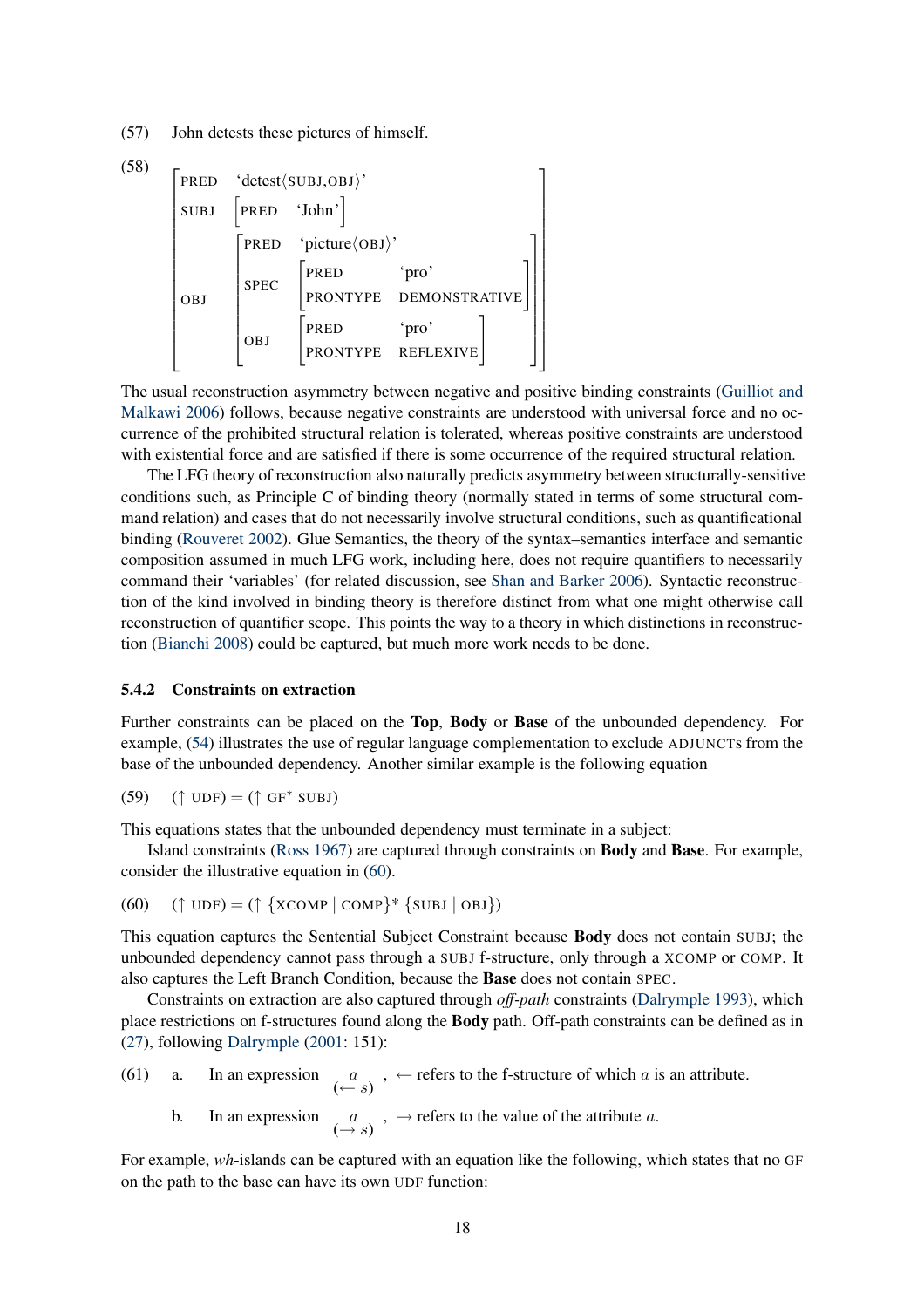<span id="page-20-3"></span>(62) 
$$
(\uparrow \text{ UDF}) = (\uparrow \quad \text{GF}^* \quad \text{GF})
$$

The *wh*-island violation example [\(63\)](#page-20-1) has the f-structure in [\(64\)](#page-20-2).

 $(63)$  \*Who did John wonder what Mary gave?

<span id="page-20-2"></span><span id="page-20-1"></span>

The first GF that the unbounded dependency passes through is the matrix COMP. This COMP itself contains a UDF, due to the lower extraction of *what*. The structure is therefore excluded if the grammar contains constraint [\(62\)](#page-20-3).

#### <span id="page-20-0"></span>**5.5 Operations on f-structures: Restriction**

F-structures are sets of attribute-value pairs (attribute-value matrices). This gives rise to certain natural operations. Restriction is an operation of this sort that will be particularly important to the analysis of syntactically inactive resumptives. The restriction of some f-structure f by an attribute a, designated  $f \mid a$ , is the f-structure that results from deleting the attribute a and its value v from f-structure f [\(Kaplan and Wedekind 1993](#page-50-3): 198). In other words, the pair  $\langle a, v \rangle$  is removed from the set of pairs that constitutes the f-structure in question.

Restriction is formally defined as follows:

(65) **Restriction** [\(Kaplan and Wedekind 1993](#page-50-3): 198)

If  $f$  is an f-structure and  $a$  is an attribute:  $f \setminus a = f|_{\text{Dom}(f)-\{a\}} = \{ \langle s, v \rangle \in f \mid s \neq a \}$ 

The restriction of an f-structure is itself an f-structure, so the operation can be iterated, but the outcome is not order-sensitive; restriction is associative and commutative in its attribute argument:  $[f \mid a] \mid b =$  $[f \mid b] \setminus a = f \setminus \{a \mid b\}$  [\(Kaplan and Wedekind 1993](#page-50-3): 198). Since restriction is defined in terms of set complementation, restriction of an f-structure by an attribute that the f-structure does not contain vacuously succeeds. We never need to know in advance whether an f-structure actually contains the restricting attribute. [Kaplan and Wedekind](#page-50-3) [\(1993:](#page-50-3) 199) also further generalize the operator to attributes whose values are sets.

In [\(66\)](#page-20-4) we see an example of an f-structure with restriction by the attribute PRED.

<span id="page-20-4"></span>(66) a. 
$$
f = \begin{bmatrix} PRED & 'pro' \\ CASE & NOM \end{bmatrix}
$$
  
b.  $f \backslash PRED = \begin{bmatrix} CASE & NOM \end{bmatrix}$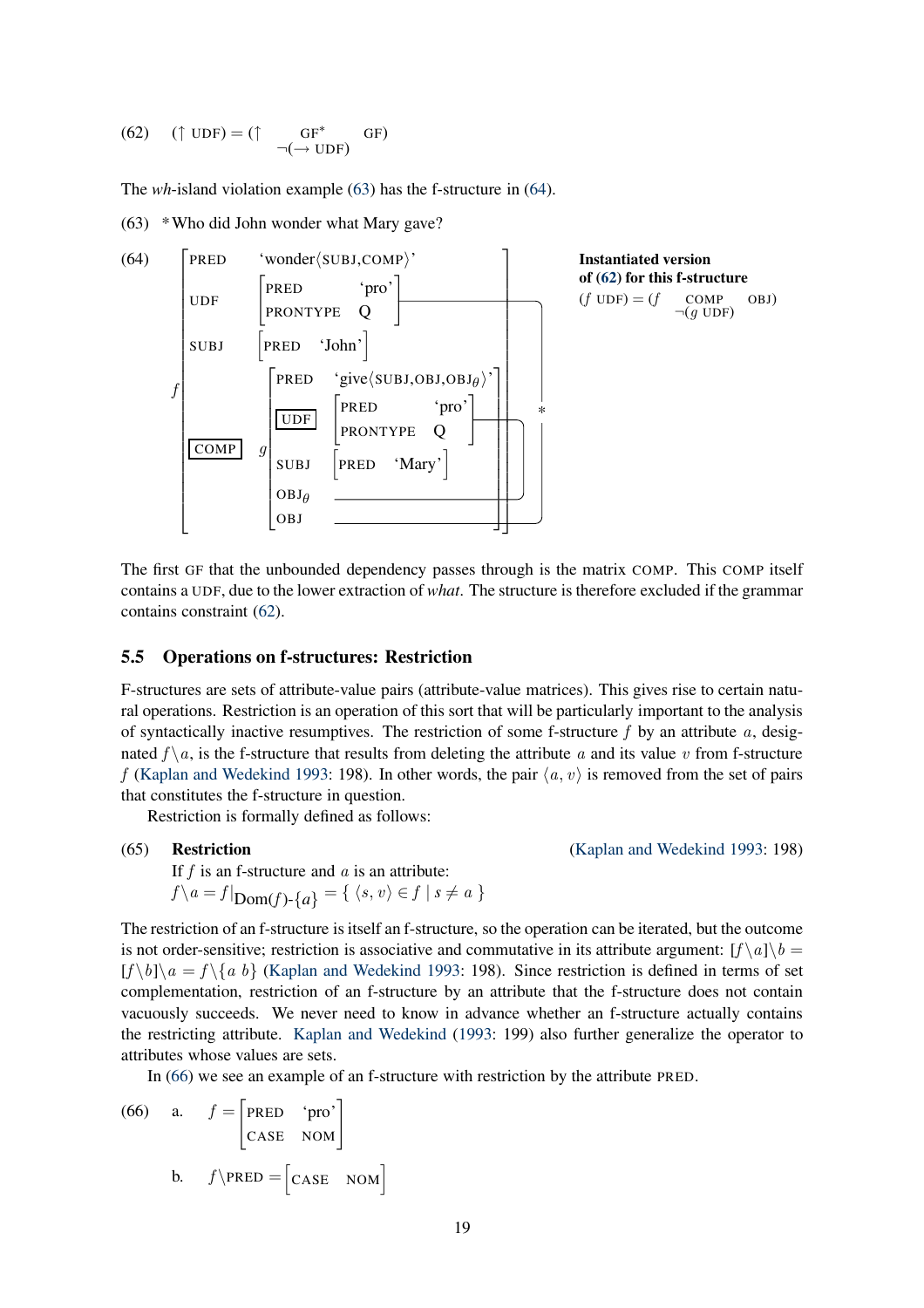This example demonstrates the subsumptive relation between an f-structure and its restriction:  $f \setminus a$ subsumes f  $(f \setminus a \sqsubseteq f)$ . In other words, the restriction of a given f-structure never contains more information than that f-structure.

As an operation on f-structures, restriction can be combined with usual function-application as follows [\(Kaplan and Wedekind 1993:](#page-50-3) 198):

(67) If f and g are f-structures, then  $f \setminus a = g \setminus a$  is true if and only if f and g have all attributes and values in common other than  $\alpha$ ; they may or may not have values for  $\alpha$  and those values may or may not be identical.

Restriction thus serves a complementary role to standard function-application defining equations like  $(f \ a) = (g \ a)$ , which states that f-structures f and g both have attribute a with the same value, but remains uncommitted as to what other attributes and values the f-structures have in common. The standard (unrestricted) function-application equality designates (explicitly names) which attributes and values two f-structures necessarily have in common, whereas the restricted version designates which attributes two f-structures do not necessarily have in common.

#### <span id="page-21-0"></span>**5.6 Generalizations over descriptions**

Dalrymple et al. [\(2004\)](#page-48-6) define a method for capturing generalizations over LFG structural descriptions, such as the set of formal statements (i.e., equations and constraints) associated with a lexical entry. Subsets of these statements can be named and the name used to refer to that set of statements. Lexical generalizations in LFG are thus stated in terms of relations between descriptions of structures, rather than between the structures themselves (cf. type hierarchies in HPSG; [Pollard and Sag 1994](#page-51-8)).

Consider a verb like *laughs*, which could have a lexical entry like the following:

<span id="page-21-3"></span>(68) *laughs*, V 
$$
(\uparrow
$$
 PRED) = 'laugh $\langle$ SUBJ $\rangle$ '  
\n( $\uparrow$  VFORM) = FINITE  
\n( $\uparrow$  TENSE) = PRESENT  
\n( $\uparrow$  SUBJ PERS) = 3  
\n( $\uparrow$  SUBJ NUM) = SG

All of the f-structural information in this entry, except for the PRED value, is shared by other verbs. Therefore, it should be factored out in such a way that each verb needs only state the minimal information that is particular to that verb. The generalization templates below achieve this: $8$ 

| (69) | PRESENT = $(\uparrow \text{VFORM})$ = FINITE |
|------|----------------------------------------------|
|      | $(\uparrow$ TENSE) = PRESENT                 |

(70) 
$$
3SGAGR = (\uparrow \text{SUBJ PERS}) = 3
$$

$$
(\uparrow \text{SUBJ NUM}) = SG
$$

(71) INTRANSITIVE(P) = (
$$
\uparrow
$$
 PRED)= ' $P$   $\langle$  SUBJ $\rangle$ '

The last of these templates illustrates template parametrization with an argument. The argument P is passed to the template when the template is invoked.

<span id="page-21-2"></span>Given these generalization templates, the lexical entry for *laughs* can now equivalently be written as [\(72\)](#page-21-2), where  $\mathcal{Q}X$  indicates invocation of a template X:

(72) *laughs*, V @INTRANSITIVE(laugh) @PRESENT @3SGAGR

These three template invocations result in exactly the same information as in [\(68\)](#page-21-3). Templates thus provide a convenient way to associate grammatical information with classes of items, rather than with individual items, and to maximally compact lexical entries and rule annotations.

<span id="page-21-1"></span><sup>8</sup>[Dalrymple et al.](#page-48-6) [\(2004](#page-48-6)) present further factorizations.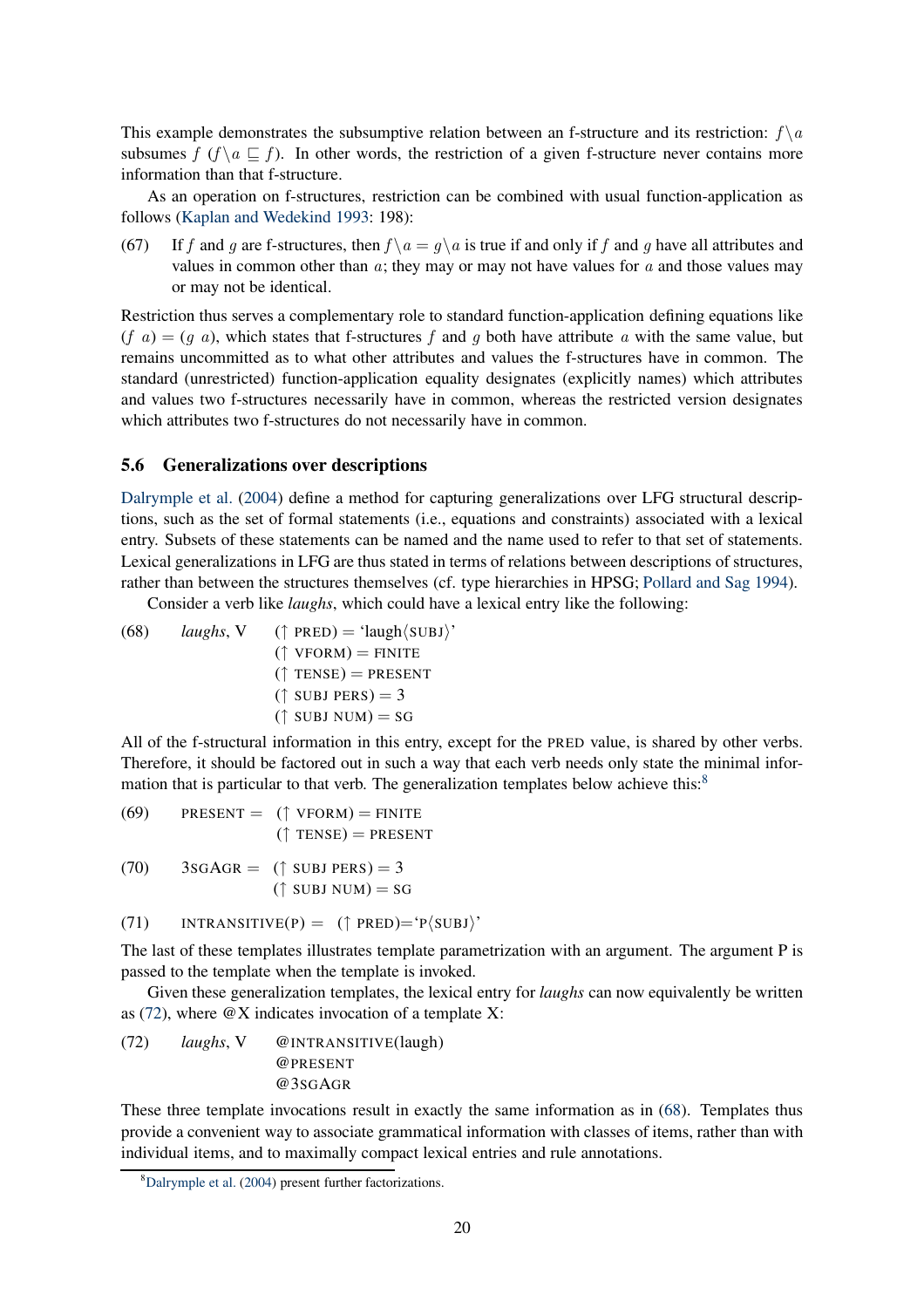## <span id="page-22-0"></span>**6** Glue Semantics<sup>[9](#page-22-1)</sup>

Glue Semantics [\(Dalrymple 1999,](#page-47-0) [2001,](#page-47-1) [Asudeh 2004,](#page-46-0) [Lev 2007](#page-51-13), [Kokkonidis 2008](#page-50-12)) is a theory of semantic composition and the syntax–semantics interface. Glue *meaning constructors* are obtained from lexical items instantiated in particular syntactic structures and can also be directly associated with phrase structure positions (as an alternative to null categories; e.g. for reduced relatives). Each constructor has the following form:

 $(73) \quad \mathcal{M}: G$ 

M is a term from some representation of meaning, a *meaning language*, and G is a term of the Glue logic that sticks meanings together, i.e. performs composition. The colon is an uninterpreted pairing symbol. Linear logic [\(Girard 1987\)](#page-49-0) serves as the Glue logic [\(Dalrymple et al. 1993,](#page-48-0) [1999a](#page-48-9)[,b\)](#page-48-10). The meaning constructors are used as premises in a (linear logic) proof that consumes the lexical premises to produce a sentential meaning. A successful Glue proof for a sentence terminates in a meaning constructor of type t:

(74)  $\Gamma \vdash \mathcal{M} : G_t$ 

Semantic ambiguity (e.g., scope ambiguity) results when there are alternative derivations from the same set of premises. Linear logic is a *resource logic*: each premise in valid linear logic proof must be used exactly once. The resource sensitivity of linear logic forms the theoretical heart of the Resource Sensitivity Hypothesis and the Resource Management Theory of Resumption; it will be explored in section [7.](#page-25-1)

As discussed in detail by [Dalrymple et al.](#page-48-9) [\(1999a](#page-48-9)), Glue Semantics is essentially a type-logical theory and is thus related to type-logical approaches to Categorial Grammar [\(Morrill 1994](#page-51-14), [Moortgat](#page-51-15) [1997,](#page-51-15) [Carpenter 1997](#page-47-13), Jäger 2005). The key difference between Glue and Categorial Grammar concerns grammatical architecture, particularly the conception of the syntax–semantics interface [\(Asudeh](#page-46-0) [2004,](#page-46-0) [2005,](#page-46-14) [2006\)](#page-46-9). Glue Semantics posits a strict separation between syntax and semantics, such that there is a syntax that is separate from the syntax of semantic composition. Categorial Grmamar rejects the separation of syntax from semantic composition. The acceptance of a separate level of syntax allows the Glue logic for semantic composition to be commutative, permitting reordering of premises, without wildly overgenerating illicit word orders. In turn, this means that certain operations of semantic composition are somewhat more straightforward in Glue than in Categorial Grammar. For example, in a variable-free treatment of anaphora in which pronouns are functions on their antecedents, as demonstrated in section [6.1](#page-24-0) below, Glue Semantics allows direct application of the pronoun to its antecedent, since the fact that the two do not occur contiguously is not relevant, given commutativity. In contrast, Categorial Grammar treatments — which must posit a non-commutative logic in order to properly constraint word order — require mechanisms for passing the pronominal information through the categories that intervene between the pronoun and its antecedent, such as special type shifts [\(Jacobson 1999\)](#page-49-11) or special operators and corresponding proof rules (Jäger 2005).

I assume a small, rather weak fragment of linear logic, which I have presented in detail elsewhere as multiplicative intuitionistic linear logic (MILL; [Asudeh 2004](#page-46-0), [2005\)](#page-46-14). Three proof rules of this fragment are of particular interest here. In natural deduction style, these are conjunction elimination for ⊗ — one of two conjunctions in linear logic — and implication introduction and elimination for ⊸ (a.k.a. 'abstraction' or 'hypothetical reasoning' for implication introduction and 'modus ponens' for elimination), as shown in [\(75\)](#page-22-2).

<span id="page-22-2"></span><span id="page-22-1"></span><sup>&</sup>lt;sup>9</sup>This section is adapted from [Asudeh](#page-46-14) [\(2005](#page-46-14): 388–399).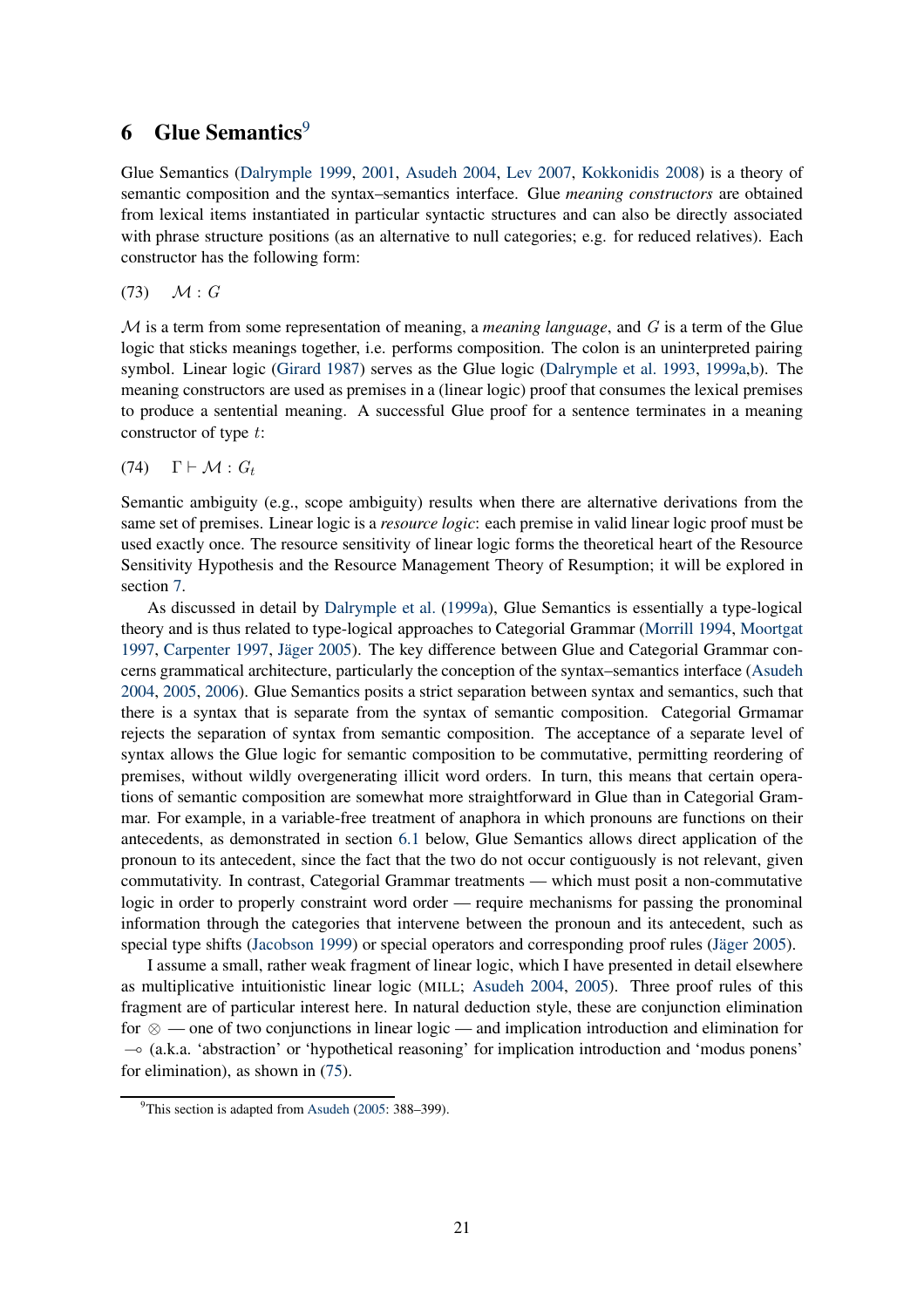(75) Implication Elimination Implication Introduction Conjunction Elimination  $\vdots$ A  $\vdots$ <br>A → B  $\multimap_{\mathcal{E}}$ B  $[A]$ <sup>1</sup> · · ·  $rac{B}{A \rightarrow B}$  ⊸ $T,1$ · · ·  $A \otimes B$  $[A]^{1}$   $[B]^{2}$ · · ·  $\mathcal{C}$  $\overline{C}$   $\otimes_{\mathcal{E},1,2}$ 

A premise in brackets with a numerical flag indicates an assumption; the flags keep track of which assumptions have been withdrawn and which are active. In additon to these three rules, I assume the trivial rule of Universal Elimination (a.k.a. 'universal instantion') for universal quantification on the linear logic side of meaning constructors. This quantification is a method for scope underspecification and should not be confused with quantification in the meaning language.

The proof rules for linear logic construct proof terms via the Curry-Howard isomorphism (a.k.a. "formulas-as-types"; [Curry and Feys 1958,](#page-47-14) [1995,](#page-47-15) [Howard 1980\)](#page-49-12), which establishes a formal correspondence between natural deduction and terms in the lambda calculus. The basic insight behind the isomorphism is that implications correspond to functional types, so that implication elimination corresponds to *functional application* and implication introduction corresponds to *abstraction*. The Curry-Howard term assignments for the three rules in [\(75\)](#page-22-2) are:

(76) Application : Impl. Elim. Abstraction : Impl. Intro. Pairwise substitution : Conj. Elim.  
\n
$$
\begin{array}{ccc}\n&\text{A} & \text{B} \\
\vdots & \vdots & \vdots \\
a : A & f : A \rightarrow B \\
f(a) : B & \lambda x.f : A \rightarrow B\n\end{array}\n\rightarrow x,1\n\begin{array}{ccc}\na : A \otimes B & f : C \\
\downarrow a : A \otimes B & f : C \\
\vdots & \vdots & \vdots \\
a : A \otimes B & f : C \\
\hline\n\end{array}\n\rightarrow x,1\n\begin{array}{ccc}\na : A \otimes B & f : C \\
\downarrow a \text{ be } x \times y \text{ in } f : C\n\end{array}
$$

As noted above, implication elimination corresponds to functional application, and implication introduction corresponds to abstraction. The assumed premise in the introduction rule is associated with a variable that is abstracted over when the assumption is discharged.

The term constructor let is possibly less familiar. A multiplicative conjunction  $A \otimes B$  corresponds to a tensor product  $a \times b$ , where a is the proof term of A and b is the proof term of B. However, let prevents projection into the individual elements of the tensor pair and therefore enforces pairwise substitution [\(Abramsky 1993,](#page-46-15) [Benton et al. 1993,](#page-46-16) [Crouch and van Genabith 2000:](#page-47-16) 88), such that a let expression  $β$ -reduces as follows [\(Benton et al. 1993:](#page-46-16) 82):

(77) let 
$$
a \times b
$$
 be  $x \times y$  in  $f \Rightarrow_{\beta} f[a/x, b/y]$ 

The substitution of the pair is simultaneous and does not involve projection into the members. So let is just a more structured form of functional application.

A Glue proof for the semantics of a sentence S succeeds if and only if from the premises contributed by the lexical items in S there is a proof that uses each premise exactly once and terminates in a linear logic atom corresponding to the semantic projection of the sentence. For example, in the sentence *Bo chortled* the lexical items *Bo* and *chortled* contribute premises like b and  $b \rightarrow c$ , where the premise contributed by *Bo* is identified as the subject of *chortled* in the syntax and is therefore consumed as the argument of the premise  $b \sim c$ . The linear logic atom c corresponds to the semantic projection of the sentence *Bo chortled*, because it is the consequent of the premise contributed by of the matrix verb that heads the sentence. From these two premises, there is a successful proof of  $c$ by one instance of implication elimination on b and b  $\multimap$  c:

(78) 
$$
\frac{bo : b \quad \text{chortle} : b \rightarrow c}{\text{chortle}(bo) : c} \rightarrow \varepsilon
$$

I now turn to brief examples of Glue treatments of anaphora, scope ambiguity and unbounded dependencies; these will hopefully be useful to those who are not familiar with Glue Semantics in understanding some parts of the subsequent analysis.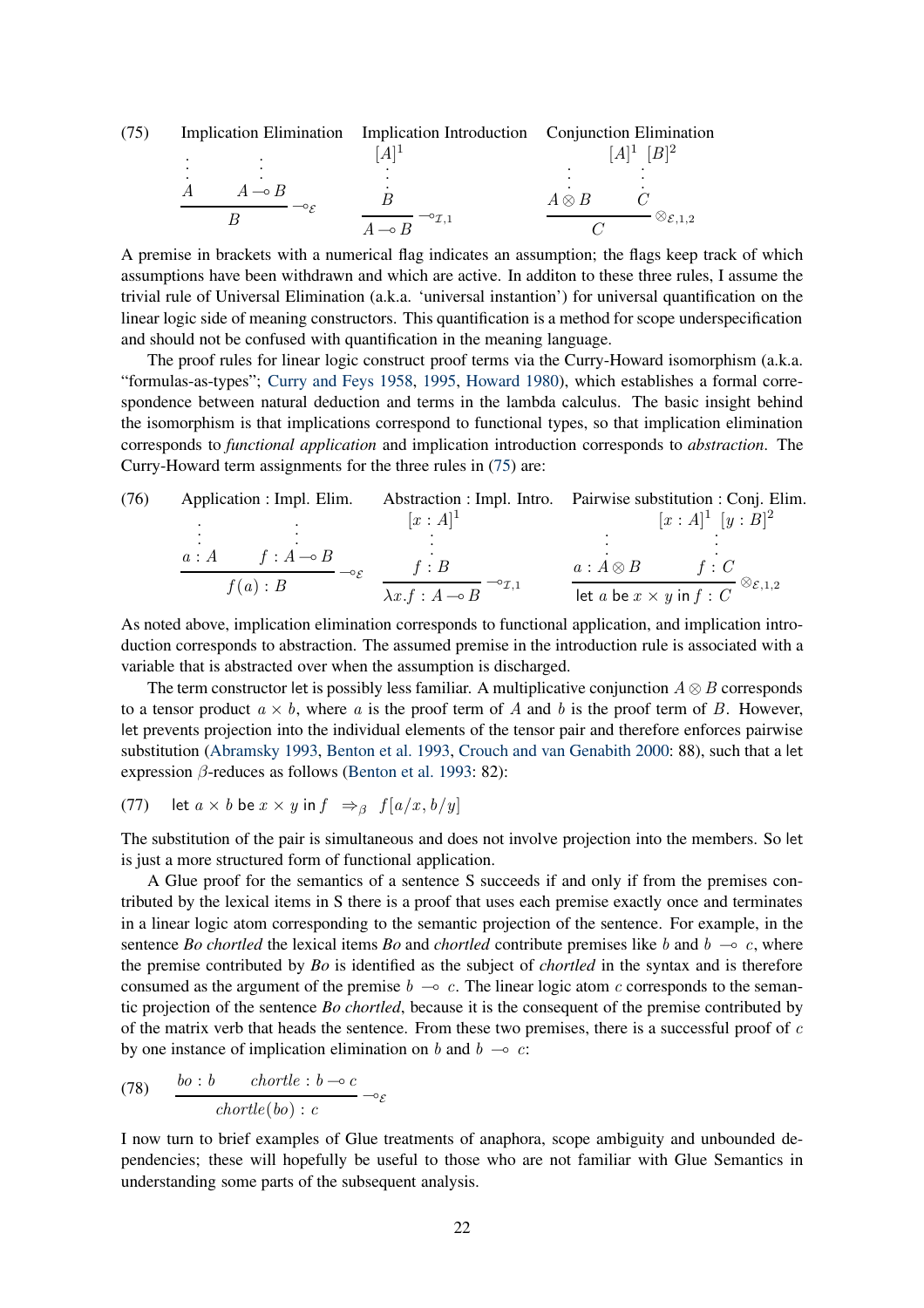#### <span id="page-24-0"></span>**6.1 Example: Anaphora**

Anaphora in Glue Semantics are typically treated as functions on their antecedents [\(Dalrymple et al.](#page-48-11) [1999c](#page-48-11), [Dalrymple 2001\)](#page-47-1) and this is the approach adopted in RMTR. This a kind of a variable-free tre[atment of anaphora, which has also been adopted in certain Categorial Grammar analyses \(](#page-49-11)Jacob-son [1999,](#page-49-11) Jäger 2005, among others), although the two variable-free traditions developed separately. A variable-free treatment of anaphora is quite natural in Glue, because the commutative linear logic allows anaphora to combine directly with their antecedents, in opposition to the kind of intervening operations that are necessary for variable-free anaphoric resolution in non-commutative Categorial Grammar.

The meaning constructor for a pronominal has the following general form, where  $\uparrow$  is the fstructure of the pronoun and  $\uparrow_{\sigma}$  is its  $\sigma$ -projection in sem-structure:

(79)  $\lambda z. z \times z : (\uparrow_{\sigma} \text{ANTECEDENT}) \rightarrow [(\uparrow_{\sigma} \text{ANTECEDENT}) \rightarrow \uparrow_{\sigma}]$ 

The pronoun's type is therefore  $\langle \sigma, \langle \sigma, \tau \rangle \rangle$ , where  $\sigma$  is the type of the antecedent and  $\tau$  is the type of the pronoun. I here assume that both  $\sigma$  and  $\tau$  are type e (individuals). A pronoun function applies to its antecedent and yields an output that is a pair whose first member is the antecedent and whose second member is the pronoun. It is important that the antecedent is restored in the output, because the antecedent must itself serve as an argument elsewhere. For example, in [\(80\)](#page-24-2), *Bo* is not only the argument of the pronominal function contributed by *himself*, but also an argument of the function contributed by *fooled*. A proof for example [\(80\)](#page-24-2) is shown in [\(81\)](#page-24-3).

<span id="page-24-3"></span><span id="page-24-2"></span>(80) Bo fooled himself.

(81) **Bo** bo : b **himself** λz.z × z : b⊸(b ⊗ p) ⊸<sup>E</sup> bo × bo : b ⊗ p [x : b] 1 **fooled** λuλv.fool(u, v) : b⊸p⊸f ⊸<sup>E</sup> λv.fool(x , v) : p ⊸f [y : p] 2 ⊸<sup>E</sup> fool(x , y) : f ⊗<sup>E</sup>,1,<sup>2</sup> let bo × bo be x × y in fool(x , y) : f ⇒<sup>β</sup> fool(bo, bo) : f

#### <span id="page-24-1"></span>**6.2 Example: Scope ambiguity**

Glue Semantics does not assume that every semantic ambiguity corresponds to a syntactic ambiguity. This is demonstrated by scope ambiguity, in which a scopally ambiguous sentence such as [\(82\)](#page-24-4) has only a single syntactic structure. However, because the scope points are universally quantified over in meaning constructors for quantifiers and quantificational determiners, there can be more than one valid proof derived from a single set of lexically contributed premises as instantiated in the unambiguous syntactic parse. For detailed exposition and further references, see [Asudeh](#page-46-9) [\(2006\)](#page-46-9). The two valid proofs for [\(82\)](#page-24-4) are shown in [\(84\)](#page-25-2) and [\(85\)](#page-25-3). I assume a theory of generalized quantifiers, such that quantificational determiners have the type  $\langle\langle e,t\rangle,\langle\langle e,t\rangle,t\rangle$ . For more details on quantification in Glue Semantics, see [Dalrymple](#page-47-0) [\(1999,](#page-47-0) [2001](#page-47-1)).

<span id="page-24-4"></span>(82) Someone recommended every book.

The premise for *recommended* is curried as appropriate. Currying can be trivially executed in the proof itself through a series of assumptions followed by discharge of the assumptions in the order they were made: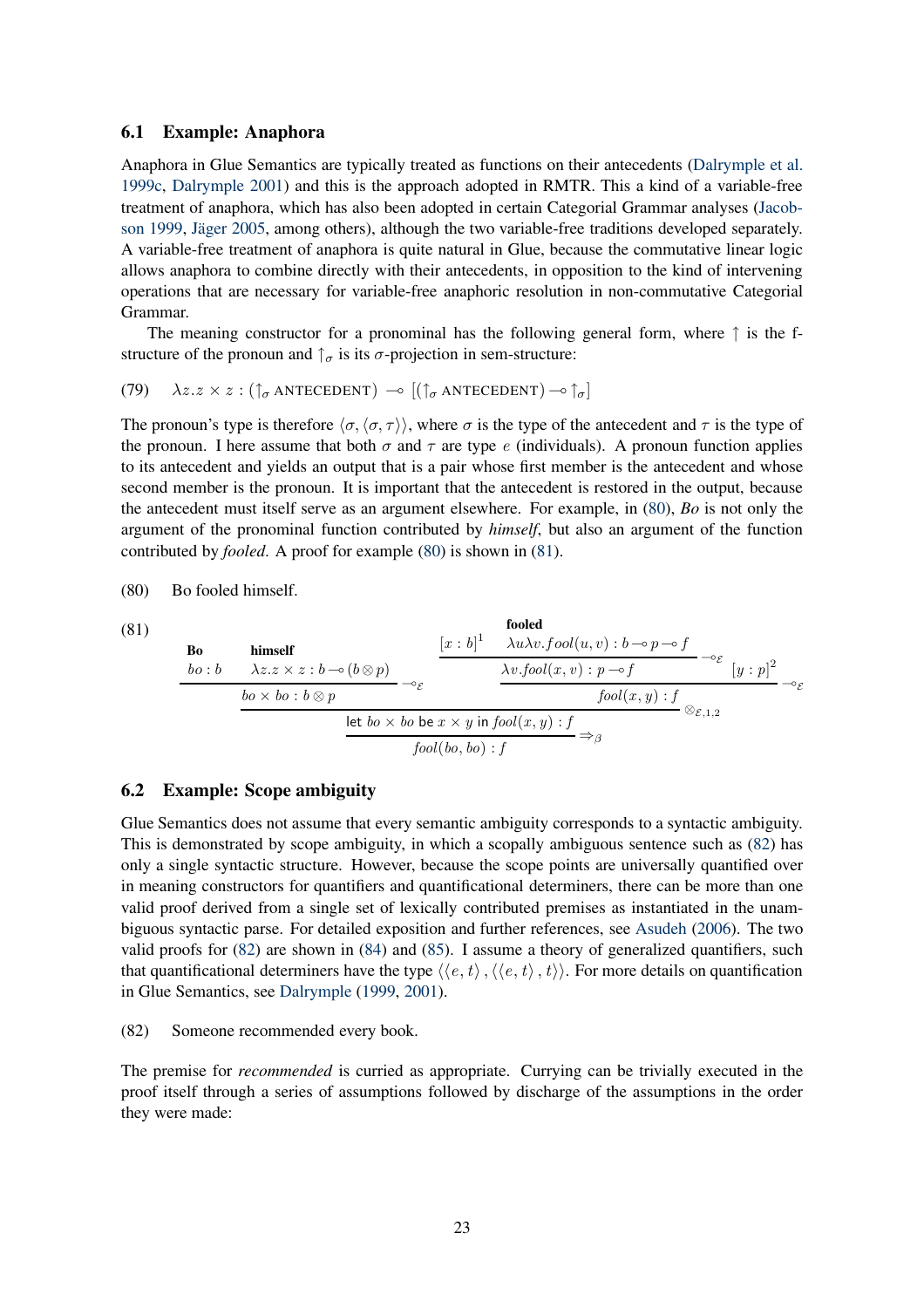(83) 
$$
\frac{\lambda y \lambda x.f(x, y) : b \to a \to c \quad [v:b]^1}{\lambda x.f(x, v) : a \to c} \xrightarrow{-\infty} [u:a]^2
$$

$$
\frac{f(u,v) : c}{\lambda v.f(u,v) : b \to c} \xrightarrow{-\infty} \mathcal{I},
$$

$$
\frac{\lambda v.f(u,v) : b \to c}{\lambda u \lambda v.f(u,v) : a \to b \to c} \xrightarrow{-\infty} \mathcal{I},
$$

<span id="page-25-2"></span>I simply assume a curried alternative, rather than executing this sub-proof.

#### (84) **Surface scope proof**

|                                                                                       | recommended<br>$\lambda x \lambda y$ .recommend $(x, y)$ :<br>$[z:s]^{\perp}$<br>$s\rightarrow b\rightarrow r$             | every<br>$\lambda R\lambda S.every(R, S)$ :<br>$(v \rightarrow r) \rightarrow \forall Y . (b \rightarrow Y) \rightarrow Y$ | book<br>book:<br>$v \rightarrow r$ |  |  |
|---------------------------------------------------------------------------------------|----------------------------------------------------------------------------------------------------------------------------|----------------------------------------------------------------------------------------------------------------------------|------------------------------------|--|--|
|                                                                                       | $\lambda y$ .recommend $(z, y) : b \rightarrow r$                                                                          | $\lambda S.every(book, S) : \forall Y.(b \rightarrow Y) \rightarrow Y$                                                     | $\forall_{\mathcal{E}}$ , [r/Y]    |  |  |
| someone<br>$\lambda S. some (person, S)$ :<br>$\forall X.(s \multimap X) \multimap X$ | $every (book, \lambda y. recommend(z, y)) : r$                                                                             |                                                                                                                            |                                    |  |  |
|                                                                                       | $-\sigma$ T. 1<br>$\lambda z. every (book, \lambda y. recommend(z, y)) : s \rightarrow r$<br>$\forall \varepsilon$ , [r/X] |                                                                                                                            |                                    |  |  |
|                                                                                       | $some(person, \lambda z.every(book, \lambda y.recommand(z, y))) : r$                                                       |                                                                                                                            |                                    |  |  |

#### <span id="page-25-3"></span>(85) **Inverse scope proof**

| someone                                                                        | $[z:b]^{\perp}$ | recommended<br>$\lambda y \lambda x$ recommend $(x, y)$ :<br>$b \rightarrow s \rightarrow r$ |                                                                                         |                   |                    |
|--------------------------------------------------------------------------------|-----------------|----------------------------------------------------------------------------------------------|-----------------------------------------------------------------------------------------|-------------------|--------------------|
| $\lambda S. some (person, S)$ :<br>$\forall X.(s \rightarrow X) \rightarrow X$ |                 | $\lambda x$ .recommend $(x, z)$ : $s \rightarrow r$                                          | every<br>$\lambda R\lambda S.every(R, S)$ :                                             | book<br>book:     |                    |
|                                                                                |                 | $\forall \varepsilon$ , [r/X]<br>$some(person, \lambda x. recommend(x, z)) : r$              | $(v \rightarrow r) \rightarrow \forall Y . (b \rightarrow Y) \rightarrow Y$             | $v \rightarrow r$ |                    |
|                                                                                |                 | $\mathcal{I}$ ,1<br>$\lambda z. some (person, \lambda x. recommend(x, z)) : b \rightarrow r$ | $\lambda$ <i>S.every</i> (book, <i>S</i> ): $\forall Y.(b \rightarrow Y) \rightarrow Y$ |                   | $\forall$ s, [r/Y] |
|                                                                                |                 | every book $\lambda z$ some (person $\lambda x$ recommend(x z))) $\cdot r$                   |                                                                                         |                   |                    |

 $xy(book, \lambda z. some (person, \lambda x. recommend(x, z)))$ 

### <span id="page-25-0"></span>**6.3 Example: Unbounded dependencies**

I make the standard assumption that operators in unbounded dependencies have the same type as quantifiers. Scoping of these operators is therefore treated just like quantifier scope. A proof for the scopally unambiguous example [\(86\)](#page-25-4) is shown in [\(87\)](#page-25-5).

<span id="page-25-5"></span><span id="page-25-4"></span>(86) Who did Bo fool?  
\n**Bo** fool  
\n(87) who  
\n
$$
\frac{1}{2} \int_{c}^{b} \frac{1}{b} \frac{1}{c} \frac{1}{c} \frac{1}{c} \frac{1}{c} \frac{1}{c} \frac{1}{c} \frac{1}{c} \frac{1}{c} \frac{1}{c} \frac{1}{c} \frac{1}{c} \frac{1}{c} \frac{1}{c} \frac{1}{c} \frac{1}{c} \frac{1}{c} \frac{1}{c} \frac{1}{c} \frac{1}{c} \frac{1}{c} \frac{1}{c} \frac{1}{c} \frac{1}{c} \frac{1}{c} \frac{1}{c} \frac{1}{c} \frac{1}{c} \frac{1}{c} \frac{1}{c} \frac{1}{c} \frac{1}{c} \frac{1}{c} \frac{1}{c} \frac{1}{c} \frac{1}{c} \frac{1}{c} \frac{1}{c} \frac{1}{c} \frac{1}{c} \frac{1}{c} \frac{1}{c} \frac{1}{c} \frac{1}{c} \frac{1}{c} \frac{1}{c} \frac{1}{c} \frac{1}{c} \frac{1}{c} \frac{1}{c} \frac{1}{c} \frac{1}{c} \frac{1}{c} \frac{1}{c} \frac{1}{c} \frac{1}{c} \frac{1}{c} \frac{1}{c} \frac{1}{c} \frac{1}{c} \frac{1}{c} \frac{1}{c} \frac{1}{c} \frac{1}{c} \frac{1}{c} \frac{1}{c} \frac{1}{c} \frac{1}{c} \frac{1}{c} \frac{1}{c} \frac{1}{c} \frac{1}{c} \frac{1}{c} \frac{1}{c} \frac{1}{c} \frac{1}{c} \frac{1}{c} \frac{1}{c} \frac{1}{c} \frac{1}{c} \frac{1}{c} \frac{1}{c} \frac{1}{c} \frac{1}{c} \frac{1}{c} \frac{1}{c} \frac{1}{c} \frac{1}{c} \frac{1}{c} \frac{1}{c} \frac{1}{c} \frac{1}{c} \frac{1}{c} \frac{1}{c} \frac{1}{c} \frac{1}{c} \frac{1}{c} \frac{1}{c} \frac{1}{c} \frac{1}{c} \frac{1}{c} \frac{1}{c} \
$$

| wno | $\lambda P.Q(person, P)$ :                  | bo:b | $\lambda x \lambda y.$ fool $(x, y) : b \rightarrow w \rightarrow f$ |                               |  |
|-----|---------------------------------------------|------|----------------------------------------------------------------------|-------------------------------|--|
|     | $\forall X.(w \rightarrow X) \rightarrow X$ |      | $\lambda y. f \circ o l(b \circ, y) : w \to f$                       |                               |  |
|     |                                             |      | $Q(person, \lambda y. fool(bo, y))$ : f                              | $\circ$ $\varepsilon$ , [f/X] |  |

## <span id="page-25-1"></span>**7 Resource Sensitivity**

The theoretical foundation for the Resource Management Theory of Resumption (RMTR) is the Resource Sensitivity Hypothesis:

#### (88) **Resource Sensitivity Hypothesis (RSH)**

Natural language is resource-sensitive.

In this section I will examine the formal theory behind they hypothesis. RSH stems from the resourcelogical perspective on semantic composition in Glue Semantics, which in turn stems from that theory's adoption of linear logic as the logic of composition. [Asudeh](#page-46-0) [\(2004:](#page-46-0) 74–76) also discusses the hypothesis in relation to syntax and phonology.

It is useful to separate Logical Resource Sensitivity, a property of logics, from Linguistic Resource Sensitivity, a property of languages: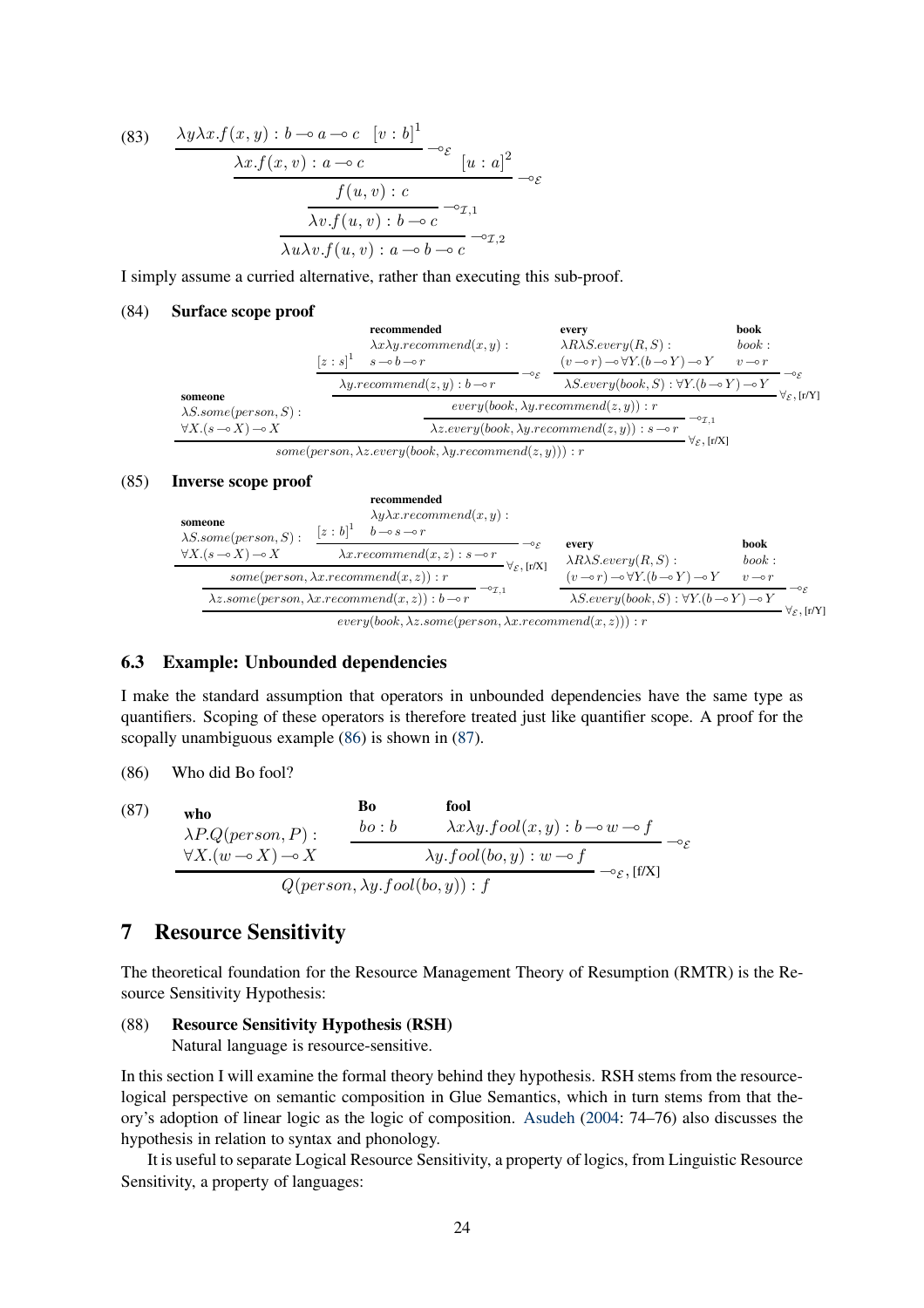#### (89) **Logical Resource Sensitivity**:

In a resource logic, premises in proofs cannot be freely *reused* or *discarded*.

#### (90) **Linguistic Resource Sensitivity**:

Natural language is resource-sensitive: elements of combination in grammars cannot be freely *reused* or *discarded*.

Linguistic Resource Sensitivity is just RSH, but phrased in such a way that its relationship to Logical Resource Sensitivity is clarified. Linguistic Resource Sensitivity is Logical Resource Sensitivity plus additional constraints on proof goals motivated by linguistic theory. I here assume that a sentential proof must terminate in type t; see [Asudeh](#page-46-0) [\(2004](#page-46-0): 86–87) for discussion of alternative proof goals.

Logical Resource Sensitivity is best-understood through the concept of *substructural logics*, which can be characterized as follows [\(Restall 2000:](#page-52-0) 1–2):

Substructural logics focus on the behaviour and presence — or more suggestively, the *absence* — of *structural rules*. These are particular rules in a logic which govern the behaviour of collections of information. (emphasis in original)

The set of structural rules that a substructural logic contains characterizes an informational system. A unifying guiding principle of modern linguistics is the characterization of language as information, whether from a logical/computational perspective, as in the 'logic, language and information' tradition, or from a cognitive perspective, as in the 'knowledge of language' tradition.

The three structural rules that are of particular interest here are *weakening*, *contraction* and *commutativity*:

| (91) | Weakening               | Contraction             | Commutativity           |
|------|-------------------------|-------------------------|-------------------------|
|      | $\Gamma \vdash B$       | $\Gamma, A, A \vdash B$ | $\Gamma, A, B \vdash C$ |
|      | $\Gamma$ . $A \vdash B$ | $\Gamma$ . $A \vdash B$ | $\Gamma, B, A \vdash C$ |

The intuitions behind these rules can be stated as follows:

#### 1. **Weakening:**

Premises can be *freely added*.

### 2. **Contraction:**

Additional occurrences of a premise can be *freely discarded*.

#### 3. **Commutativity:**

Premises can be *freely reordered*.

A substructural logic that lacks weakening and contraction is a resource logic. Lack of these structural rules means that premises cannot be freely added or discarded. This has the effect that premises in a proof in the logic in question are *resources* that must be strictly accounted for (since they cannot be freely reused or ignored). Weakening and contraction therefore form the basis for Logical Resource Sensitivity. Commutativity characterizes sensitivity to order.

Semantic combinatorics with respect to order-sensitivity and resource-sensitivity can be characterized as follows:

#### (92) **Semantics**

1. Order unimportant:

t **argument functor**<sup>|</sup> ≡ t **functor argument**<sup>|</sup>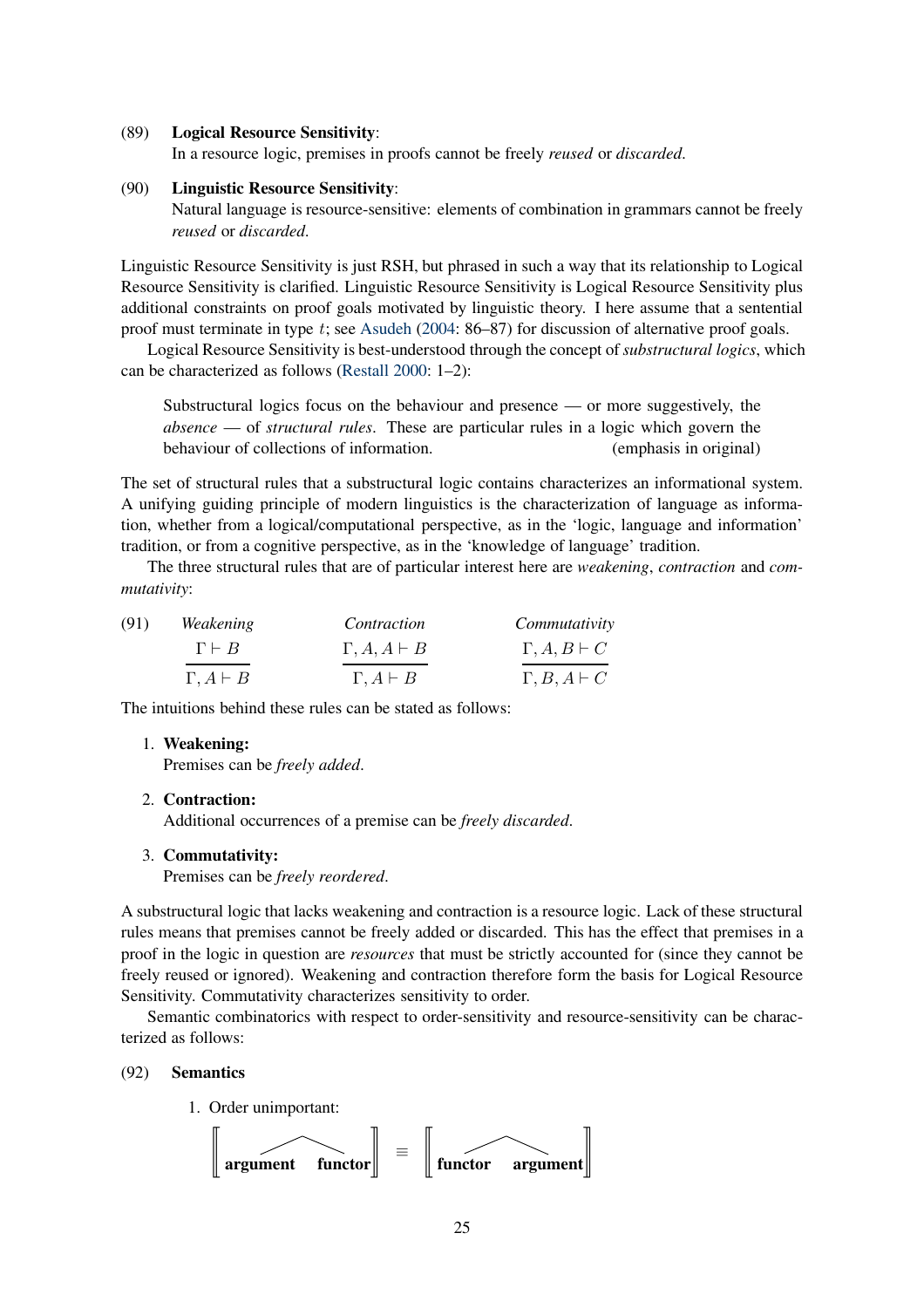2. Elements of semantic combination cannot be freely discarded or reused.

Functor-argument composition is the fundamental insight behind semantic composition [\(Frege 1891/1952\)](#page-48-12). Order is irrelevant to this sort of composition: a functor can equally well combine with an argument to its left or to its right. There can of course be syntactic constraints on the distribution of the syntactic realizations of functors and arguments, but this is semantically irrelevant. For example, an intransitive verb in English always follows the subject. If the verb is the functor and the subject is the argument then we have right-left functor-argument order. However, the subject can be type-shifted such that it consumes the verb as an argument. In this case we have left-right functor-argument order. It is the types of the expressions that determine functor-argument combination, not their order. For example, in their rule for Functional Application, [Heim and Kratzer](#page-49-7) [\(1998:](#page-49-7) 44,95) simply state that the functor applies to the argument, regardless of order.

<span id="page-27-0"></span>Semantics is, however, resource-sensitive. We cannot simply disregard contentful expressions or use single occurrences of contentful expressions more than once. Two examples will serve to clarify:

- <span id="page-27-3"></span>(93) Kim fooled Sandy.
- (94) This innocent man is allegedly guilty, according to some.

The meanings of the words *Kim*, *Sandy*, and *fooled* in [\(93\)](#page-27-0) can each be used to produce the meaning in [\(95\)](#page-27-1), but it is not possible to disregard the meaning of *Sandy* and to use the meaning of *Kim* twice to derive the meaning in [\(96\)](#page-27-2).

- <span id="page-27-2"></span><span id="page-27-1"></span> $(95)$  fool(kim, sandy)
- $(96)$  fool(kim, kim)

<span id="page-27-4"></span>Similarly, we cannot use the single occurrence of the adverb *allegedly* twice to give [\(94\)](#page-27-3) a meaning equivalent to that of [\(97\)](#page-27-4).

(97) This allegedly innocent man is allegedly guilty, according to some.

The two sentences are truth-conditionally distinct, since [\(94\)](#page-27-3) entails that the man is innocent, whereas [\(97\)](#page-27-4) does not. In sum, the fundamental combinatorics of semantics is not order-sensitive but is resource-sensitive. The understanding of the logic of semantic composition would therefore benefit from focusing on resource logics — i.e., logics that satisfy Logical Resource Sensitivity by lacking weakening and contraction.

A resource logic that is of central interest in proof theory and substructural logic is *linear logic* [\(Girard 1987,](#page-49-0) [1989](#page-49-13)). Tables [2](#page-28-1) and [3](#page-28-2) contrast two well-known non-resource-sensitive logics — classical logic and intuitionistic logic — with linear logic. Figure [2](#page-28-1) shows that in non-resource-sensitive logics we can use a premise in deriving some conclusion and then reuse the premise. In this case a conditional and its antecedent yield the conditional's conclusion (by modus ponens) and the antecedent is then conjoined with the conclusion. This is not possible in linear logic: the antecedent premise is used up in deriving the conclusion and cannot be reused to be conjoined with the result (recall that  $\sim$  is linear implication and  $\otimes$  is (multiplicative) linear conjunction). Figure [3](#page-28-2) shows the opposite situation. In classical or intuitionistic logic, if we have two premises we can ignore one and just conclude the other. This is not possible in linear logic: we cannot just leave one premise aside. It must be used in the proof. Classical logic is characterizable as a logic of truth and intuitionistic logic as a constructive logic of consequence or proof [\(Gamut 1991](#page-48-13), [van Dalen 2001\)](#page-52-15). Linear logic captures the intuitionistic notions of constructions, proofs and consequence but is also a resource logic that requires strict use of resources.

Linear logic is an appropriate choice for modeling semantic composition for a number of reasons. First, it is a logic of resources and therefore models the apparent resource sensitivity of natural language semantics. Second, it is a pure logic of composition for semantics, since it lacks commutativity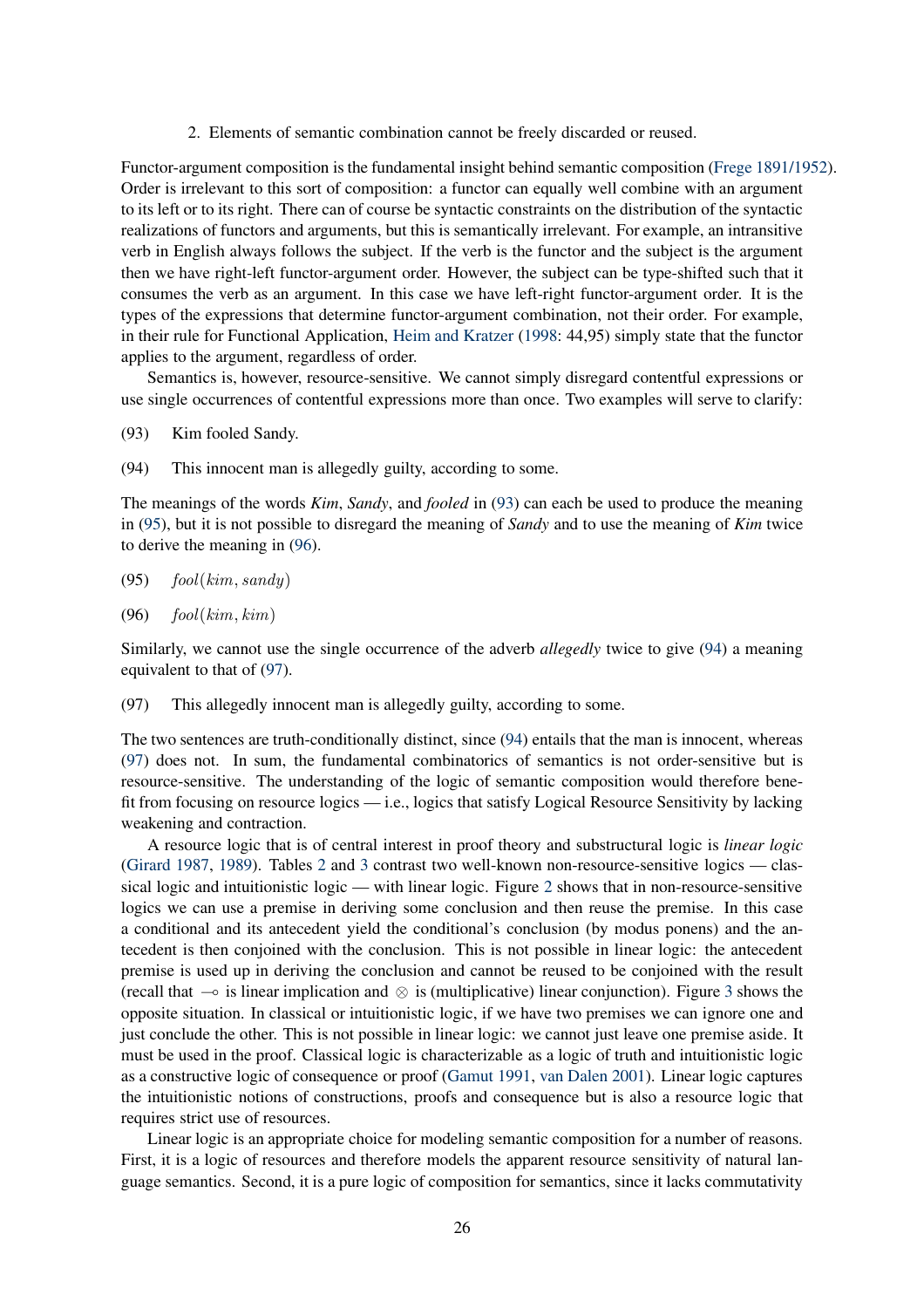| Classical/Intuitionistic Logic   Linear Logic |                                                     |
|-----------------------------------------------|-----------------------------------------------------|
| $A, A \rightarrow B \vdash B$                 | A, $A \rightarrow B \vdash B$                       |
| A, $A \rightarrow B \vdash B \wedge A$        | $A, A \multimap B \nvdash B \otimes A$              |
| Premise A reused,                             | Premise $A$ is consumed to produce conclusion $B$ , |
| conjoined with conclusion $B$                 | no longer available for conjunction with $B$        |

<span id="page-28-1"></span>Table 2: Logical Resource Sensitivity: no reuse of premises/resources

| Classical/Intuitionistic Logic   Linear Logic |                           |
|-----------------------------------------------|---------------------------|
| $A, B \vdash A$                               | $A, B \not\vdash A$       |
| Can ignore premise $B$                        | Cannot ignore premise $B$ |

<span id="page-28-2"></span>Table 3: Logical Resource Sensitivity: no discarding premises/resources

and we have seen that order of composition is irrelevant for semantics. A different option is to use a non-commutative resource logic with controlled commutativity, as in *Multimodal Type Logic* (see discussion and references in [Moortgat 1997](#page-51-15)), to simultaneously model syntax and semantic composition. This is certainly an option, but faces the danger of conflating properties of syntactic and semantic combination by failing to separate syntax, where order is fairly relevant, from semantics, where order is irrelevant. There may be complexities that arise in controlling syntactic or semantic combination, but these will not be localized in syntax or semantics and will instead infect the system as a whole. Using linear logic for semantic combination in contrast keeps syntax and semantics separate, as will be discussed further shortly, and therefore to a large extent quarantines one from the other. Finally, the use of linear logic for semantic composition forms a bridge between linguistics and proof theory, a burgeoning field at the intersection of logic, theoretical computer science and mathematics. Linear logic was devised largely as an investigation into properties of proofs [\(Girard 1987\)](#page-49-0), rather than resources per se, and has led to a productive and influential research programme in proof theory (see [Girard 1989](#page-49-13) for a classic presentation and [Girard 1995](#page-49-14) for an overview).

#### <span id="page-28-0"></span>**7.1 Some consequences of resource sensitivity**

Asudeh [\(2004](#page-46-0): 87–100) argues that linguistic resource sensitivity explains a disparate set of theoretical postulates, such as:

- 1. Bounded Closure [\(Klein and Sag 1985\)](#page-50-13)
- 2. Completeness and Coherence [\(Kaplan and Bresnan 1982](#page-50-4))
- 3. The Theta Criterion [\(Chomsky 1981](#page-47-4))
- 4. The Projection Principle [\(Chomsky 1981](#page-47-4))
- 5. No Vacuous Quantification [\(Chomsky 1982,](#page-47-17) [1995](#page-47-5), [Heim and Kratzer 1998](#page-49-7))
- 6. Full Interpretation [\(Chomsky 1986](#page-47-18), [1995\)](#page-47-5)
- 7. The Inclusiveness Condition [\(Chomsky 1995](#page-47-5))
- 8. Interpret Once under Agree [\(Adger and Ramchand 2005](#page-46-3))

The last condition is not discussed in [Asudeh](#page-46-0) [\(2004](#page-46-0)), but it is clearly a postulate of the some kind as the others.

What all of these have in common is that they are meant to control the occurrence and interpretation of grammatical elements such that the element must occur exactly once or be interpreted exactly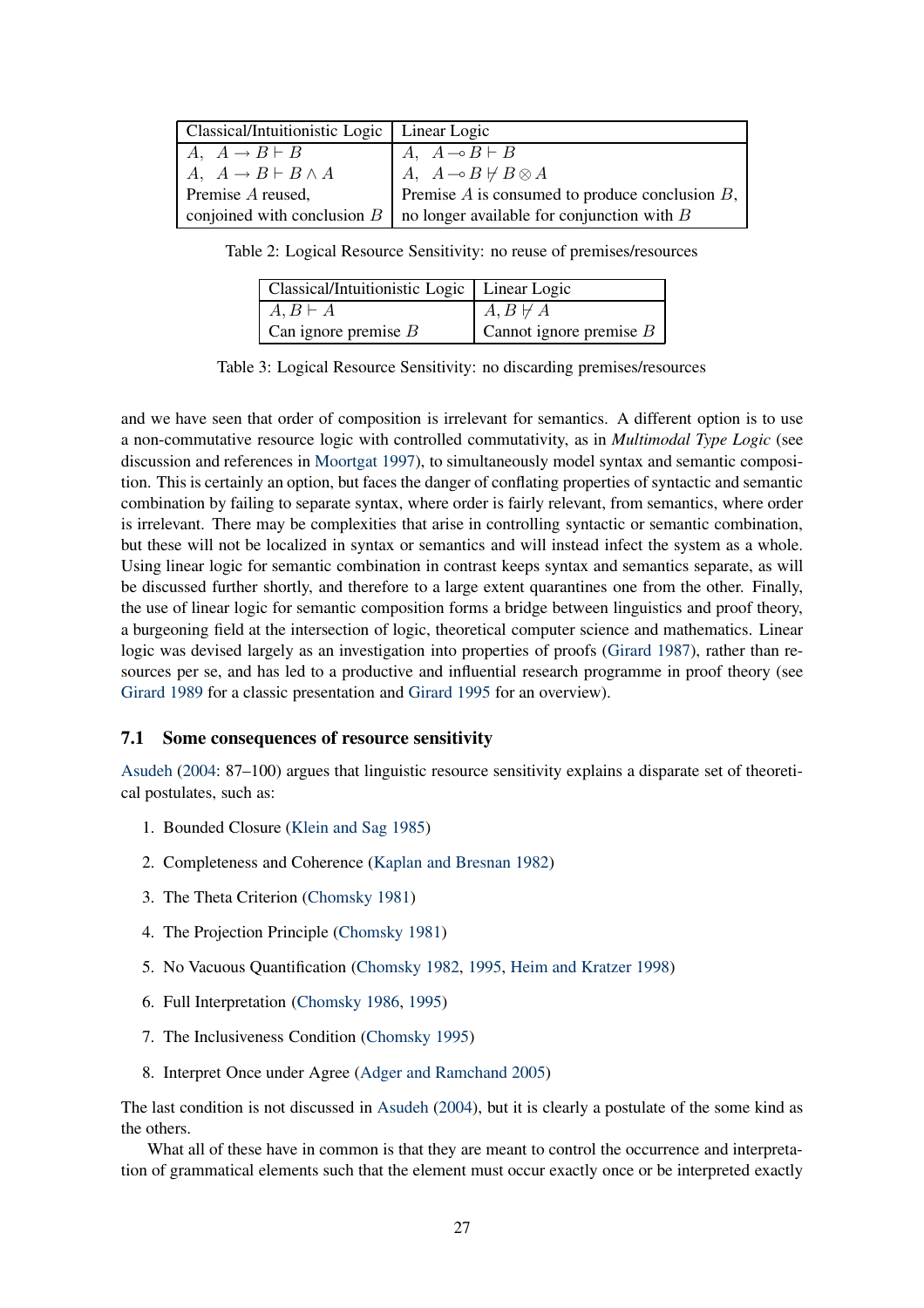once per occurrence. This naturally leads to some redundancy in cases where a theory subscribes to multiple conditions. More generally, though, the conditions are serving a kind of resource-accounting role that can be immediately taken over by linguistic resource sensitivity instead. That is, once we have, for example, resource-sensitive semantic composition, we do not need most of these principles as separate theoretical postulates, although they may be maintained for independent, non-resourceaccounting roles they play, if there are any. I should mention that in what follows I do not enact this programme, but rather assume Completeness and Coherence as f-structure well-formedness conditions, as in standard LFG theory.

For example, consider Full Interpretation, which arguably plays only a resource-accounting role. [Chomsky](#page-47-18) [\(1986:](#page-47-18) 99) suggests the following as examples that FI is meant to block:

- (98) I was in England last year [the man]
- (99) John was here yesterday [walked]
- (100) [who] John saw Bill
- (101) [every] everyone was here

All these cases, and all other cases where FI is appealed to that I am aware of, are correctly predicted to be ill-formed on the RSH assumption that contentful elements constitute resources for semantic composition (Logical Resource Sensitivity) and that there is a particular goal type for a sentence (Linguistic Resource Sensitivity), which all theories of composition must assume in some form or other. In contrast to RSH, which is well-formalized in logical terms, FI is not well-formalized. Furthermore, RSH is a consequence of the underlying system of composition, whereas FI is an extra stipulation. Lastly, FI is typically understood as a transderivational economy condition [\(Chomsky](#page-47-5) [1995:](#page-47-5) 200) and is therefore computationally inefficient [\(Johnson and Lappin 1999](#page-49-15)). In contrast, RSH is a consequence of Logical Resource Sensitivity, which is a condition on a single proof structure.

## <span id="page-29-0"></span>**8 The Resource Management Theory of Resumption**

RMTR is based on a theoretical assumption, RSH, and an empirical observation, McCloskey's generalization:

#### 1. **Resource Sensitivity**:

Natural language is resource-sensitive.

#### 2. **McCloskey's Generalization**:

Resumptive pronouns are ordinary pronouns.

The logic behind the theory is as follows. If a resumptive pronoun is an ordinary pronoun, then it constitutes a surplus resource. If Resource Sensitivity is to be maintained, then there must be an additional consumer of the pronominal resource present.

The resource surplus constituted by a resumptive pronoun can be demonstrated by an example from English, which does not have grammatically licensed resumptives in majority dialects [\(Sells](#page-52-1) [1984,](#page-52-1) [Asudeh 2004,](#page-46-0) [McCloskey 2006\)](#page-51-1):

<span id="page-29-1"></span>(102) \*Every clown who Mary tickled him laughed.

It is sufficient to look at the linear logic resources to reveal the resource surplus problem for composition, since the meaning terms follow by the Curry-Howard isomorphism.

The linear logic content of the meaning constructors that are contributed by the lexical items in [\(102\)](#page-29-1) is as shown in [\(103\)](#page-30-0). All resources are named mnemonically; the convention assumed is to generally use the first letter of the word or feature that introduces the resource and to use  $p$  for a pronoun (if further clarification is required, see [Asudeh 2004](#page-46-0): 60–61 or [Asudeh 2005:](#page-46-14) 395–396).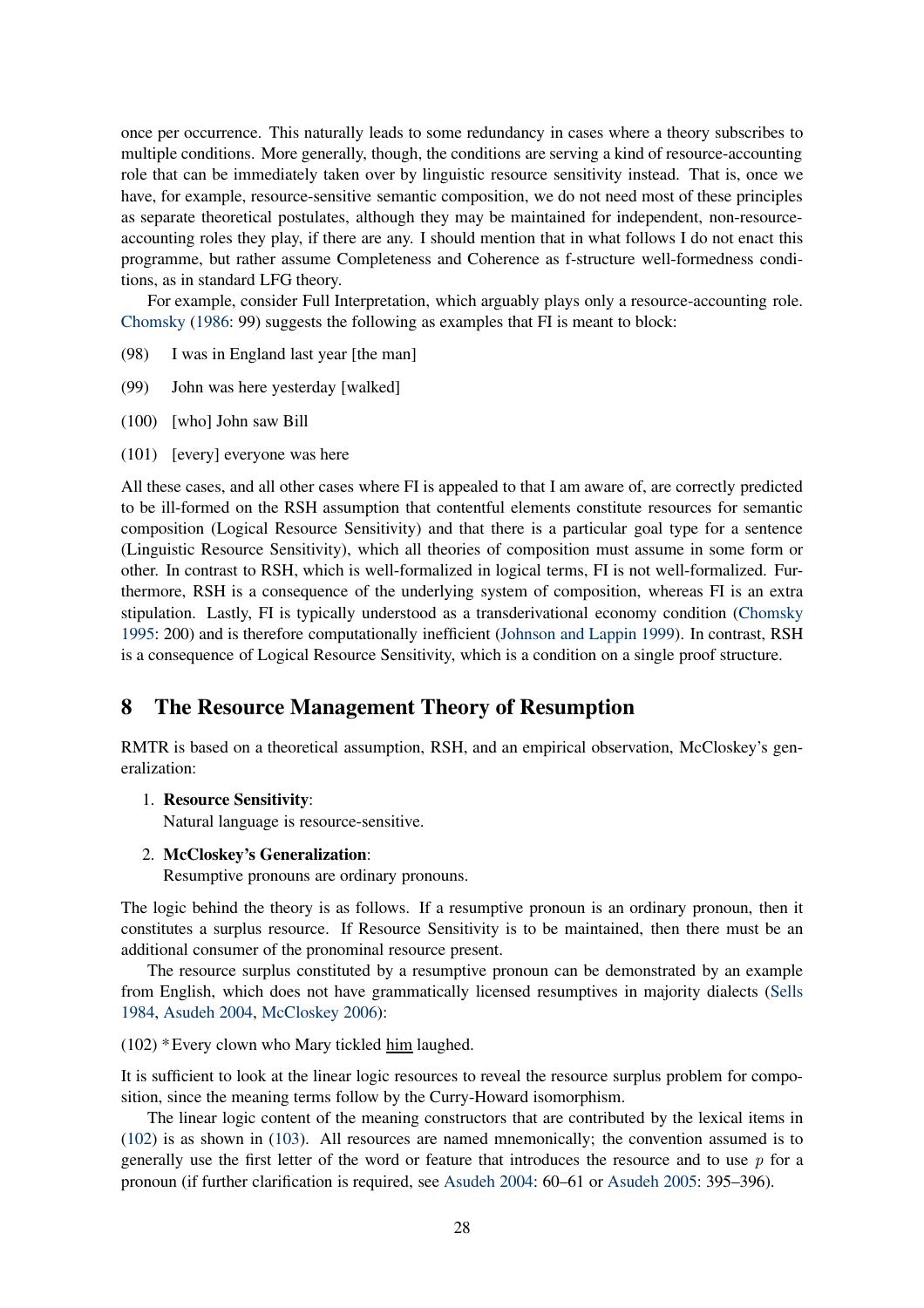<span id="page-30-0"></span>

| (103) | 1. $(v \rightarrow r) \rightarrow \forall X . [(c \rightarrow X) \rightarrow X]$ Lex. every           |              |
|-------|-------------------------------------------------------------------------------------------------------|--------------|
|       | 2. $v \rightarrow r$                                                                                  | Lex. clown   |
|       | 3. $(p \rightarrow t)$ $\rightarrow$ $[(v \rightarrow r)$ $\rightarrow$ $(v \rightarrow r)]$ Lex. who |              |
|       | 4. $m$                                                                                                | Lex. Mary    |
|       | 5. $m \rightarrow p \rightarrow t$                                                                    | Lex. tickled |
|       | 6. $c \neg o \, (c \otimes p)$                                                                        | Lex. him     |
|       | 7. $c \rightarrow l$                                                                                  | Lex. laughed |

The common noun *clown* contributes a type  $\langle e, t \rangle$  resource, an implication from its s(emantic)strucure VARIABLE  $(v)$  to its RESTRICTION  $(r)$ . The quantificational determiner *every* contributes a resource of type  $\langle\langle e,t\rangle,\langle\langle e,t\rangle,t\rangle\rangle$  that consumes the resource of the common noun to find its restriction and consumes any dependency on the matrix subject resource  $c$  to find its scope. In this case it consumes the resource contributed by the matrix verb. The name *Mary* refers to an individual and contributes a type e resource. The pronoun consumes its antecedent's resource and reproduces it along with its own resource. The antecedent is the DP headed by the common noun *clown*. The verb *tickled* contributes a resource that needs to consume two arguments, the embedded object pronoun and the embedded subject name. The intransitive matrix verb *laughed* contributes a resource that needs to consume one argument, the matrix subject. Lastly, the relative pronoun contributes a resource that performs modification of the relative head by the relative clause. The first argument is the resource corresponding to the relative clause it introduces, i.e. the scope of the relative operator. This is a type  $\langle e, t \rangle$  implication from the relativized argument's resource to the resource corresponding to the head of the relative clause. In this case, the relativized argument is the embedded OBJ and the first argument of the modificational resource is therefore  $p \sim k$ , which is the resource corresponding to the embedded transitive once it has combined with its subject. The second argument of the relative modifier is the resource being modified, which is that of the head noun (i.e.,  $v \rightarrow r$ ).

A proof for [\(102\)](#page-29-1) must terminate in the linear logic atom l, because l is the consequent of the premise contributed by the matrix verb *laughed*. A successful proof must use each premise exactly once to derive  $l$ . The attempted proof in Figure [1](#page-31-0) shows that there is no such proof from the premises in [\(103\)](#page-30-0). The pronominal resource is identified as the problem. There are other proofs that could be attempted, but none of them could get rid of the resource p. The only consumer of p is the premise  $m \rightarrow p \rightarrow k$  contributed by the verb *know* in the relative clause. The resource p is the resource corresponding to the relativized object. In order for the body of the relative clause to compose with the relative pronoun, this argument of *know* must not be saturated. Therefore, there is in fact no consumer for the resource p and there is no valid proof of this sentence from the premises in [\(103\)](#page-30-0). The resumptive pronoun's resource is a surplus resource that leads to proof failure. In other words, if the resumptive pronoun were to saturate its position in the relative clause, then semantic composition of the relative clause with the rest of the sentence would be blocked.

In sum, the resource logic perspective reveals that a resumptive pronoun is a surplus resource. The theory in outline is as follows. If a resumptive pronoun is surplus to the basic compositional requirements of its sentence, but the sentence is nonetheless grammatical, then RSH entails that there must be a consumer of the resumptive pronoun's resource. The resumptive consumer is a further resource that consumes a pronominal resource. These resources are called *manager resources*, because they manage an otherwise unconsumable pronominal resource. A resumptive pronoun language has such manager resources in the portion of its lexical inventory or grammar that concerns unbounded dependencies. A language which does not license resumptive pronouns in unbounded dependencies lacks manager resources in its grammar.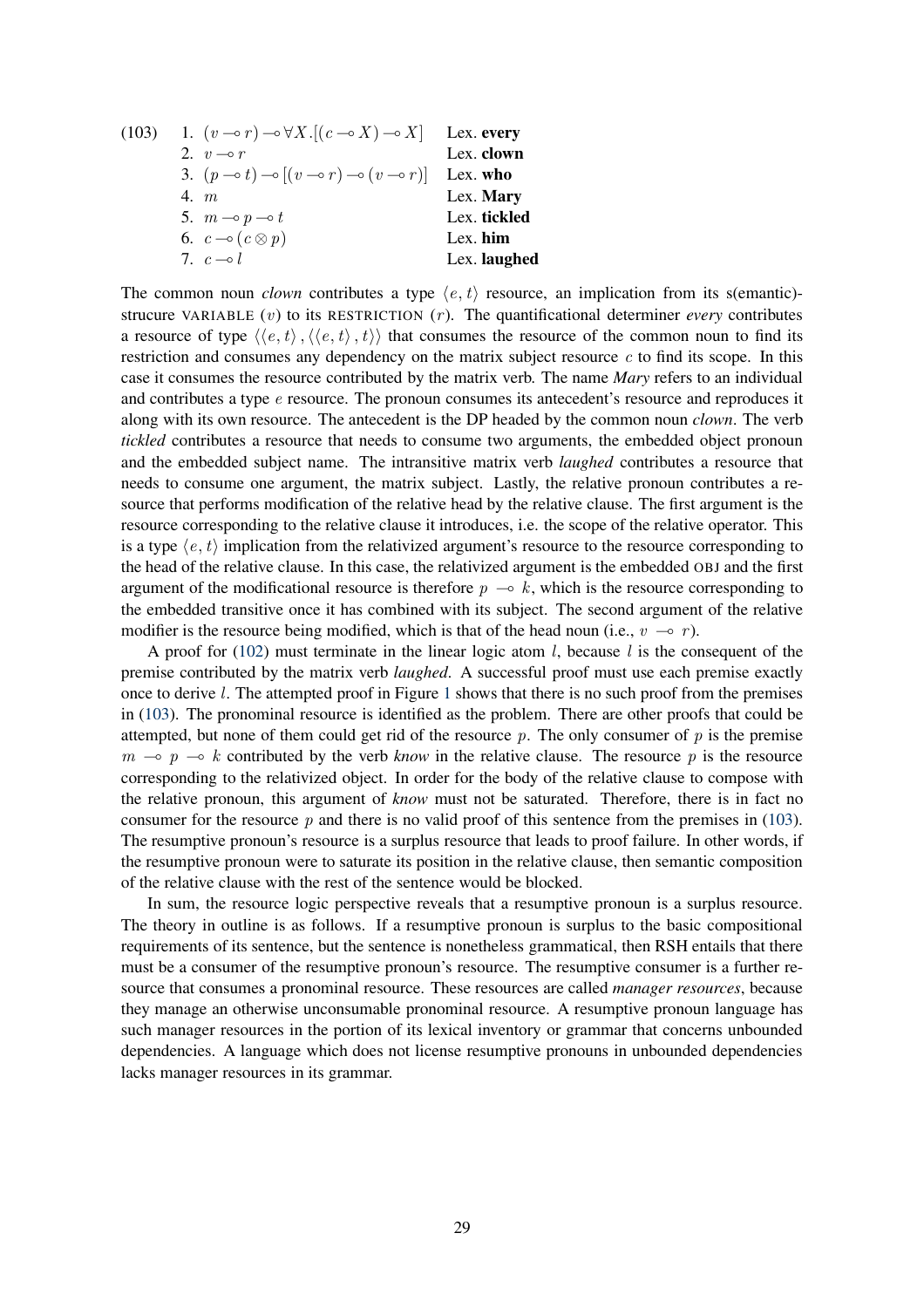

<span id="page-31-0"></span>Figure 1: Proof failure due to a surplus resumptive pronoun resource Figure 1: Proof failure due to a surplus resumptive pronoun resource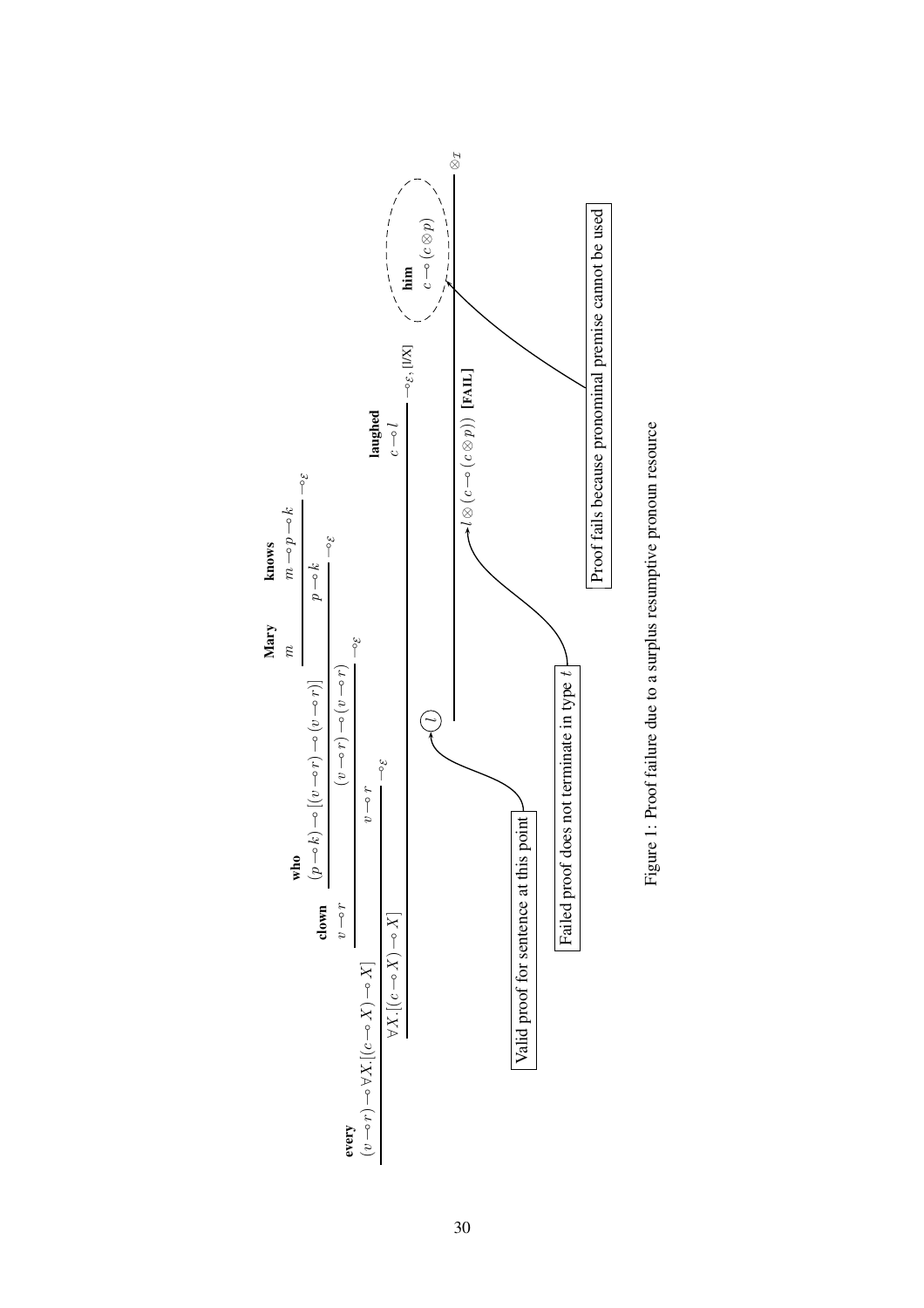#### <span id="page-32-0"></span>**8.1 Manager resources**

<span id="page-32-1"></span>Manager resources have the following general compositional schema, where  $P$  is some pronoun that the lexical contributor of the manager resource can access and  $\vec{A}$  is the antecedent or binder of  $\vec{P}$ :

$$
(104)\quad (A\multimap A\otimes P)\multimap (A\multimap A)
$$

The antecedent of the main implication in [\(104\)](#page-32-1) has the form of a pronominal meaning constructor: a manager resource needs to consume a pronominal resource.

The resources corresponding to the manager resource, the resumptive pronoun and the binder of the resumptive pronoun together yield just the binder. If the binder of the resumptive is a simple  $e$ nominal, such as a name, then we have the following schematic lexically contributed premises:

<span id="page-32-3"></span>(105) 1. 
$$
A
$$
 Lex. (antecedent)  
\n2.  $A \rightarrow (A \otimes P)$  Lex. (pronoun)  
\n3.  $[A \rightarrow (A \otimes P)] \rightarrow (A \rightarrow A)$  Lex. (manager resource)

Figure [2](#page-32-2) shows the simple linear logic proof that is constructed from these premises. The proof terminates in the antecedent resource. The manager resource has removed the pronoun from composition. It is important that the consequent of the main implication in the manager resource is itself an implication on the pronoun's binder  $(A \neg A)$ , rather than just another instance of the binder's resource  $(A)$ . In the latter case, there would be a new copy of the resource A and this would lead to a resource management problem, as there would be two copies of A where only one is required. This should be intuitively clear if one bears in mind that the role of the manager resource is to consume a pronominal resource, leaving the rest of the proof undisturbed.



<span id="page-32-2"></span>Figure 2: A manager resource in action (binder of lower type)

If the binder is a quantifier, we would instead get the following schematic meaning constructors for the binder of the resumptive, the resumptive pronoun, and the manager resource.

| (106) | 1. $\forall X . [(A \rightarrow X) \rightarrow X]$                                       | Lex. (quantificational binder) |
|-------|------------------------------------------------------------------------------------------|--------------------------------|
|       | 2. $A \rightarrow (A \otimes P)$                                                         | Lex. (pronoun)                 |
|       | 3. $[A \rightarrow (A \otimes P)] \rightarrow (A \rightarrow A)$ Lex. (manager resource) |                                |

The premise marked *Antecedent* in Figure [2](#page-32-2) is replaced by an assumption of a type e resource on which the quantificational binder's scope depends. The manager resource consumes the pronoun and then modifies the assumption. The resulting resource  $A$  is taken as an argument by the scope of the quantificational binder. The assumption is then discharged and the scope can compose with the quantifier. This is sketched in Figure [3.](#page-33-0) Notice that the boxed proof chunk in Figure [3](#page-33-0) is equivalent to Figure [2.](#page-32-2)

The basic function of the manager resource is to remove the pronoun from composition. A resumptive pronoun that is licensed by a manager resource behaves syntactically exactly like a nonresumptive pronoun, but behaves semantically like a gap: the semantic argument position corresponding to the pronoun gets saturated by the pronoun's antecedent or bound by the pronoun's binder, rather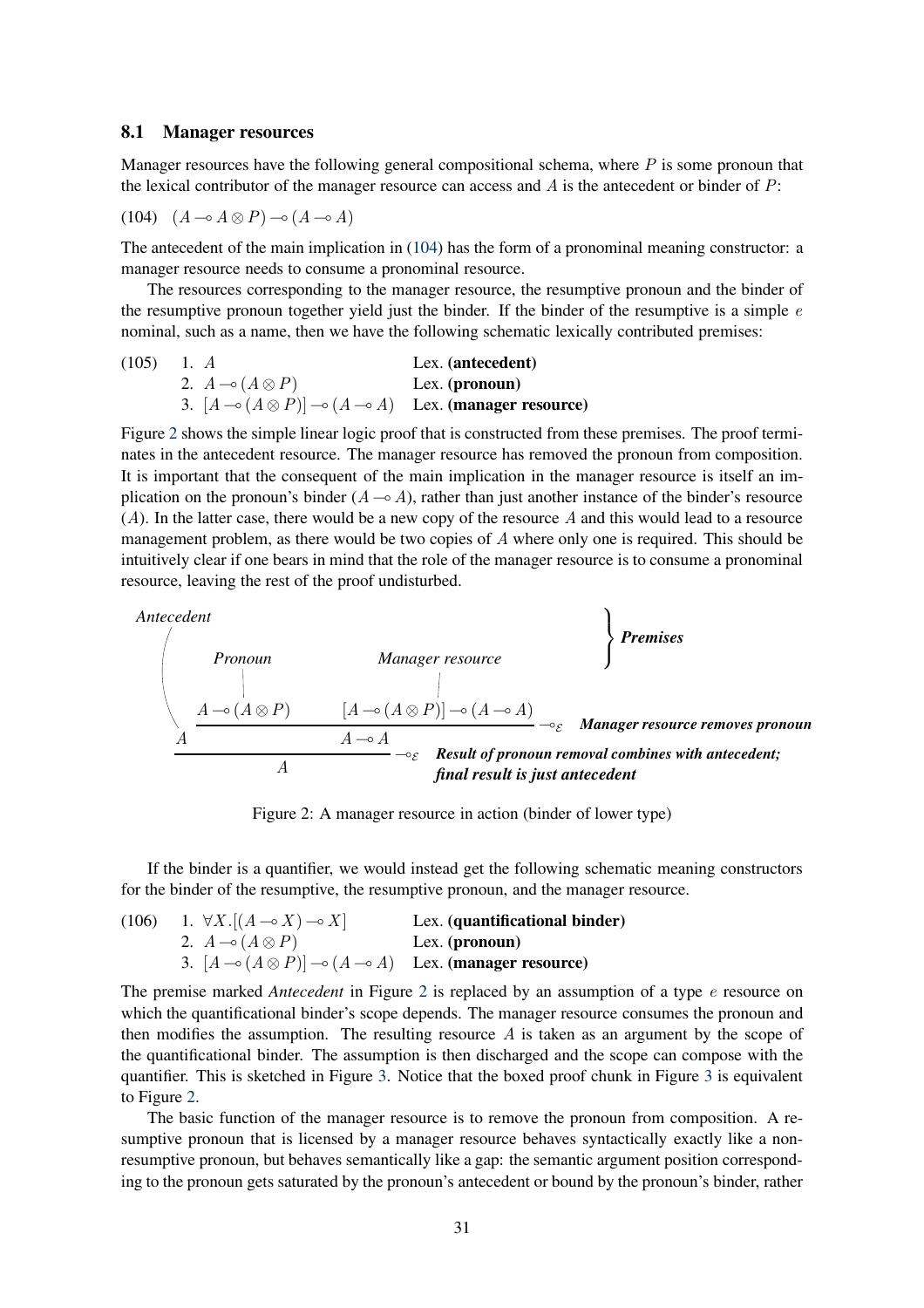

<span id="page-33-0"></span>Figure 3: A manager resource in action (quantificational binder)

than being saturated by the pronoun. The fact that a manager resource removes a pronoun from semantic composition is reflected in the meaning side of the manager resource's meaning constructor by vacuous lambda abstraction over the pronoun's function. The function in the meaning language that corresponds to the modification on the antecedent resource is an identity function.

$$
(107)\quad \lambda P\lambda x.x:(A\multimap A\otimes P)\multimap (A\multimap A)
$$

A manager resource is therefore a type  $\langle\langle e, \langle e \times e \rangle \rangle, \langle e, e \rangle \rangle$  function. Its role is exclusively to remove a pronoun from semantic composition, without affecting the rest of the composition at all.

The proof in [\(109\)](#page-33-1) shows the meaning language side of Figure [2.](#page-32-2) The proof is constructed from the lexically contributed premises in [\(108\)](#page-33-2), which are just the premises in [\(105\)](#page-32-3) with the meaning side of the meaning constructors added.

<span id="page-33-2"></span>(108) 1. a : A Lex. **(antecedent)** 2.  $\lambda z.z \times z : A \rightarrow (A \otimes P)$  Lex. **(pronoun)** 3.  $\lambda P \lambda x . x : [A \multimap (A \otimes P)] \multimap (A \multimap A)$  Lex. **(manager resource)** 

<span id="page-33-1"></span>(109) 
$$
\frac{\lambda z.z \times z : A \rightarrow (A \otimes P) \quad \lambda P \lambda x.x : [A \rightarrow (A \otimes P)] \rightarrow (A \rightarrow A)}{\lambda x.x : (A \rightarrow A)} \rightarrow \varepsilon
$$

$$
a : A \xrightarrow{a : A} \neg \varepsilon, \Rightarrow_{\beta}
$$

In sum, a manager resource removes a pronoun from semantic composition, but there is no underlying difference postulated between resumptive and non-resumptive pronouns. The resumptive pronoun is an ordinary pronoun that makes a normal syntactic contribution and a normal resource contribution for semantic composition.

At this stage it will be useful to look at the derivation for a full sentence containing a resumptive in order to see in some detail how resumptives work according to this theory. I will abstract away from language-particular details by using English words for expository purposes. This should *not* be taken as an implicit claim that English has grammaticized resumptive pronouns.

(110) Every clown who<sub>pro</sub> Mary tickled him laughed.

Let us suppose that *who*<sub>pro</sub> is a relative pronoun that licenses a resumptive pronoun. The proof in Figure [4](#page-35-0) shows how the lexically-contributed linear logic resources (see [Asudeh 2004:](#page-46-0) 147 for details) result in the meaning of the sentence. The operations in the meaning language follow straightforwardly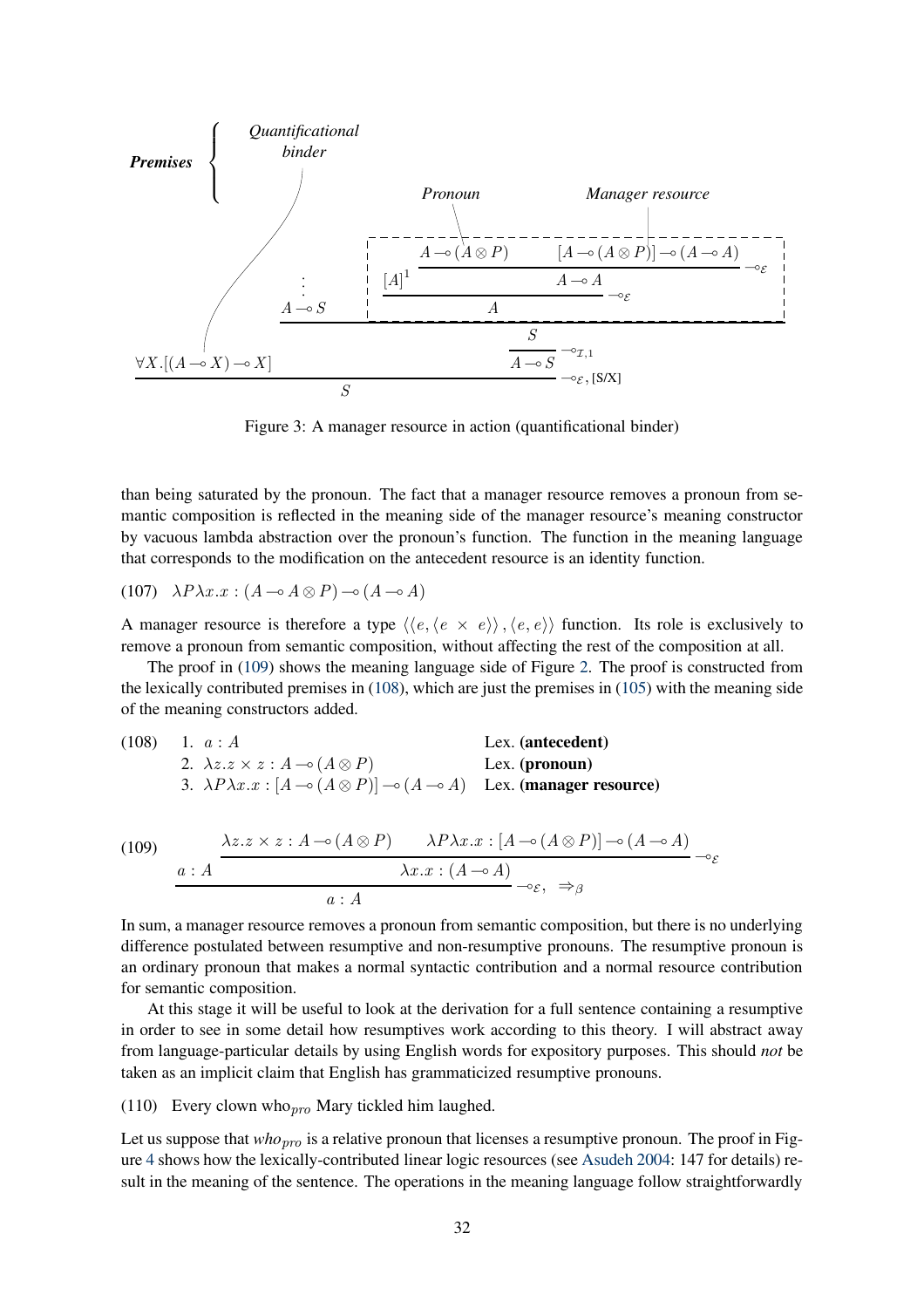by the Curry-Howard isomorphism. The manager resource removes the pronoun from composition (the first line of Figure [4\)](#page-35-0), clearing the way for the argument corresponding to the pronoun in the semantics to be bound by the pronominal binder, *every clown*, just as if the relative clause had been a non-resumptive relative. The manager resource removes the pronoun from composition and the proof proceeds as if the pronoun had been a gap.

## <span id="page-34-0"></span>**8.2 Summary**

The key idea in the Resource Management Theory of Resumption is that resumption is a problem of resource surplus: the resumptive pronoun's resource apparently goes unconsumed. In languages with grammaticized resumptives, the actual consumer of the resource is a manager resource and it is the presence of a manager resource that licences a resumptive use of a pronoun. Manager resources operate at the syntax–semantics interface. The result is a theory of resumptives that treats resumptive pronouns as ordinary pronouns in the syntax and ties their exceptional ability to occur at the base of an unbounded dependency to the presence of a manager resource.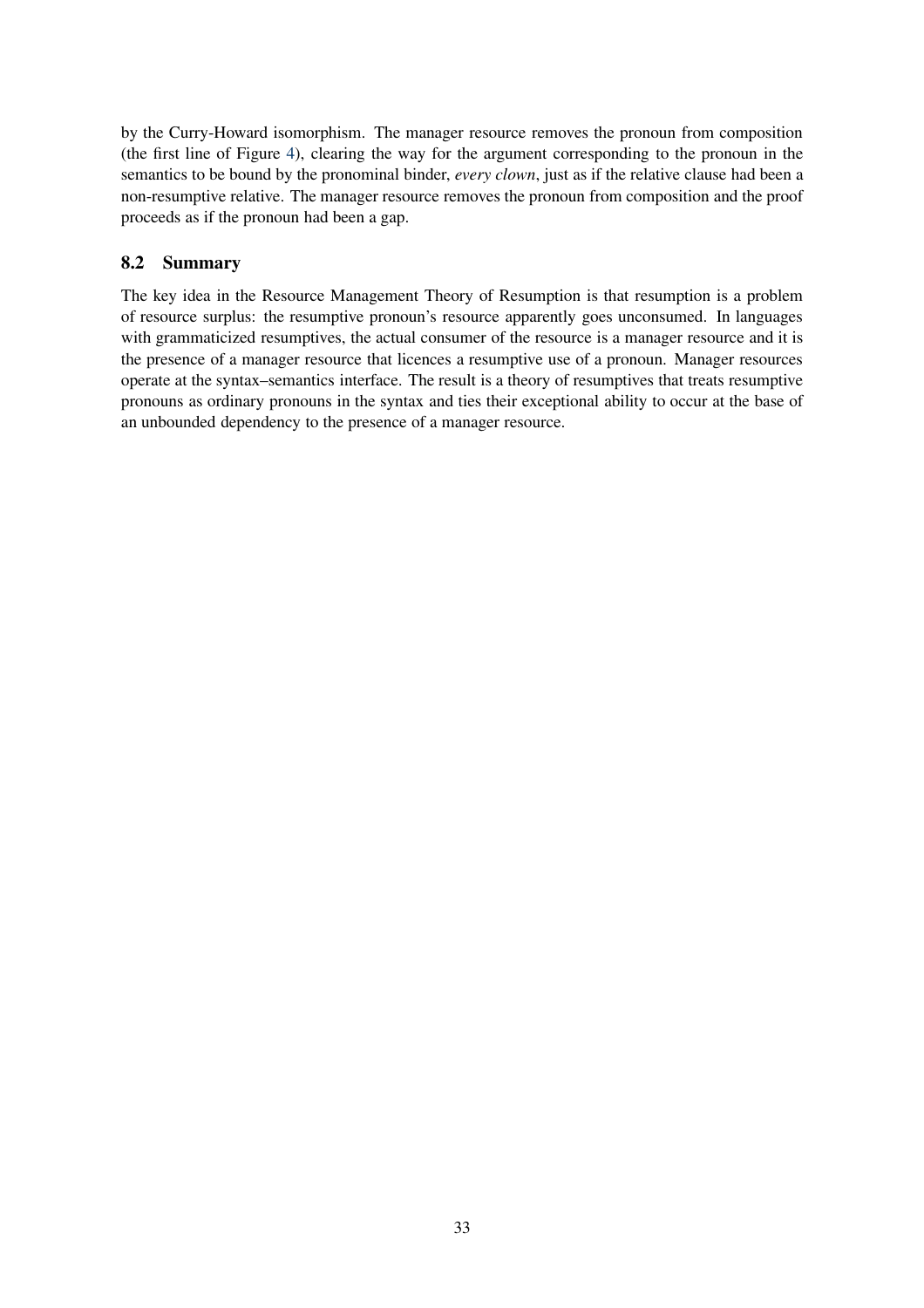| who <sub>pro</sub> (MR)<br>him | $\overline{c}$ (2) $\overline{c}$ (2) $\overline{c}$ (2) $\overline{c}$ (2) $\overline{c}$ (2) $\overline{c}$ (2) $\overline{c}$ (2) $\overline{c}$ (2) $\overline{c}$ (2) $\overline{c}$ (2) $\overline{c}$ (2) $\overline{c}$ (2) $\overline{c}$ (2) $\overline{c}$ (2) $\overline{c}$ (2) $\overline{c}$ (2) $\overline{c}$ (2)<br>$\lambda P \lambda x.x$ :<br>$\lambda z. z \times z$ : | $\overline{\phantom{a}}$ $\overline{\phantom{a}}$ $\overline{\phantom{a}}$ $\overline{\phantom{a}}$ $\overline{\phantom{a}}$ $\overline{\phantom{a}}$ $\overline{\phantom{a}}$ $\overline{\phantom{a}}$ $\overline{\phantom{a}}$ $\overline{\phantom{a}}$ $\overline{\phantom{a}}$ $\overline{\phantom{a}}$ $\overline{\phantom{a}}$ $\overline{\phantom{a}}$ $\overline{\phantom{a}}$ $\overline{\phantom{a}}$ $\overline{\phantom{a}}$ $\overline{\phantom{a}}$ $\overline{\$<br>$\lambda x.x : (c - c)$ | ە<br>م<br>y : c                                                                                       | $-\infty$<br>$_{lalign}$                                                         | $-27.1$<br>$\lambda y.laugh(y) : c - l$                                         | $-e$ , [IXI]                                                              |
|--------------------------------|----------------------------------------------------------------------------------------------------------------------------------------------------------------------------------------------------------------------------------------------------------------------------------------------------------------------------------------------------------------------------------------------|------------------------------------------------------------------------------------------------------------------------------------------------------------------------------------------------------------------------------------------------------------------------------------------------------------------------------------------------------------------------------------------------------------------------------------------------------------------------------------------------------------|-------------------------------------------------------------------------------------------------------|----------------------------------------------------------------------------------|---------------------------------------------------------------------------------|---------------------------------------------------------------------------|
|                                |                                                                                                                                                                                                                                                                                                                                                                                              | logu<br>laughed                                                                                                                                                                                                                                                                                                                                                                                                                                                                                            | $\sim$                                                                                                |                                                                                  |                                                                                 |                                                                           |
| tickled<br>Mary                | $\lambda x \lambda y.tickle(x, y)$<br>$m \rightarrow p \rightarrow t$ :<br>mary:<br>$P(x)$ :<br>$\lambda P \lambda Q \lambda x \ldotp Q(x) \wedge I$<br>$w$ ho $p_{TO}$                                                                                                                                                                                                                      | $3^{\circ} -$<br>$\lambda y.tickle(mary, y): p \rightarrow t$<br>$(u \circ \sigma - a)$ $\sigma$ $(v \circ \sigma)$                                                                                                                                                                                                                                                                                                                                                                                        | ۹<br>م<br>$\lambda Q \lambda x. Q(x) \wedge$ tickle (mary, x) : $(v - \circ r) - \circ (v - \circ r)$ | عمل<br>$,block(e(mary, x):(v \multimap r))$<br>$\lambda x$ .clown $(x) \wedge t$ | $36 -$<br>$(c - X) -\circ X$                                                    | $every(\lambda x.close(x) \wedge ticket(mary, x), \lambda y.lang(y))$ : l |
|                                |                                                                                                                                                                                                                                                                                                                                                                                              | $_{lown:}$<br>clown                                                                                                                                                                                                                                                                                                                                                                                                                                                                                        | $(v \rightarrow r)$<br>$R\lambda S.every(R,S):$<br>every                                              | $(v \rightarrow r) \rightarrow X$ . $[(c \rightarrow X) \rightarrow X]$          | $\lambda S. every (\lambda x. cloun(x) \wedge tichtel(mary, x), S): \forall X.$ |                                                                           |

<span id="page-35-0"></span>Figure 4: Proof for expository resumptive example Every clown who<sub>pro</sub> Mary tickled him laughed. Figure 4: Proof for expository resumptive example *Every clown who*pro *Mary tickled him laughed.*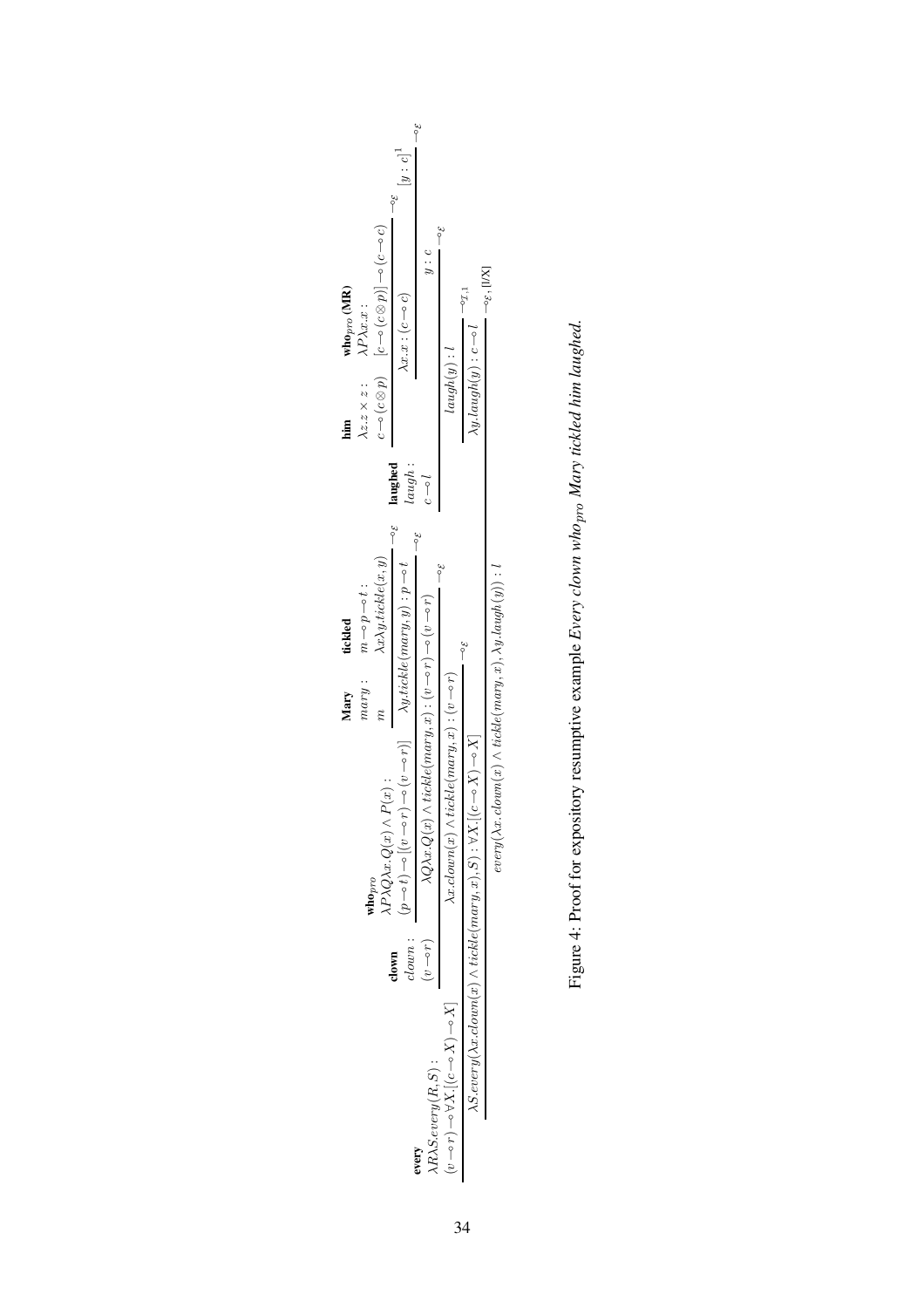### <span id="page-36-1"></span><span id="page-36-0"></span>**9 Analysis**

#### **9.1** Irish resumptives<sup>[10](#page-36-2)</sup>

Irish has been of particular interest in the study of resumptive pronouns and successive cyclic unbounded dependencies, because its complementizer system differentiates between gap-based unbounded dependencies and resumptive-based unbounded dependencies. The distinction is marked either as a morphological distinction on the complementizer or as a morphophonological mutation on the the following word. Filler-gap dependencies are signalled by the leniting complementizer, typically written *aL*, and binder-resumptive unbounded dependencies are signalled by the nasalizing complementizer, typically written *aN* [\(McCloskey 1979,](#page-51-2) [1990](#page-51-3), [2002](#page-51-0), [2006\)](#page-51-1).

The basic multi-clausal patterns for filler-gap (*aL*) dependencies and binder-resumptive (*aN*) dependencies are as follows:

- <span id="page-36-3"></span> $(111)$   $\left[\begin{array}{ccc}C_{\text{P}} & aL \dots \end{array}\right]$   $\left[\begin{array}{ccc}C_{\text{P}} & aL \dots \end{array}\right]$ 
	- a. an t-ainm a hinnseadh dúinn a bhi *e* ar an áit the name *aL* was-told to-us *aL* was \_ on the place [\(McCloskey 2002:](#page-51-0) 190, (13a)) 'the name that we were told was on the place'

<span id="page-36-4"></span>
$$
(112) \quad [C_{\text{CP}} \, aN \dots [C_{\text{CP}} \, g0 \dots [C_{\text{CP}} \, g0 \dots \, R\text{pro} \dots]]]
$$

a. fir ar shíl men aN thought Attorney the State go were they loyal to-the King Aturnae an Stáit go rabh siad díleas do'n Rí 'men that the Attorney General thought were loyal to the King' [\(McCloskey 2002:](#page-51-0) 190, (16))

The basic generalization about filler-gap dependencies is that an instance of the complementizer *aL* marks every clause between the top of the unbounded dependency and the gap. In contrast, the basic generalization for binder-resumptive dependencies is that a single instance of the complementizer *aN* marks the top of the dependency, with every intervening between the top and base of the unbounded dependency being marked by the 'neutral' complementizer *go*, which also introduces clauses that contain no extraction, such as complements of factives, etc.

In addition to these basic patterns, there are three mixed patterns, which I follow [McCloskey](#page-51-0) [\(2002](#page-51-0)) in calling 'mixed chains', although I use the term purely pre-theoretically:

$$
(113) \quad [C_{\text{CP}} \, aN \dots [C_{\text{NP}} \, N \, [C_{\text{CP}} \, aL \dots \dots ]]]
$$
 \n
$$
\text{Pattern 1}
$$

a. rud a raibh coinne thing *aN* was expectation at-me *aL* fulfill.COND agam a choimhlíonfadh <sub>an</sub> aimsir the time 'something that I expected time would confirm' [\(McCloskey 2002:](#page-51-0) 196, ∼(28))

<span id="page-36-5"></span>(114)  $[_{CP} aL ... [_{CP} aN ... Rpro ...]]$  **Pattern 2** 

<span id="page-36-2"></span> $10A$  detailed discussion and analysis of Irish unbounded dependencies is given in [Asudeh](#page-46-0) [\(2004:](#page-46-0) chapter 4). I can here only provide the basic intuitions and sketch a revised version of the analysis.

An implemented grammar fragment of the analysis of the Irish complementizer system that is presented here and a small test suite of examples can be found at [http://www.carleton.ca/˜asudeh/grammars/](http://www.carleton.ca/~asudeh/grammars/). The grammar runs in the Xerox Linguistic Environment (XLE). The grammar does not have a Glue Semantics component and therefore only approximates RMTR, as explained in comments in the grammar. The grammar is meant solely as a test of formal claims about abstract syntactic relationships; it uses English as both the object language and the metalanguage and does not attempt to approximate Irish word order or facts of Irish syntax outside a limited fragment of the unbounded dependency system.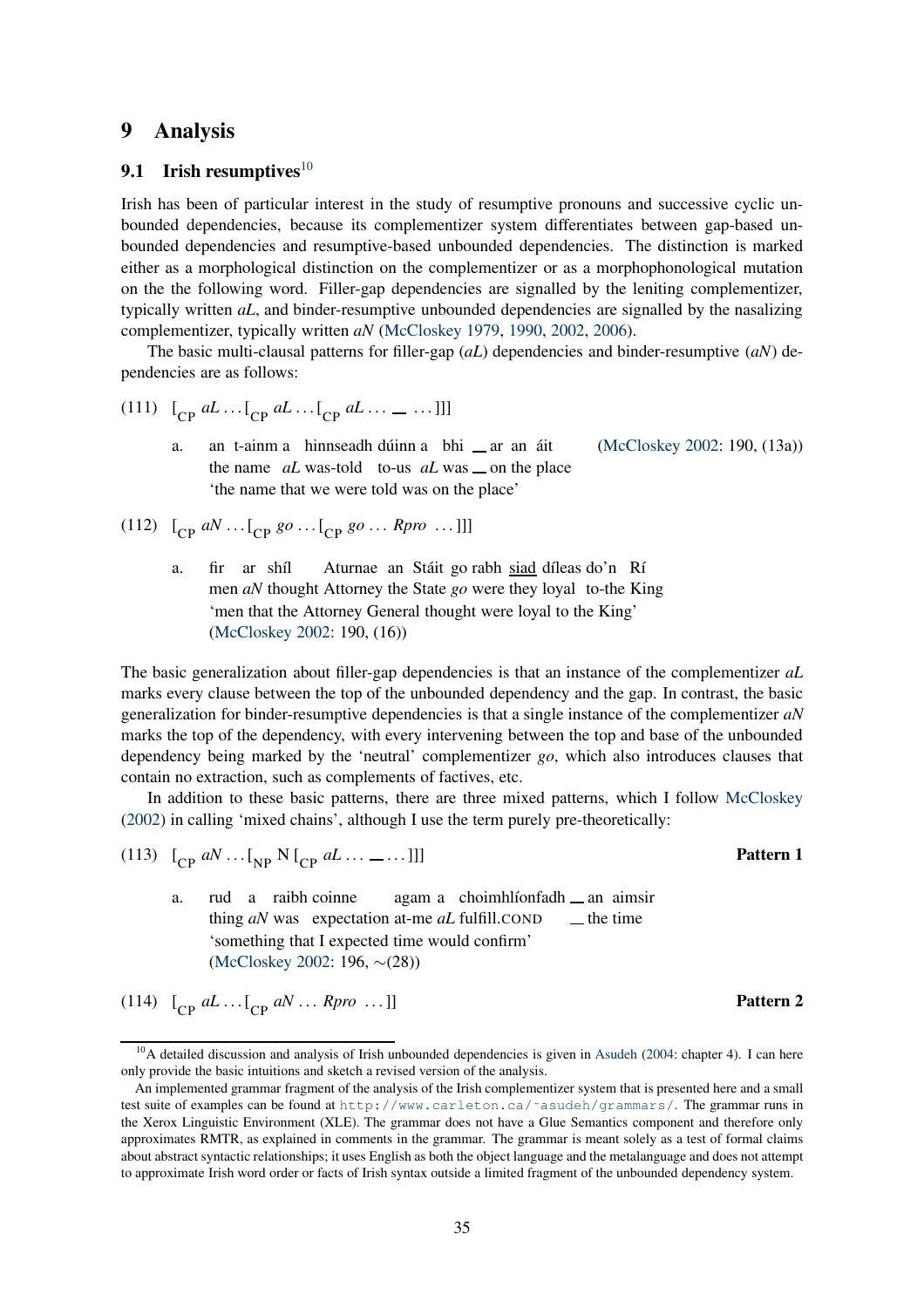- a. aon duine a cheap sé a raibh ruainne tobac any person *aL* thought he *aN* was scrap tobacco at-him aige 'anyone that he thought had a scrap of tobacco' [\(McCloskey 2002:](#page-51-0) 198, (34))
- b. Cé is who *aL*.COP.PRES likely with-you *aN* is dóigh leat a bhfuil an t-airgead aige? the money at-him 'Who do you think has the money?' [\(McCloskey 2002:](#page-51-0) 198, (35))

a. na cuasáin thiorma ar shíl the holes dry *aN* thought he *aN* would-be danger any sé a mbeadh contúirt ar bith uirthi tuitim on-her fall.[−FIN] down síos ionnta into-them

'the dry holes that he thought there might be any danger of her falling down into them' [\(McCloskey 2002:](#page-51-0) 199, (44))

I also follow [McCloskey](#page-51-0)'s usage in simply calling these Patterns 1, 2 and 3, as indicated. These patterns have been known since the beginning of generative work on Irish resumptives [\(McCloskey](#page-51-16) [1978\)](#page-51-16), but they had resisted analysis until recently [\(McCloskey 2002](#page-51-0), [Asudeh 2004,](#page-46-0) [Cann et al. 2005\)](#page-47-19).

The core behaviour of *aL* has been long been used as an argument for "success-cyclic movement" [\(McCloskey 1990](#page-51-3)) or, more generally, as an indication that filler-gap unbounded dependencies consist of a number of short links (at least in languages like Irish and possibly more generally). [Asudeh](#page-46-0) [\(2004](#page-46-0)) generalizes the notion of successive-cyclic unbounded dependencies such that Irish filler-gap and binder-resumptive dependencies involve 'passing' of information in non-base positions and 'grounding' of the information in the base position. However, only filler-gap dependencies are cyclic in the traditional sense of engaging in some syntactic relation in each successive f-structure on the path between the top and base of the dependency. Furthermore, the mechanism for both passing and grounding in filler-gap dependencies is functional equality, whereas the mechanism for both in binder-resumptive dependencies is anaphoric binding. Lastly, it is assumed that these passing and grounding functions are directly lexically associated with the complementizers *aL* and *aN*. The situation is summarized in Table [4.](#page-37-0)

|                | <b>Role Relative to Position</b> |               |                                |         |
|----------------|----------------------------------|---------------|--------------------------------|---------|
|                | Not bottom                       | <b>Bottom</b> | <b>Method</b>                  | Cyclic? |
| aL             | Passing                          | Grounding     | Functional equality            | Yes     |
| a <sub>N</sub> | Passing                          |               | Grounding    Anaphoric binding | No      |

Table 4: The role of the Irish complementizers *aL* and *aN* in unbounded dependencies

<span id="page-37-0"></span>Table [4](#page-37-0) predicts four possible combinations of passing and grounding. This is precisely what is observed:

<sup>(115)</sup>  $\left[_{\text{CP }} aN \dots \right]_{\text{CP }} aN \dots R \text{ pro } \dots ]$ ]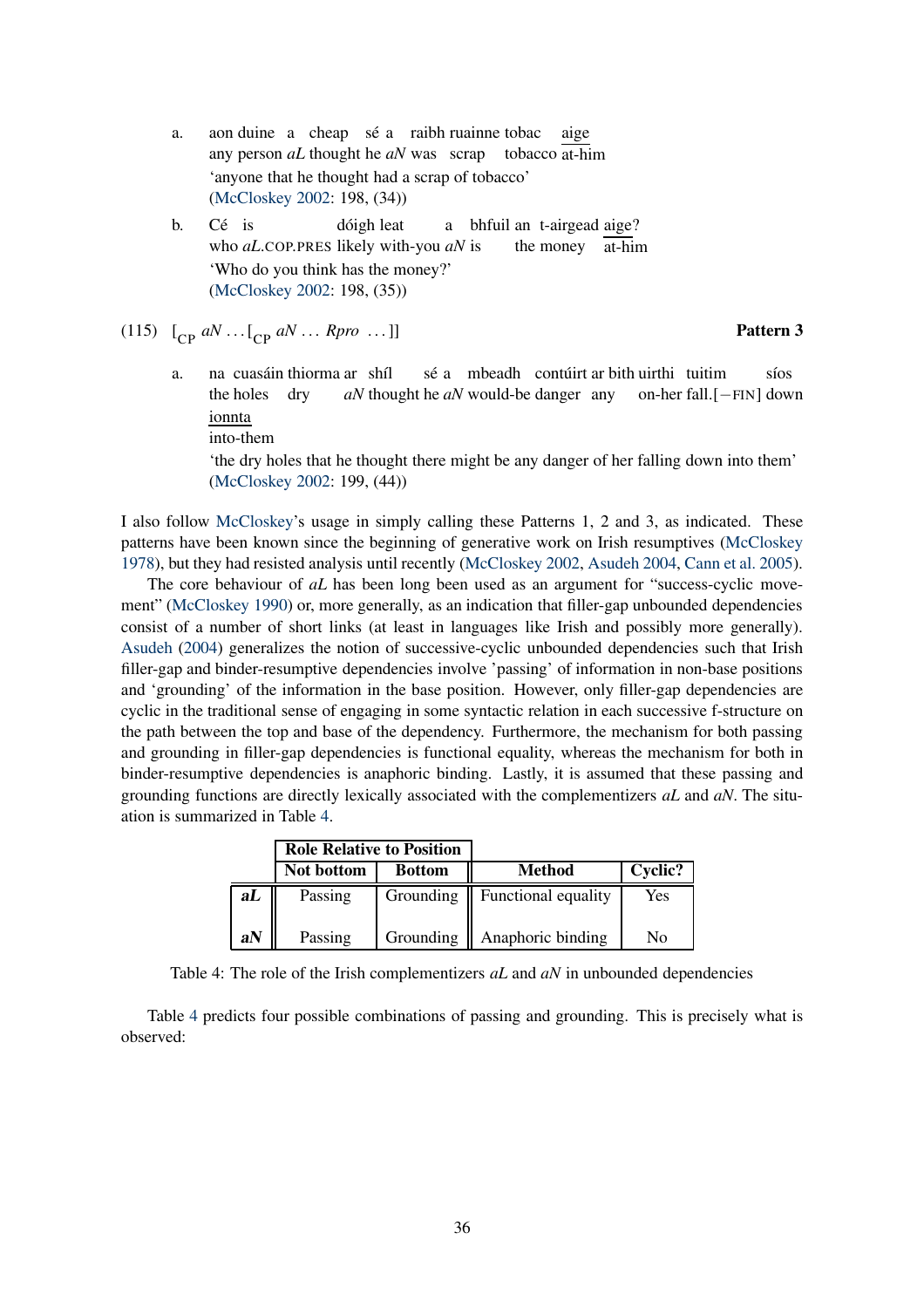(116) a.  $\left[\begin{array}{ccc} \n\text{C}_{\text{P}} & aL & \dots & \dots & \dots \\
\text{C}_{\text{P}} & \text{C}_{\text{P}} & aL & \dots & \dots \\
\end{array}\right] \quad \text{Core } aL \text{ multi-clause pattern}$ 

b. 
$$
\left[\begin{array}{ccc} aN & \cdots & \cdots & \cdots \\ \cdots & \cdots & \cdots & \cdots \\ \cdots & \cdots & \cdots & \cdots \end{array}\right]
$$
 Pattern 1

c. 
$$
\left[\begin{array}{ccc} 1 & \cdots & 1 \\ 0 & 0 & \cdots \end{array}\right]
$$
  $\begin{array}{ccc} 1 & \cdots & R & \cdots \\ 0 & 1 & \cdots & \cdots \end{array}$   $\begin{array}{ccc} 0 & \cdots & 0 \\ 0 & 0 & \cdots \end{array}$   $\begin{array}{ccc} 1 & \cdots & 0 \\ 0 & 1 & \cdots \end{array}$   $\begin{array}{ccc} 0 & \cdots & 0 \\ 0 & 1 & \cdots \end{array}$   $\begin{array}{ccc} 1 & \cdots & 0 \\ 0 & 1 & \cdots \end{array}$   $\begin{array}{ccc} 0 & \cdots & 0 \\ 0 & 1 & \cdots \end{array}$   $\begin{array}{ccc} 0 & \cdots & 0 \\ 0 & 1 & \cdots & 0 \\ 0 & 1 & \cdots & 0 \end{array}$   $\begin{array}{ccc} 0 & \cdots & 0 \\ 0 & 1 & \cdots & 0 \\ 0 & 1 & \cdots & 0 \end{array}$   $\begin{array}{ccc} 0 & \cdots & 0 \\ 0 & 1 & \cdots & 0 \\ 0 & 0 & 1 & \cdots & 0 \\ 0 & 0 & 1 & \cdots & 0 \end{array}$   $\begin{array}{ccc} 0 & \cdots & 0 \\ 0 & 1 & \cdots & 0 \\ 0 & 0 & 1 & \cdots & 0 \\ 0 & 0 & 1 & \cdots & 0 \\ 0 & 0 & 0 & 1 & \cdots & 0 \end{array}$ 

d. 
$$
\left[ \begin{array}{ccc} c_{\text{P}} & aN & \dots & c_{\text{P}} & aN \\ -1 & -1 & 0 & -1 \end{array} \right]
$$
  $\longrightarrow$  *Partern 3*   
  $\longrightarrow$  *Partern 3*

The core *aN* multi-clause pattern (*aN* . . . *go* . . . *Rpro*) is actually just an instance of *aN* in its grounding [role.](#page-47-19)

Cann et al. [\(2005](#page-47-19): 158) criticize the approach of [Asudeh](#page-46-0) [\(2004](#page-46-0)) for capturing the four passing/grounding possibilities through disjunctive lexical entries for each of *aL* and *aN*. It is not clear what force this criticism has, since their generalizations for the complementizers are implicity stated in terms of conditionals, $11$  which are logically equivalent to disjunctions. More generally, any account that captures the empirically attested variant capabilities of the complementizers must somehow encode the facts that a lower *aL* requires a gap, a lower *aN* requires a resumptive, and higher complementizers may be either *aL* or *aN*.

Furthermore, the top-level disjunctions in the lexical entries for *aL* and *aN* in [Asudeh](#page-46-0) [\(2004](#page-46-0)) are not necessary features of the analysis. The passing and grounding behaviour of the complementizers can instead be captured with the following single equations:  $12$ 

(117) 
$$
aL, C
$$
 ...  
\n $(\uparrow \text{UDF}) = (\uparrow \text{CF}^* \text{GF})$   
\n $(\rightarrow \text{UDF}) = (\uparrow \text{UDF})$ 

<span id="page-38-4"></span>(118) 
$$
aN
$$
, C ...  
\n
$$
C \qquad ...
$$
\n
$$
C \qquad ( \uparrow \text{UDF})_{\sigma} = (( \uparrow \text{GF}^* \{ \text{CF} \quad \text{UDF} \mid [\text{GF} - \text{UDF}] \} )_{\sigma} \text{ ANTECEDENT})
$$
\n
$$
\textcircled{M R} (\rightarrow)
$$

<span id="page-38-3"></span><span id="page-38-2"></span>(119)  $CF \equiv \{ XCOMP \mid COMP \}$ 

(120) 
$$
\mathcal{Q}MR(f) = \lambda P \lambda y.y : [(\uparrow \text{UDF})_{\sigma} \multimap ((\uparrow \text{UDF})_{\sigma} \otimes f_{\sigma})] \multimap ((\uparrow \text{UDF})_{\sigma} \multimap (\uparrow \text{UDF})_{\sigma})
$$

Other details of the complementizers have been left aside, as indicated by the elides. CF in [\(119\)](#page-38-2) stands for 'complement function'; any instance of CF is an XCOMP or COMP. The template in [\(120\)](#page-38-3) is a general template for manager resources. Its argument is the f-structure of the resumptive pronoun. The three mixed chain patterns all result from either the gap or the resumptive being licensed by the appropriate resumptive in its grounding role, with higher complementizers fulfilling their passing roles.

The complementizer *aL* performs its grounding function by identifying a base GF with the UDF at the top of the dependency. The path to the grounding GF is reached by passing through zero or more sentential complement functions (CFs). If no CFs are passed through, then the equation just states that the UDF in the f-structure that *aL* projects to is equated with some GF in the same f-structure. Whenever CF is realized — that is, whenever there is at least one clause separating the top and base of the unbounded dependency — the off-path defining equation adds the information that there is a

<span id="page-38-0"></span><sup>&</sup>lt;sup>11</sup>They write [\(Cann et al. 2005](#page-47-19): 158): "And finally, there is the challenge of characterising how the two forms interact with each other, so that *aL* following *aN* removes the need for any subsequent resumptive pronoun, whereas *aN* following *aL* apparently introduces that need." This is equivalent to the statements that 'if *aL* follows *aN*, no resumptive is required' and 'if *aN* follows *aL*, a resumptive is required'.

<span id="page-38-1"></span><sup>12</sup>[Asudeh](#page-46-0) [\(2004](#page-46-0): 157–160, 208) also discusses the necessity for a book-keeping operation called *dependency relabelling* in the entry for *aN*. I leave the details of this operation aside here.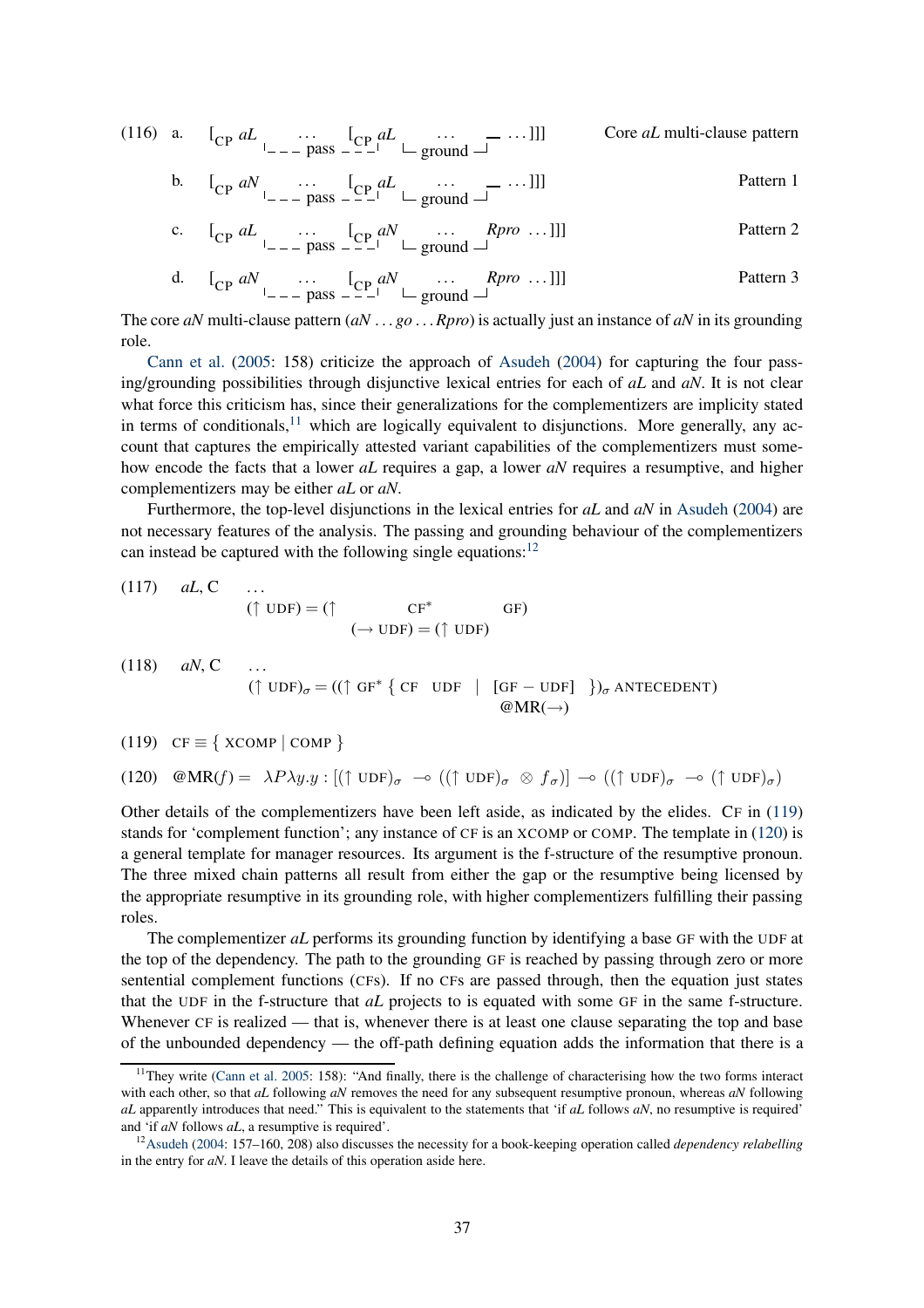UDF feature in the CF f-structure, such that the value of this UDF is the same as the value of the UDF feature in *aL*'s f-structure.

This in itself does not guarantee the successive-cyclic pattern observed in [\(111\)](#page-36-3) (i.e. *aL* . . . *aL* . . . *aL* . . . ). It also allows intervening *go* complementizers, as in the unattested pattern \**aL* . . . *go* ... *go* ... In order to block this pattern, I assume that the lexical entry for *go* includes the following negative constraint:

(121) 
$$
go, C
$$
 ...  
 $\neg(\uparrow \text{UDF})$ 

This constraint specifies that the f-structure of the clause introduced by *go* cannot contain a UDF. This is inconsistent with the UDF passing requirement of a higher *aL* and the unattested pattern therefore does not occur. This assumption is equivalent to the assumption in [McCloskey](#page-51-0) [\(2002:](#page-51-0) 203) that *go* is the realization of C that bears neither the Op-feature nor the EPP-feature. In [McCloskey'](#page-51-0)s theory, this has the effect that *go* is the realization of a C whose specifier is unfilled, which is equivalent in LFG-theoretic terms to a C whose f-structure contains no UDF.

The passing role of the complementizer  $aN$  is fulfilled by the realization of equation [\(118\)](#page-38-4) in which the UDF of *aN*'s f-structure is the antecedent of a (possibly embedded) complement's UDF. Unlike the complementizer *aL*, which fulfills both its grounding and passing functions through functional equality, *aN* fulfills its twin functions through anaphoric binding. This is captured through the feature ANTECEDENT at sem-structure [\(Dalrymple 1993](#page-47-10), [Asudeh 2005](#page-46-14)), hence the  $\sigma$  projections on both sides of the equation in [\(118\)](#page-38-4). In its grounding role, *aN* states that its UDF is the antecedent of a grammatical function other than UDF (using complementation). This part of the equation is also associated with a manager resource, through the template call  $@MR(\rightarrow)$ , where the  $@MR$  template is defined as in [\(120\)](#page-38-3). The manager resource and the feature ANTECEDENT together ensure that the grounding GF is a resumptive pronoun, without requiring any explicit marking of the pronoun as such. The pronoun is just an ordinary pronoun (independent or incorporated). Consumption of the resumptive pronoun by the manager resource resolves the resource surplus and semantic composition in the Glue Semantics is successful. For proofs, see [Asudeh](#page-46-0) [\(2004](#page-46-0): chapter 6).

Finally the initial GF<sup>∗</sup> term allows an unbounded number of unrestricted grammatical functions to be passed through until either the lower UDF (passing case) or the resumptive pronoun (grounding case) is found. This is motivated by the fact that *aN*'s passing and grounding roles use anaphoric binding, which is independently required if the resumptive pronoun is to be treated as an ordinary pronoun. Anaphoric binding is not subject to the same sorts of constraints on extraction as gapbased dependencies. This generates the core *aN* multi-clausal pattern [\(112\)](#page-36-4), allowing an unbounded number of *go*-marked complements to intervene. Since the passing/grounding equation for *aN* does not successively identify *aN*'s UDF with that of its complement, the requirements of *aN* are consistent with *go*'s requirement that its clause not contain a UDF. Similarly, the equation also allows for *aN*-dependencies to reach through any grammatical function, not just complement functions. This allows for the kind of complex NP extraction observed in pattern 2 [\(McCloskey 2002](#page-51-0): 197–199), as exemplified in [\(114\)](#page-36-5) above.

#### <span id="page-39-0"></span>**9.1.1 Summary**

The analysis of Irish explains the behaviour of Irish filler-gap and binder-resumptive dependencies, including complex 'mixed chains'. The key intuition is that both the complementizers *aL* and *aN* contribute to the cyclicity of Irish unbounded dependencies (although only *aL* is strictly successivecyclic), where the cycles are broken down into a dependency passing and a dependency grounding component. The two complementizers fulfill these roles through separate mechanisms: functional equality for *aL* and anaphoric binding for *aN*. These distinct mechanisms are theoretically motivated by the nature of the base of the dependency (gap versus resumptive) and are empirically motivated by the distinct multi-clause marking patterns of the complementizers.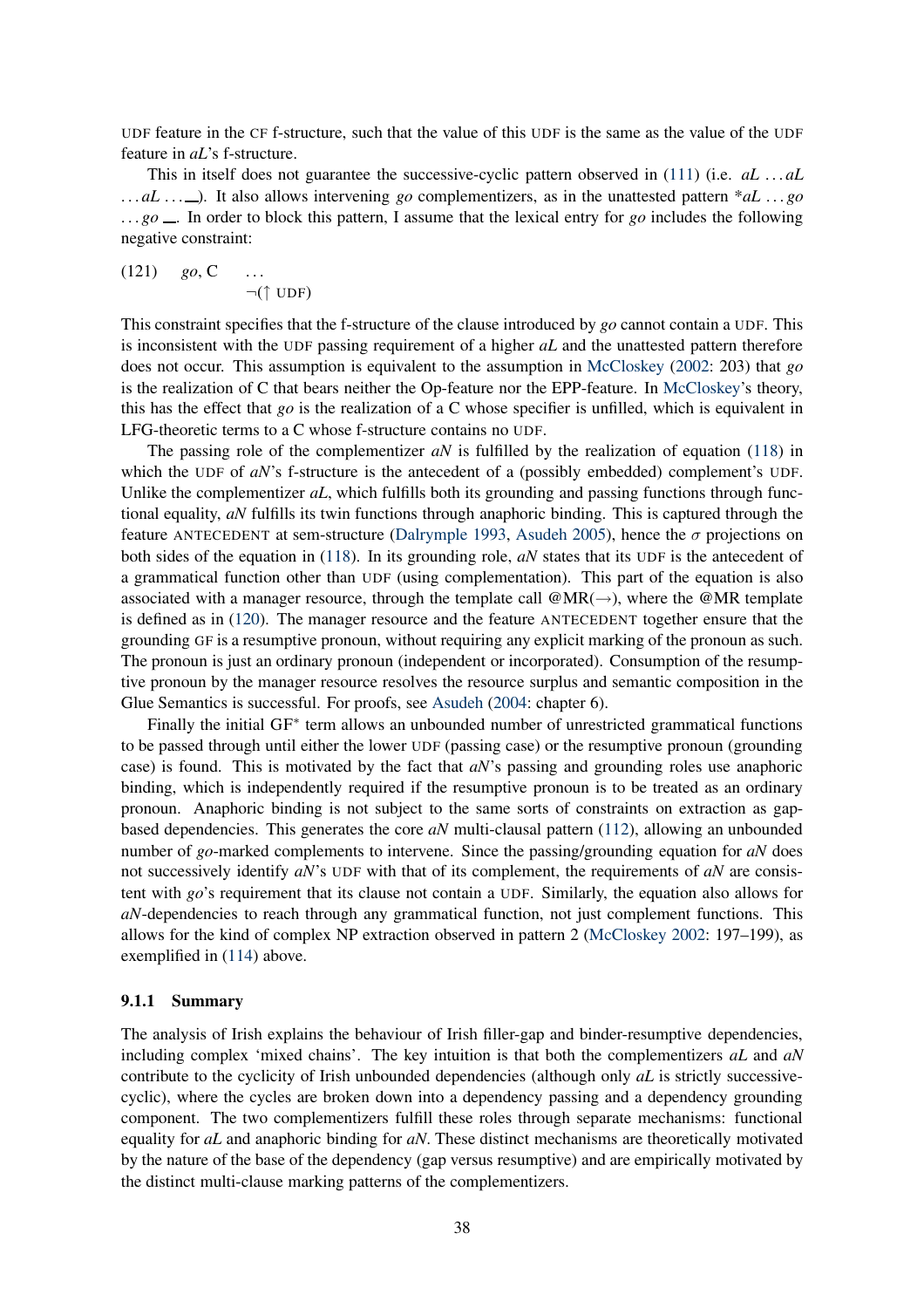The key aspect of the analysis, for present purposes, is that the relation between the top of an Irish resumptive unbounded dependency and the pronoun at the base is just one of anaphoric binding and the pronoun is a full pronoun in the syntax (c-structure and f-structure); the resumptive is thus syntactically active. This immediately predicts that the resumptive does not behave like a gap with respect to syntactic phenomena such as islands, weak crossover, reconstruction, across-the-board extraction and parasitic gaps. Furthermore, the resumptive pronoun is lexically a completely ordinary pronoun, so the fact that resumptives have the same form as ordinary pronouns in Irish (an instance of McCloskey's generalization) is immediately explained.

### <span id="page-40-0"></span>**9.2** Vata resumptives<sup>[13](#page-40-1)</sup>

The essential puzzle of Kind 2, syntactically inactive resumptives is that they behave like gaps syntactically, but nevertheless look exactly like other pronouns. The most natural explanation of these facts is that there is no underlying distinction between the resumptives and other pronouns. The tonal marking on Vata pronouns initially seems to offer a challenge, but [Koopman and Sportiche](#page-51-5) [\(1982](#page-51-5)) demonstrate that the tonal marking cannot be about resumption per se, because it occurs on nonresumptive pronouns, as observed in section [3.2.](#page-7-0) These facts are explained by an analysis that grows out of LFG's traceless treatment of unbounded dependencies, based on f-structural token equality, and the restriction operator.

<span id="page-40-2"></span>First, let us give a uniform treatment of Vata pronouns, resumptive or otherwise, using  $\sigma$  as an example:

 $(122)$  o  $(†$  PERSON $) = 3$  $(\uparrow$  NUMBER) = SG  $(†$  GENDER) = MASC @PRONOUN @DEFAULT-TONE @WH-TONE

The pronoun specifies its agreement features but otherwise invokes a number of generalization templates that are common to all personal pronouns in the language. The pronominal agreement information can also be similarly factorized, but I leave this aside here.

The templates invoked in [\(122\)](#page-40-2) are defined as follows:

<span id="page-40-5"></span><span id="page-40-4"></span><span id="page-40-3"></span>

| (123) | @PRONOUN | $(\uparrow$ PRED) = 'pro'<br>$(\uparrow_{\sigma}$ ANTECEDENT) $\multimap$ $[(\uparrow_{\sigma}$ ANTECEDENT) $\otimes \uparrow_{\sigma}]$                                      |
|-------|----------|-------------------------------------------------------------------------------------------------------------------------------------------------------------------------------|
| (124) |          | @DEFAULT-TONE $\{(\uparrow\rho \text{ TONE})   (\uparrow\rho \text{ TONE} = \text{MID-HIGH}) \}$                                                                              |
| (125) |          | $\mathbb{Q}$ WH-TONE $\left\{ \neg [(\text{SUBJ} \uparrow) \wedge (\uparrow_{\sigma} \text{ANTECEDENT TYPE}) = \text{WH-OPERATOR} \right\}$<br>$(\uparrow_o$ TONE) = LOW $\}$ |
|       |          | According to (123), the pronoun contributes a standard PRED 'pro' to the syntax at f-structure and                                                                            |

contributes a standard pronominal meaning constructor to the semantics. According to [\(124\)](#page-40-4), the pronoun has to have a TONE specification at phonological-structure. If nothing else specifies the tone, then the value of TONE is MID-HIGH, as in  $\dot{\phi}$ . According to [\(125\)](#page-40-5), if the pronoun is a subject and is bound by a *wh*-operator, then it must have LOW TONE, overriding the default in [\(124\)](#page-40-4). This accounts for the otherwise puzzling pattern of data in [\(31\)](#page-8-0) and [\(32\)](#page-8-1), repeated here:

<span id="page-40-1"></span><sup>&</sup>lt;sup>13</sup>An implemented grammar fragment of the Vata analysis below and a small test suite of examples can be found at [http://www.carleton.ca/˜asudeh/grammars/](http://www.carleton.ca/~asudeh/grammars/). The grammar runs in XLE; it does not have a Glue Semantics component and therefore only approximates RMTR, as further clarified in the comments in the grammar. The grammar is meant solely as a test of formal claims about abstract syntactic relationships; it uses English as both the object language and the metalanguage and does not attempt to approximate Vata word order or facts of Vata syntax outside a limited fragment of the unbounded dependency system.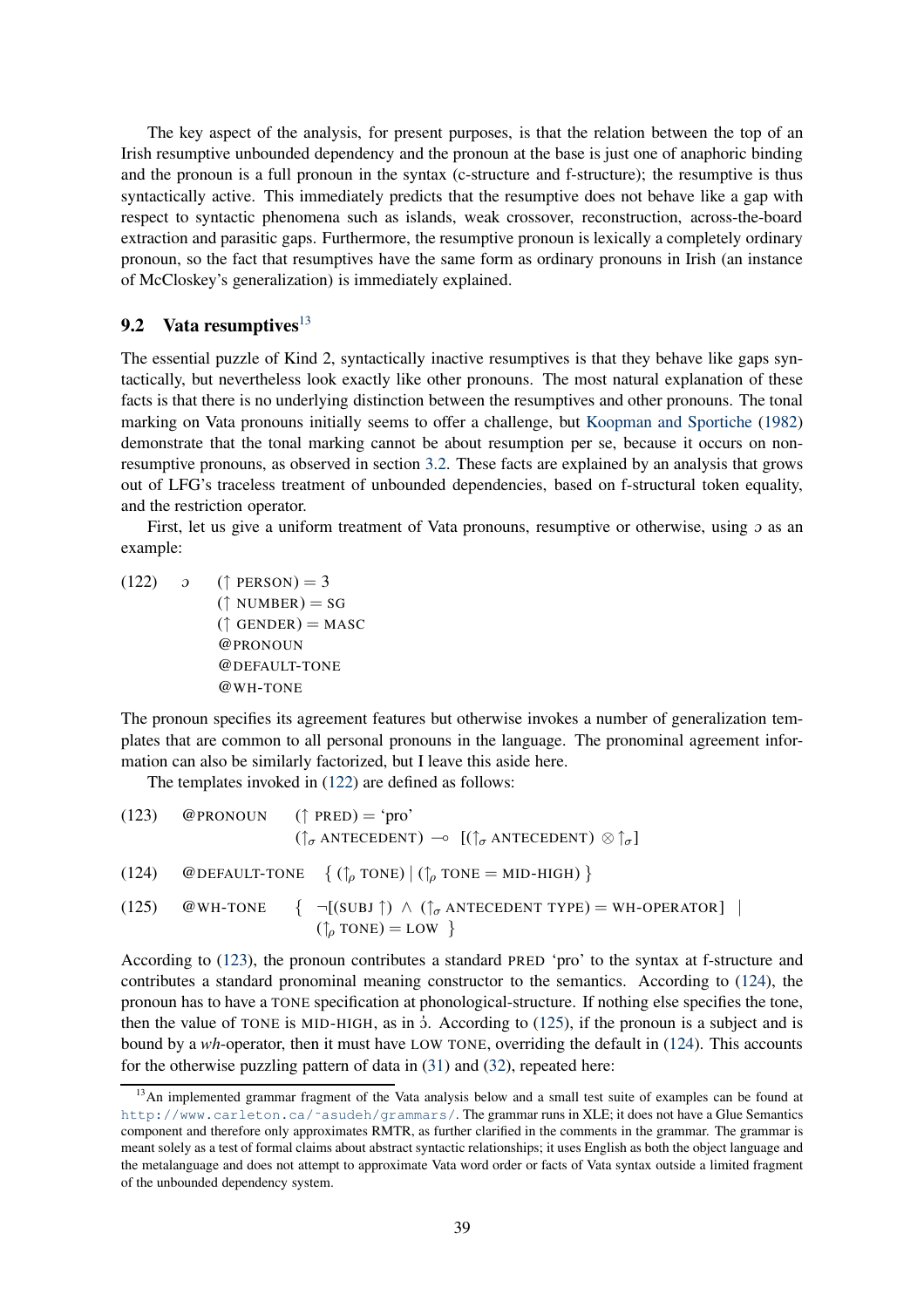- (126) àl $5_i$   $\dot{2}$  gūgūnā  $5_j$  /\* $5_i$  / $5_i$  ní yà who<sub>i</sub> heR<sub>i</sub> think that he- $\dot{0}_j$  / \* he- $\dot{0}_i$  / he- $\dot{0}_i$  NEG healthy WH  $1a$ 'Who thinks he is sick?' [\(Koopman and Sportiche 1982](#page-51-5): (15a))
- (127) àl $5_i$   $\dot{2}_i$  yra $\dot{5}_i$  n $5$  nā  $\dot{2}_i$  mlì la who<sub>i</sub> heR tell his<sub>i</sub> mother that he<sub>i</sub> left WH 'Who told his mother that he left?'

[\(Koopman and Sportiche 1982](#page-51-5): (16))

See section [3.2](#page-7-0) above for further discussion.

Once again, the specification in  $(122)$  is the general lexical specification of  $\sigma$  and is in no way specific to the resumptive function. In particular, the pronoun has a PRED feature and a standard pronominal meaning constructor. The PRED feature means that the pronoun cannot be straightforwardly functionally equated with a UDF, because the unique PREDs of the UDF and the pronoun lead to a Consistency violation. The meaning constructor means that the pronoun cannot straightforwardly semantically compose in a proof containing a UDF binder, because it is saturating the scope of the UDF and causing a resource surplus. The resource surplus is once again resolved using a manager resource, which licenses the resumptive. Kind 1, syntactically active resumptives (e.g., Irish) and Kind 2, syntactically inactive resumptives (e.g., Vata) are thus unified to the extent that they both require manager resources in order to be licensed.

<span id="page-41-2"></span>The second part of the analysis of Vata requires parametrization of the base of the filler-gap unbounded dependency, using the restriction operator: $14$ 

 $(128)$  {  $[GF - SUBJ ]$  | SUBJ\PRED }

This does not affect the body of the unbounded dependency function. It just means that the base can be realized as a personal pronoun, because the restriction, \PRED, removes the pronominal information that normally prevents a pronoun from being identified with the top of an unbounded dependency. Since the body is unaffected, this means that the resumptive dependency inherits all island constraints. Lastly, the pronoun is present in c-structure, LFG's representation of surface syntax.

The full dependency equation, with top, body and base represented, is shown in [\(129\)](#page-41-1). This information would be either associated directly with SpecCP or with a null complementizer, depending on independent theoretical assumptions.

<span id="page-41-1"></span> $(129)$  (↑ UDF) PRED =  $(\uparrow$  CF<sup>\*</sup> **Constraints**  $\{$  [GF – SUBJ]  $(\rightarrow$  PRED) = († UDF PRED) | SUBJ\PRED († UDF) $_{\sigma} = (\rightarrow_{\sigma} \text{ANTECEDENT})$  $@MR(\rightarrow)$ })

The unbounded nature of the dependency is captured through CF<sup>\*</sup>, the body of the unbounded dependency. The body is associated with appropriate off-path constraints to restrict extraction (islands, etc.), as indicated by '**Constraints**' below CF<sup>∗</sup> . For example, the constraint ¬(→ UDF) would capture the *wh*-island data discussed in section [3.2,](#page-7-0) as per the method discussed in section [5.4.2.](#page-19-0) I leave further details of island constraints aside here. Turning to the top of the dependency, the PRED of the UDF must be restricted out, otherwise functional equality with the restricted subject at the base of the unbounde[d dependency will not succeed, given the definition of the restriction operator \(](#page-50-3)Kaplan and Wedekind [1993\)](#page-50-3); see section [5.5.](#page-20-0) However, the UDF and SUBJ are syntactically inserted with

<span id="page-41-0"></span><sup>&</sup>lt;sup>14</sup>There may be other pronominal information associated with Vata personal pronouns, such as PRONTYPE [\(Butt et al.](#page-47-20) [1999\)](#page-47-20), depending on other details of the analysis. These other pronominal features may also be restricted. If PRONTYPE is used for Vata personal pronouns, for example, the restrictions in equations [\(128\)](#page-41-2) and [\(129\)](#page-41-1) would be \PRED\PRONTYPE.

Case is also an open issue (if it is specified differentially on the UDF and the pronoun), but could be handled similarly to PRED and PRONTYPE. An analysis of case in terms of restriction is possibly independently motivated by Icelandic control [\(Andrews 1982](#page-46-17)).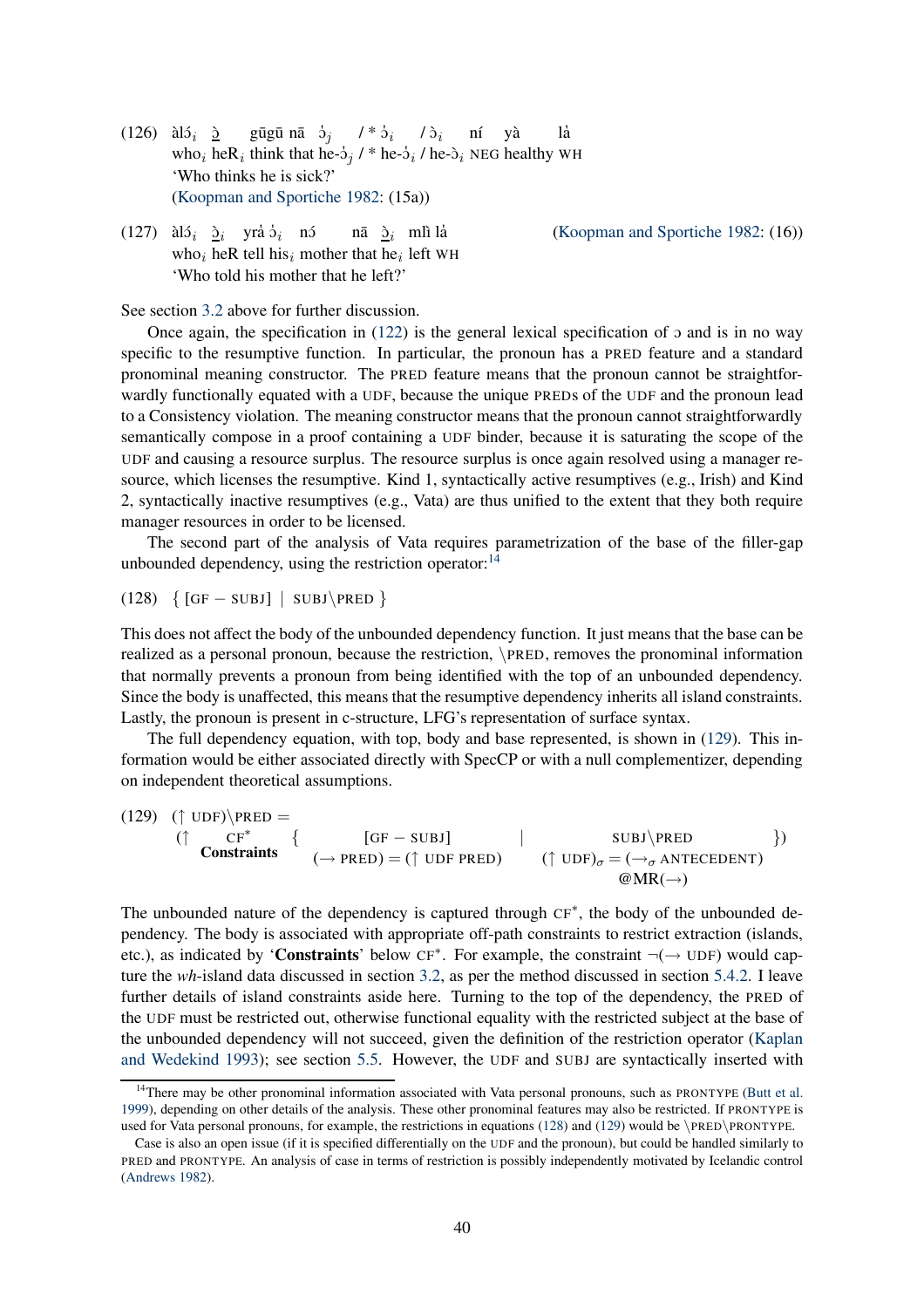their full lexical information intact, including PRED. In other words, the SUBJ and UDF both have PREDs, but the restricted functional equality sets these features aside when equating the SUBJ and UDF f-structures. The off-path constraint on non-subject bases states that the lexically specified PRED of the UDF is the PRED of the non-subject GF in all other case. Otherwise the non-subject gap would be identified with a UDF that has its PRED restricted out. This off-path constraint thus entails that a non-subject base is fully identified with the UDF and allows gapped GFs to satisfy general constraints on f-structural well-formedness.

The result of this kind of unbounded dependency relation is that the top of the unbounded dependency, e.g. a *wh*-phrase, must agree with a resumptive pronoun (if the top bears agreement morphology), but it does so by actually being equated with the pronominal f-structure (roughly, the top and the pronominal base unify), since the restriction on the PRED feature prevents any Consistency violation. The f-structure for the simple resumptive example [\(130\)](#page-42-0) is shown in [\(131\)](#page-42-1):

<span id="page-42-0"></span>(130) àló <u>ò</u> mlì-là who heR left *wh* 'Who left?'

[\(Koopman and Sportiche 1982](#page-51-5): 14a)

<span id="page-42-1"></span>

| (131) |            | PRED 'leave $\langle$ SUBJ $\rangle$ ' |                |  |
|-------|------------|----------------------------------------|----------------|--|
|       |            | PRED                                   | 'pro'          |  |
|       |            | <b>PRONTYPE</b>                        | $\overline{O}$ |  |
|       | <b>UDF</b> | <b>PERSON</b>                          | $\mathcal{R}$  |  |
|       |            | <b>NUMBER</b>                          | SG             |  |
|       |            | <b>GENDER</b>                          | MASC           |  |
|       | SUBJ       |                                        |                |  |

F-structure [\(131\)](#page-42-1) is indistinguishable from what would have resulted if the pronoun were a gap, but no reference is made in the analysis to 'underlying' gaps or alternative derivations with gaps instead of the resumptive.

The resumptive dependency is thus correctly predicted to behave like a filler-gap dependency not just with respect to islands, but also with respect to weak crossover, which in LFG is explained by f-structural configurations [\(Bresnan 1995,](#page-47-8) [2001](#page-47-7), [Dalrymple et al. 2001](#page-48-14)). Any weak crossover restrictions will be realized as in a filler-gap dependency, because the filler occupies a less-embedded and more-embedded f-structural position. Reconstruction of the filler in the resumptive site is similarly predicted, because the UDF fills two token-identical f-structural values, one of which is the f-structure of the pronoun. Across-the-board extraction and parasitic gaps are similarly predicted to be grammatical, all else being equal (that is, to the extent that independent facts of the grammar permit or license them).

The restriction of PRED on a SUBJ base entails that a gap is ungrammatical, but does not in itself entail that the SUBJ must be a pronoun, as opposed to any other contentful nominal that could independently occur in the position. This solution for this problem ultimately stems from RMTR and forms the point of unification between syntactically active and syntactically inactive resumptives.

Recall that I am assuming a version of LFG based on codescription (see section [5.1\)](#page-13-0). In other words, a single lexical entry contributes semantic information, phonological information, categorial information, and f-structural information. Crucially, these contributions are made independently of each other: the f-structure is not 'interpreted' to obtain semantic information, as it is in the alternative, description by analysis approach. Thus, even if the unbounded dependency equation impacts on some of the syntactic information contributed by the pronoun, the phonological specifications and, most importantly, semantic specifications are left untouched.

The obligatoriness of the resumptive is immediately explained if we assume that Vata resumption is licensed by a manager resource, like Irish. The manager resource is contributed by the SUBJECT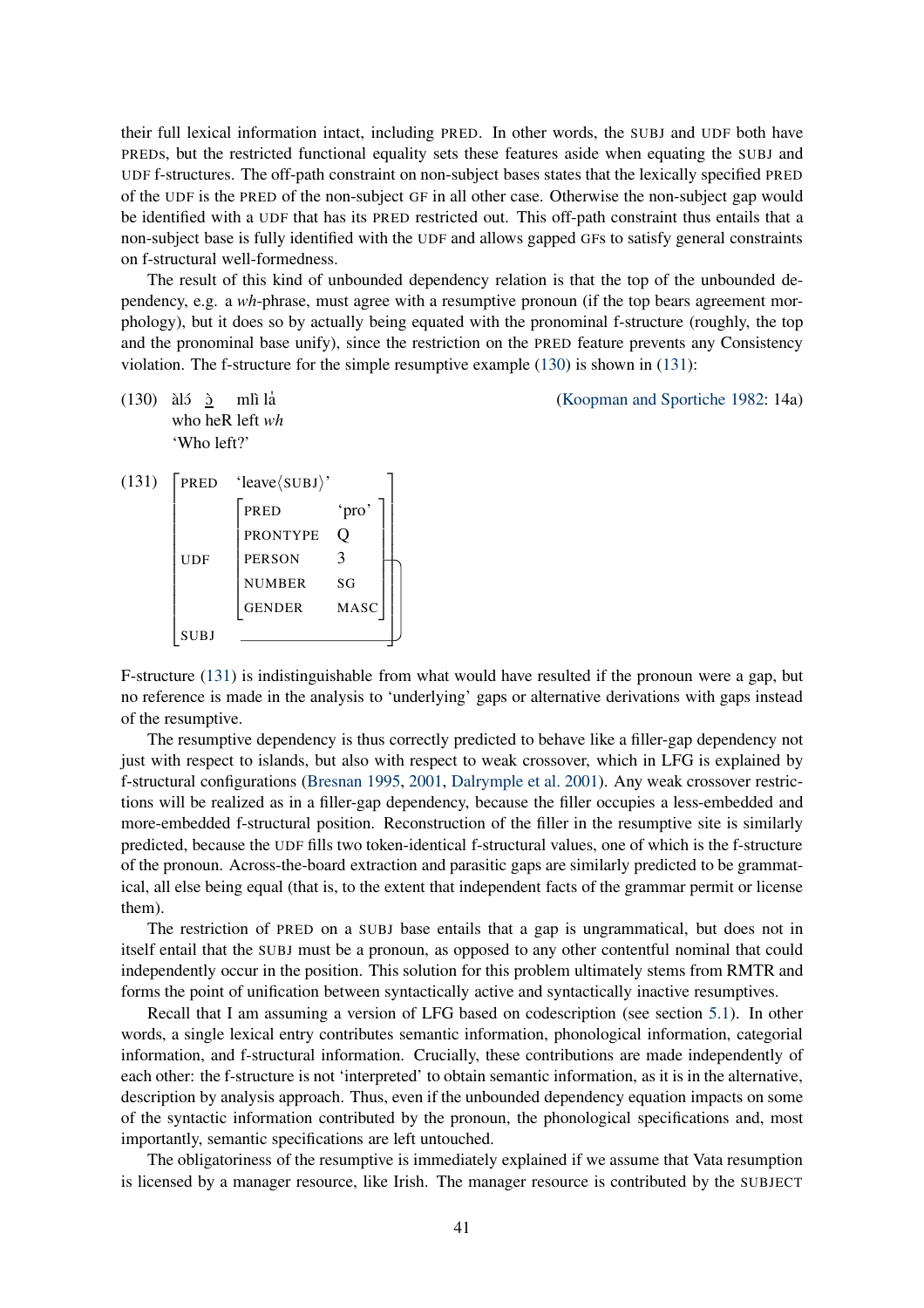base of the unbounded dependency, just as in the equation for Irish *aN* in [\(118\)](#page-38-4). The manager resource template is the same as the one used for Irish, in [\(120\)](#page-38-3). A second off-path constraint specifies that the pronoun is bound by the UDF, using the same anaphoric binding mechanism we have already encountered. The pronoun is lexically just an ordinary pronoun, so it contributes a pronominal meaning constructor. The manager resource anaphorically binds the subject (matrix or embedded) and removes its meaning constructor. According to Resource Sensitivity, the manager resource can only be satisfied if it actually finds a pronoun to consume. The end result is that a pronoun must be syntactically inserted as usual — and is therefore present in c-structure, despite its inactivity in f-structure — in order for the meaning constructor of the pronoun to satisfy the manager resource.

#### <span id="page-43-0"></span>**9.2.1 Summary**

The behaviour of Vata resumptives has been explained in a theory that parametrizes the base of Vata unbounded dependencies, such that a single equation is used for filler-gap and binder-resumptive dependencies. The analysis depends on the LFG restriction operator to allow functional equality to be used as the integration mechanism between the top of the unbounded dependency and even a resumptive base. The pronoun is nevertheless treated underlyingly like a completely ordinary pronoun, maintaining McCloskey's generalization. This in turn means, in terms of RMTR, that the pronoun constitutes a surplus resource for resource-sensitive semantic composition, despite being 'inactive' syntactically at f-structure. The surplus resource is consumed by a manager resource, just as in the analysis of Irish. RMTR therefore provides a semantic point of unification between Irish- and Vatastyle resumptives without requiring that Vata resumptives be treated as special pronouns or spelled out traces or undeleted copies or in any other way as distinct from what they appear to be: ordinary pronouns.

## <span id="page-43-1"></span>**10 Predictions of the theory**

#### <span id="page-43-2"></span>**10.1 General predictions**

Resumptives in RMTR, whether syntactically active or inactive, involve direct anaphoric binding of a grammatical function. By direct binding, I mean that the ANTECEDENT is a feature of the semantic structure that is mapped directly from the grammatical function's f-structure. Therefore, the theory predicts that only nominals that can be directly bound can be resumptives. In general, this will be pronominals, but it could also include epithets, depending on how epithets are structured in the language [\(Aoun et al. 2001](#page-46-18)).

RMTR also explains why resumptives are interpreted as bound variables [\(McCloskey 1979,](#page-51-2) [Sells](#page-52-1) [1984\)](#page-52-1). Grammaticized resumptives of both kinds are removed by manager resources in semantic composition. Well-formedness of the remainder of the proof depends on something else consuming the dependency on the resumptive pronoun, for example an  $\langle e, t \rangle$  type, since that dependency can no longer consume the removed pronoun. It is the top of the unbounded dependency that in one way or another consumes the vacated dependency. With respect to the non-resource-management portion of the Glue proof — in terms of semantic composition (i.e., the structure of the rest of the Glue proof) and denotation (i.e., the meaning language side of the Glue logic) — the resumptive pronoun is just like a gap: a bound argument. The resumptive is therefore compositionally interpreted as a bound pronoun.

There are also further semantic consequences of the compositional, type-logical licensing of resumptives by manager resources. First, the manager resource consumes a pronoun by taking as its first argument a pronominal type. Therefore, the manager resource inherits whatever type-theoretic restrictions a resumptive pronoun places on its antecedent, which are the general restrictions of an ordinary pronoun. For example, [Sells](#page-52-1) [\(1984](#page-52-1)) argues that pronouns take type e individual antecedents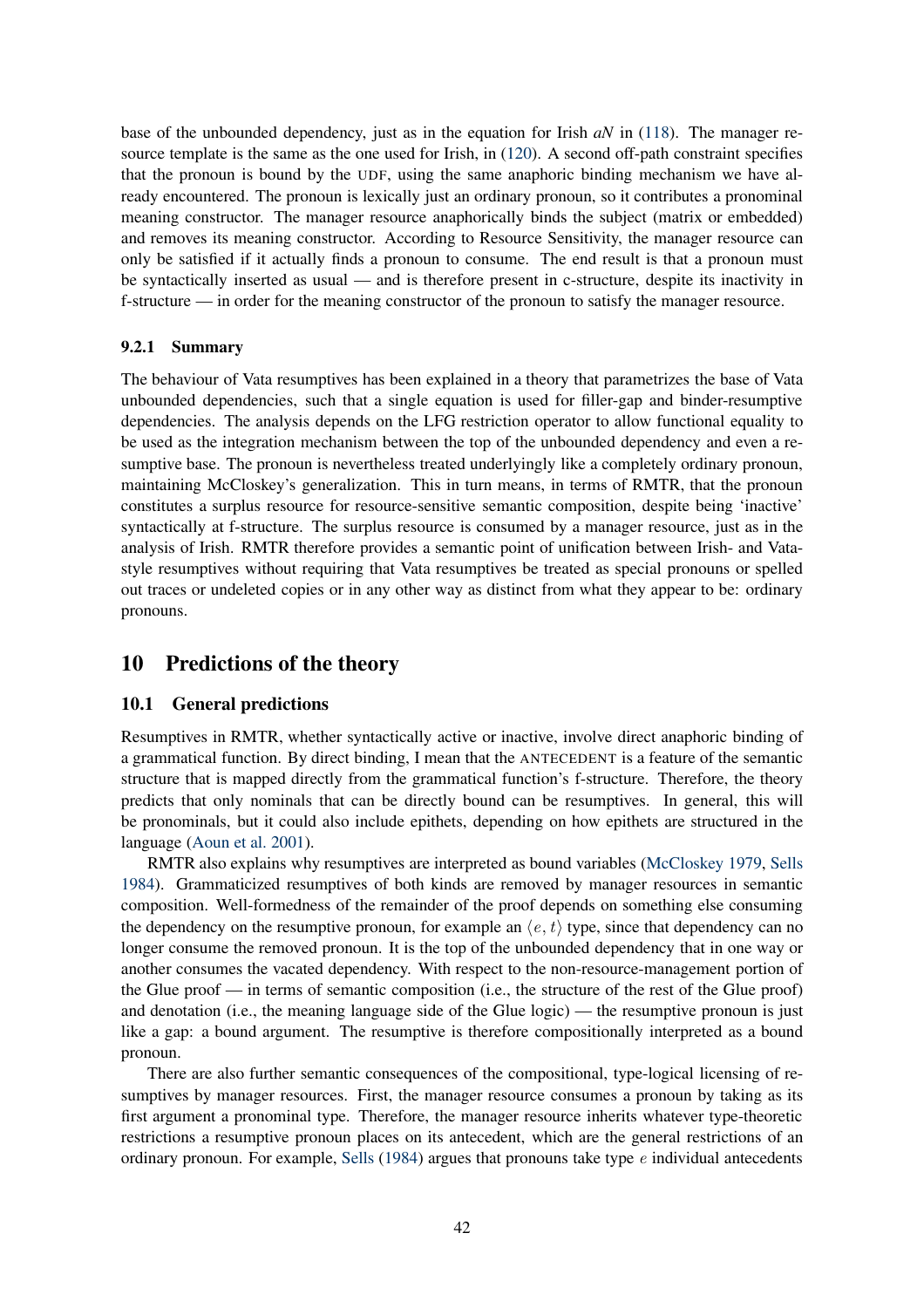as opposed to type  $\langle s, e \rangle$  concept antecedents. Second, if some further inherent constraint is associated with resumptive pronouns – for example, as in [Bianchi](#page-47-3) [\(2008\)](#page-47-3) proposal that resumptives encode 'singleton specificity', building on [Schwarzschild](#page-52-16) [\(2002\)](#page-52-16) — then this additional constraint will survive resource management, which only removes the pronominal term and does no 'clean up' other pronominal constraints on f-structure or sem-structure.

#### <span id="page-44-0"></span>**10.2 Dual strategies: Lebanese Arabic**

We have seen that there are basically two strategies for resumptive-licensing, one which removes the resumptive from semantics but leaves it intact in f-structural syntax (SARs) and one that removes the resumptive from both semantics and f-structural syntax (SIRs). There is no a priori reason why a [language could](#page-46-18) not engage both strategies. Lebanese Arabic is arguably just such a language.

Aoun et al. [\(2001](#page-46-18)) note that Lebanese Arabic allows reconstruction at the site of resumption if the resumptive is not in an island, but resumptives in islands do not allow reconstruction.

#### (132) **No island**

təlmiiz-[a] $_i$  l-kəsleen ma $^-$  baddna $^-$ n $\chi$ abbir [wala m $\Omega$ allme] $_i$  ?ənno  $\underline{\text{huwwe}}$  za $\Omega$ bar student-her the-bad NEG want. 1P tell. 1P no teacher that he cheated.3SM ˙ in-the-exam b-l-faħș. 'Her bad student, we don't want to tell any teacher that he cheated on the exam.' [\(Aoun et al. 2001:](#page-46-18) 381, (26b))

#### (133) **Adjunct island**

 $*$  təlmiiz-[a]<sub>i</sub> l-kəsleen ma hkiina student-her the-bad NEG talked.1P with no ma $\Omega$  [wala m $\Omega$ allme] $_i$  ?abl-ma <u>huwwe</u> yuusal teacher before he ˙ arrive.3SM 'Her bad student, we didn't talk to any teacher before he arrived.' [\(Aoun et al. 2001:](#page-46-18) 381, (27b))

These facts are immediately explained if Lebanese Arabic has both resumptive strategies available in its grammar. In an island, only the SARs strategy could be grammatical and this strategy does not allow reconstruction, since the pronoun is syntactically present. Outside an island, either strategy is available and the SIRs strategy allows reconstruction, since the pronoun is syntactically absent. This furth[ermore means that there is no motivation for an extraneous Last Resort strategy, contra](#page-46-18) Aoun et al. [\(2001\)](#page-46-18). The explanation offered here assumes, though, that reconstruction is purely a matter of f-structural equality and that SARs therefore block reconstruction. It is likely that reconstruction effects are substantially more subtle than this; further investigation is required.

## <span id="page-44-1"></span>**11 Conclusion**

The Resource Management Theory of Resumption is based on the Resource Sensitivity Hypothesis (natural languages are resource-sensitive) and McCloskey's generalization (resumptive pronouns are ordinary pronouns). RMTR achieves a unification at the syntax–semantics interface of Kind 1, syntactically active resumptives (as found in, e.g., Irish) and Kind 2, syntactically inactive resumptives (as found in, e.g., Vata). Both types of resumptive equally constitute a resource surplus for semantic composition and must be removed for composition to succeed. The element that removes the pronoun (the manager resource) licenses the resumption through removal of the pronoun at the syntax–semantics interface (i.e., in the Glue proof). The relation between the manager resource and the pronoun is established through regular mechanisms of anaphoric binding.

The difference between syntactically inactive resumptives and syntactically active resumptives is that while the latter are only removed at the syntax–semantics interface, the former are removed both at the interface and in the syntax. Therefore, in the syntax SARs act purely like pronominals and therefore behave like pronominals with respect to syntactic diagnostics such as islands and weak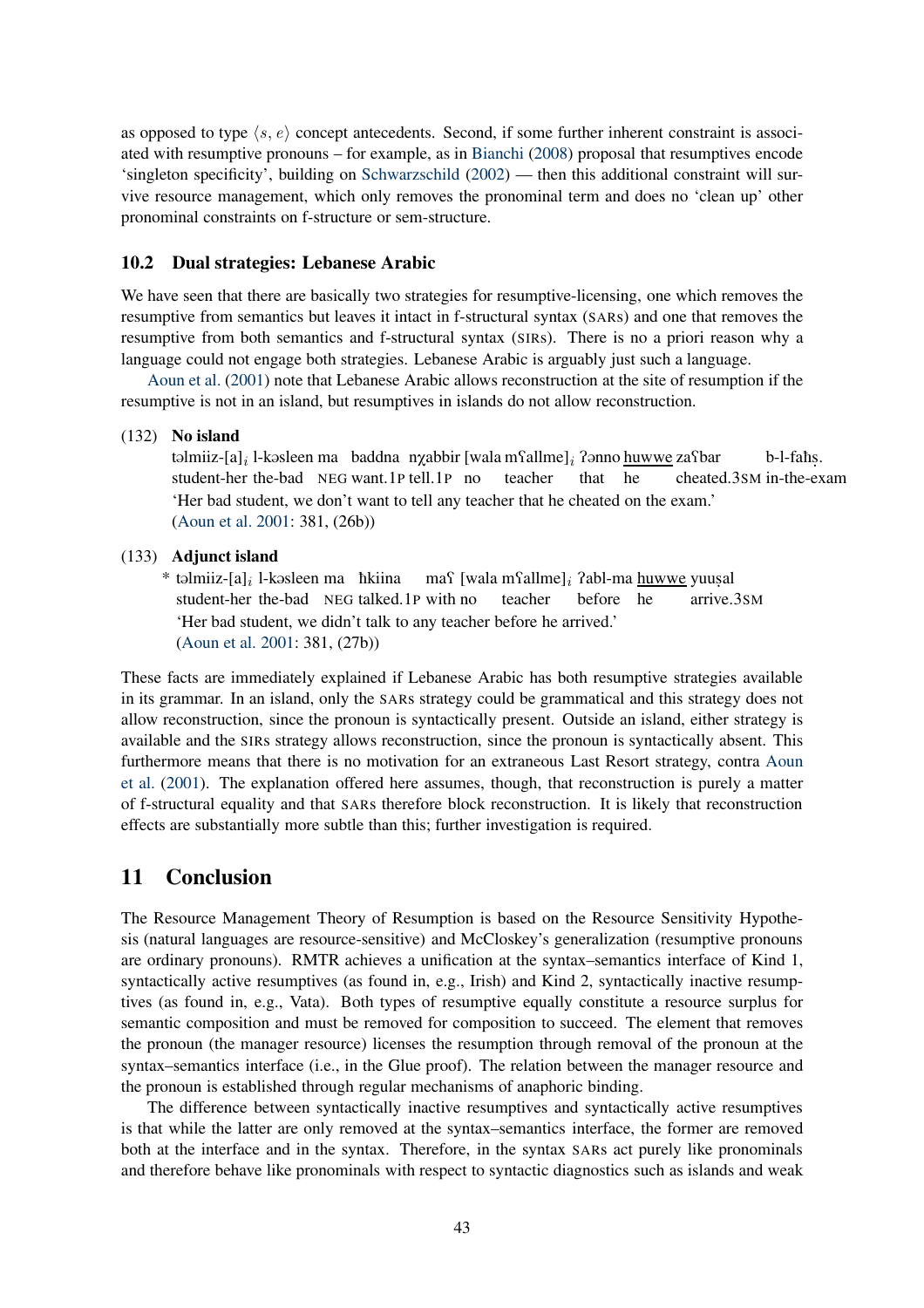|        |                    | Syntax      |             | Semantics             |          |
|--------|--------------------|-------------|-------------|-----------------------|----------|
|        | Lexicon/Morphology | C-structure | F-structure | Interface/Composition | Type     |
| Kind 1 | Ordinary           | Present     | Present     | Removed               | Ordinary |
|        | Pronoun            |             | (Active)    | Compositionally       | Pronoun  |
| Kind 2 | Ordinary           | Present     | Absent      | Removed               | Ordinary |
|        | Pronoun            |             | (Inactive)  | Compositionally       | Pronoun  |

<span id="page-45-0"></span>Table 5: Properties of grammaticized resumptive pronouns

crossover. In contrast, SIRs are present in the surface (c-structure) syntax, they are absent at the abstract level of syntax that encodes predication and grammatical relations (f-structure). Therefore, SIRs behave like gaps with respect to syntactic diagnostics such as islands and weak crossover. To the extent that reconstruction, ATB extraction and parasitic gaps are purely syntactic diagnostics of gaps, we would expect a similar sharp division between SARs and SARs with respect to these phenomena, too. However, if these phenomena are at least partly licensed at the syntax–semantics interface in Glue proofs, in terms of the present theory — the generalizations may be more subtle, at least for RMTR, as the two kinds of grammaticized resumptive are essentially indistinguishable at the syntax–semantics interface.

In both cases, though, there is no lexical or featural distinction between resumptive pronouns and ordinary pronouns. To the extent that the theory accounts for resumptive data successfully, Mc-Closkey's generalization is explained: there can be no form distinction between resumptives and other pronouns, because there is in fact only a single set of pronouns which serve a variety of functions. This has the further consequence that resumptive pronouns are expected to behave like other pronouns with respect to any semantic restrictions they place on their antecedents [\(Doron 1982](#page-48-15), [Sells](#page-52-1) [1984,](#page-52-1) [Bianchi 2008](#page-47-3)). The general picture that emerges is summarized in Table [5.](#page-45-0)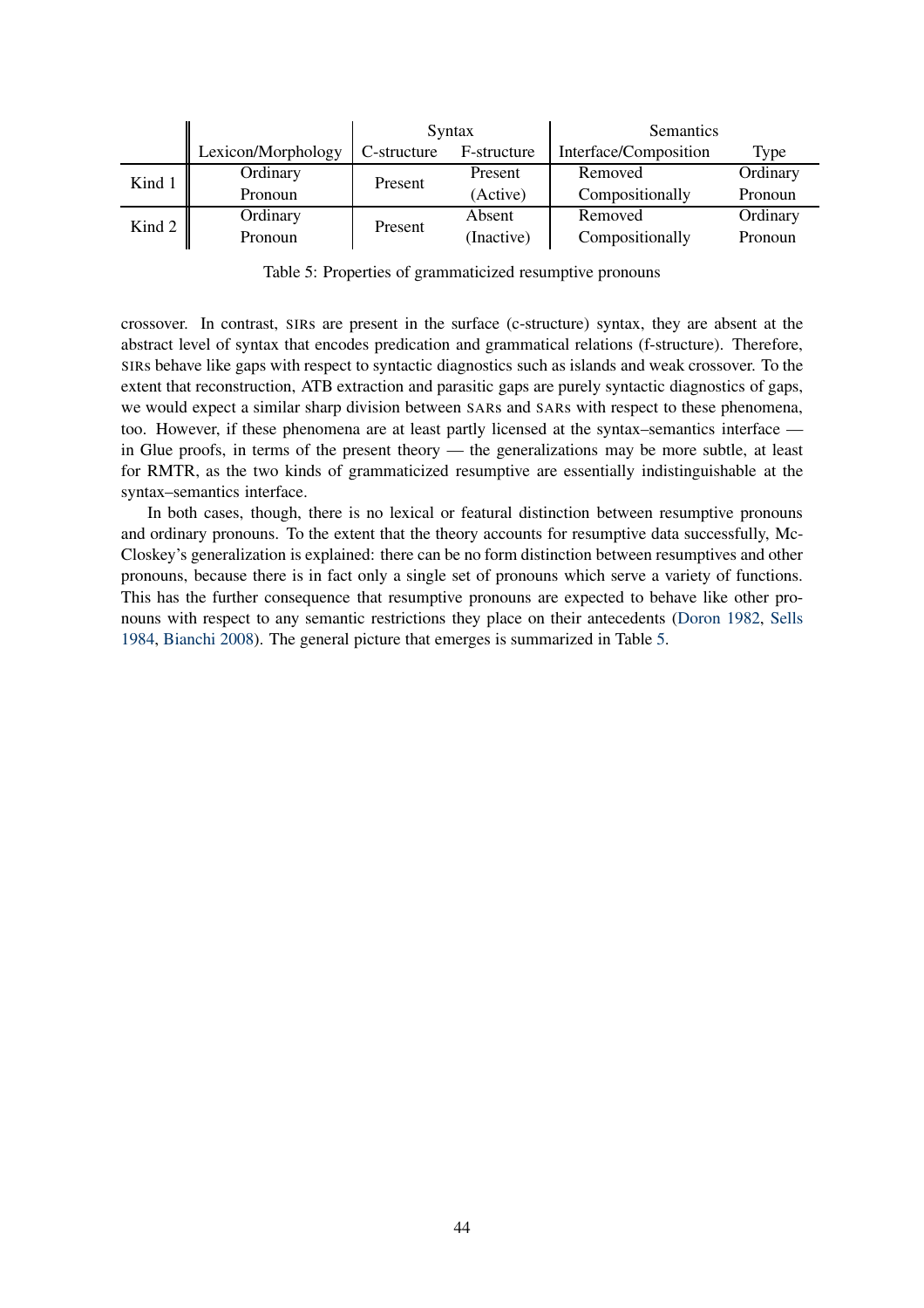## **References**

- <span id="page-46-8"></span>Abney, Steven P. 1987. The English Noun Phrase in its Sentential Aspect. Ph.D. thesis, MIT.
- <span id="page-46-15"></span>Abramsky, Samson. 1993. Computational Interpretations of Linear Logic. *Theoretical Computer Science* 111: 3–57.
- <span id="page-46-2"></span>Adger, David. 2008. Bare Resumptives. This volume.
- <span id="page-46-3"></span>Adger, David, and Gillian Ramchand. 2005. Merge and Move: Wh-Dependencies Revisited. *Linguistic Inquiry* 36(2): 161–193.
- <span id="page-46-4"></span>Alexopoulou, Theodora, and Frank Keller. 2002. Resumption and Locality: A Crosslinguistic Experimental Study. In Mary Andronis, Erin Debenport, Anne Pycha, and Keiko Yoshimura, eds., *CLS 38: The Main Session*, vol. 1. Chicago, IL: Chicago Linguistic Society.
- <span id="page-46-5"></span>—. 2003. Linguistic Complexity, Locality and Resumption. In *Proceedings of WCCFL 22*. Somerville, MA: Cascadilla Press.
- <span id="page-46-6"></span>—. 2007. Locality, Cyclicity, and Resumption: At the Interface between the Grammar and the Human Sentence Processor. *Language* 83(1): 110–160.
- <span id="page-46-12"></span>Alsina, Alex. 2008. A Theory of Structure-sharing: Focusing on Long-distance Dependencies and Parasitic Gaps. Paper presented at LFG08, Sydney, Australia.
- <span id="page-46-17"></span>Andrews, Avery. 1982. The Representation of Case in Modern Icelandic. In [Bresnan 1982b](#page-47-21), 427–503.
- <span id="page-46-11"></span>—. 1990. Unification and Morphological Blocking. *Natural Language and Linguistic Theory* 8: 507–557.
- <span id="page-46-18"></span>Aoun, Joseph, Lina Choueiri, and Norbert Hornstein. 2001. Resumption, Movement, and Derivational Economy. *Linguistic Inquiry* 32(3): 371–403.
- <span id="page-46-0"></span>Asudeh, Ash. 2004. Resumption as Resource Management. Ph.D. thesis, Stanford University.
- <span id="page-46-14"></span>—. 2005. Relational Nouns, Pronouns, and Resumption. *Linguistics and Philosophy* 28: 375–446.
- <span id="page-46-9"></span>—. 2006. Direct Compositionality and the Architecture of LFG. In Miriam Butt, Mary Dalrymple, and Tracy Holloway King, eds., *Intelligent Linguistic Architectures: Variations on Themes by Ronald M. Kaplan*, 363–387. Stanford, CA: CSLI Publications.
- <span id="page-46-1"></span>—. 2009. The Logic of Pronominal Resumption. Ms., Carleton University. In preparation for Oxford University Press.
- <span id="page-46-7"></span>Asudeh, Ash, and Richard Crouch. 2002. Coordination and Parallelism in Glue Semantics: Integrating Discourse Cohesion and the Element Constraint. In Miriam Butt and Tracy Holloway King, eds., *Proceedings of the LFG02 Conference*, 19–39. Stanford, CA: CSLI Publications.
- <span id="page-46-13"></span>Asudeh, Ash, and Frank Keller. 2001. Experimental Evidence for a Predication-Based Binding Theory. In Mary Andronis, Chris Ball, Heidi Elston, and Sylvain Neuvel, eds., *CLS 37: The Main Session*, vol. 1, 1–14. Chicago, IL: Chicago Linguistic Society.
- <span id="page-46-10"></span>Asudeh, Ash, and Ida Toivonen. 2008. Lexical-Functional Grammar. Ms., Carleton University. To appear in [Heine and Narrog](#page-49-16) [\(To appear](#page-49-16)).
- <span id="page-46-16"></span>Benton, Nick, Gavin Bierman, Valeria de Paiva, and Martin Hyland. 1993. A Term Calculus for Intuitionistic Linear Logic. In *Proceedings of the First International Conference on Typed Lambda Calculus*, vol. 664 of *Lecture Notes in Computer Science*, 75–90. Berlin: Springer Verlag.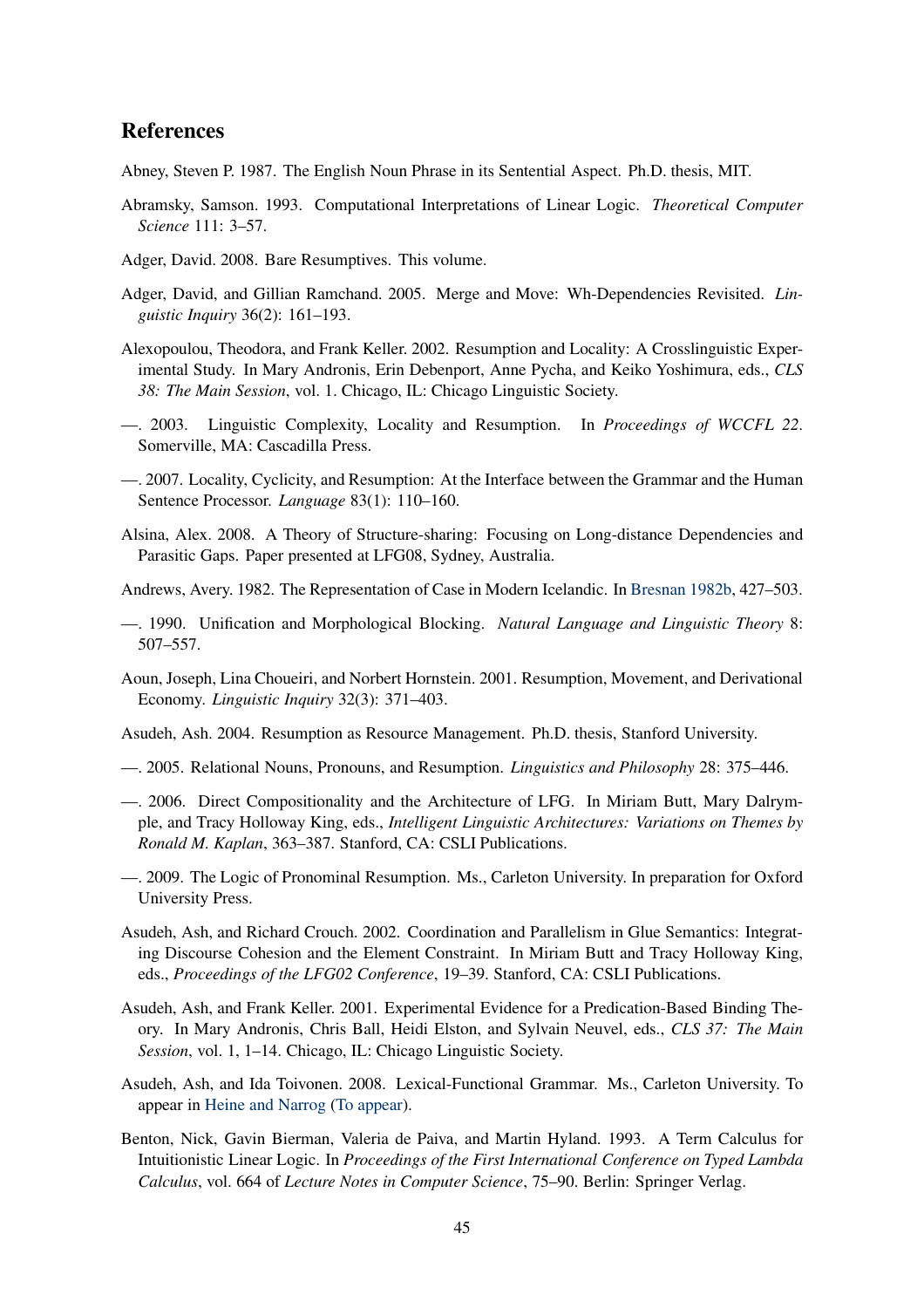- <span id="page-47-3"></span>Bianchi, Valentina. 2008. Some Notes on the 'Specificity Effects' of Optional Resumptive Pronouns. This volume.
- <span id="page-47-6"></span>Boeckx, Cedric. 2003. *Islands and Chains: Resumption as Derivational Residue*. Amsterdam: John Benjamins.
- <span id="page-47-2"></span>Borer, Hagit. 1984. Restrictive Relatives in Modern Hebrew. *Natural Language and Linguistic Theory* 3: 219–260.
- <span id="page-47-12"></span>Bresnan, Joan. 1982a. Control and Complementation. *Linguistic Inquiry* 13: 343–434.
- <span id="page-47-21"></span>Bresnan, Joan, ed. 1982b. *The Mental Representation of Grammatical Relations*. Cambridge, MA: MIT Press.
- <span id="page-47-8"></span>Bresnan, Joan. 1995. Linear Order, Syntactic Rank, and Empty Categories: On Weak Crossover. In [Dalrymple et al. 1995,](#page-48-16) 241–274.
- <span id="page-47-7"></span>—. 2001. *Lexical-Functional Syntax*. Oxford: Blackwell.
- <span id="page-47-9"></span>Bresnan, Joan, and Sam A. Mchombo. 1987. Topic, Pronoun, and Agreement in Chiche ŵa. *Language* 63(4): 741–782.
- <span id="page-47-20"></span>Butt, Miriam, Tracy Holloway King, María-Eugenia Niño, and Frédérique Segond. 1999. *A Grammar Writer's Cookbook*. Stanford, CA: CSLI Publications.
- <span id="page-47-19"></span>Cann, Ronnie, Ruth Kempson, and Lutz Marten. 2005. *The Dynamics of Language: An Introduction*. Amsterdam: Elsevier.
- <span id="page-47-13"></span>Carpenter, Bob. 1997. *Type-Logical Semantics*. Cambridge, MA: MIT Press.
- <span id="page-47-4"></span>Chomsky, Noam. 1981. *Lectures on Government and Binding*. Dordrecht: Foris.
- <span id="page-47-17"></span>—. 1982. *Some Concepts and Consequences of the Theory of Government and Binding*. Cambridge, MA: MIT Press.
- <span id="page-47-18"></span>—. 1986. *Knowledge of Language: Its nature, origin, and use*. New York, NY: Praeger.
- <span id="page-47-11"></span>—. 1993. A Minimalist Program for Linguistic Theory. In [Hale and Keyser 1993](#page-49-17), 1–52. Reprinted as chapter 3 of [Chomsky](#page-47-5) [\(1995](#page-47-5)).
- <span id="page-47-5"></span>—. 1995. *The Minimalist Program*. Cambridge, MA: MIT Press.
- <span id="page-47-16"></span>Crouch, Richard, and Josef van Genabith. 2000. Linear Logic for Linguists. Ms., PARC and Dublin City University. http://www2.parc.com/istl/members/crouch/; checked 10/02/2005.

<span id="page-47-14"></span>Curry, Haskell B., and Robert Feys. 1958. *Combinatory Logic*, vol. 1. Amsterdam: North-Holland.

- <span id="page-47-15"></span>—. 1995. The Basic Theory of Functionality. Analogies with Propositional Algebra. In [de Groote](#page-48-17) [1995,](#page-48-17) 9–13. Reprint of [Curry and Feys](#page-47-14) [\(1958:](#page-47-14) Chapter 9, Section E).
- <span id="page-47-10"></span>Dalrymple, Mary. 1993. *The Syntax of Anaphoric Binding*. Stanford, CA: CSLI Publications.
- <span id="page-47-0"></span>Dalrymple, Mary, ed. 1999. *Semantics and Syntax in Lexical Functional Grammar: The Resource Logic Approach*. Cambridge, MA: MIT Press.
- <span id="page-47-1"></span>Dalrymple, Mary. 2001. *Lexical Functional Grammar*. San Diego, CA: Academic Press.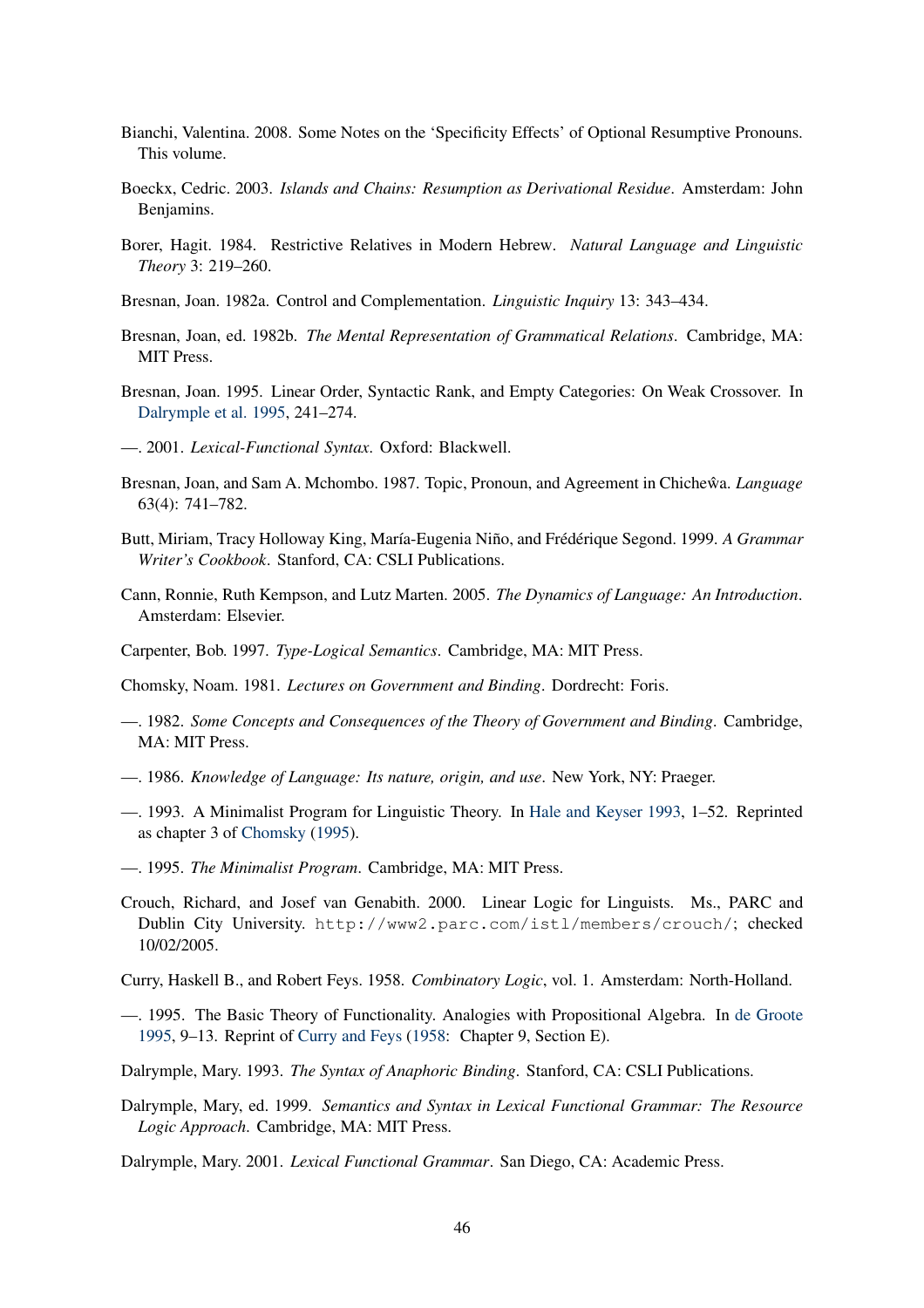- <span id="page-48-9"></span>Dalrymple, Mary, Vaneet Gupta, John Lamping, and Vijay Saraswat. 1999a. Relating Resource-Based Semantics to Categorial Semantics. In [Dalrymple 1999](#page-47-0), 261–280.
- <span id="page-48-8"></span>Dalrymple, Mary, and Ron Kaplan. 2000. Feature Indeterminacy and Feature Resolution. *Language* 74(4): 759–798.
- <span id="page-48-14"></span>Dalrymple, Mary, Ronald M. Kaplan, and Tracy Holloway King. 2001. Weak Crossover and the Absence of Traces. In Miriam Butt and Tracy Holloway King, eds., *Proceedings of the LFG01 Conference*, 66–82. Stanford, CA: CSLI Publications.
- <span id="page-48-6"></span>—. 2004. Linguistic Generalizations over Descriptions. In Miriam Butt and Tracy Holloway King, eds., *Proceedings of the LFG04 Conference*, 199–208. Stanford, CA: CSLI Publications.
- <span id="page-48-16"></span>Dalrymple, Mary, Ronald M. Kaplan, John T. Maxwell III, and Annie Zaenen, eds. 1995. *Formal Issues in Lexical-Functional Grammar*. Stanford, CA: CSLI Publications.
- <span id="page-48-10"></span>Dalrymple, Mary, John Lamping, Fernando Pereira, and Vijay Saraswat. 1999b. Overview and Introduction. In [Dalrymple 1999](#page-47-0), 1–38.
- <span id="page-48-11"></span>—. 1999c. Quantification, Anaphora, and Intensionality. In [Dalrymple 1999](#page-47-0), 39–89.
- <span id="page-48-0"></span>Dalrymple, Mary, John Lamping, and Vijay Saraswat. 1993. LFG Semantics via Constraints. In *Proceedings of the Sixth Meeting of the European ACL*, 97–105. European Chapter of the Association for Computational Linguistics, University of Utrecht.
- <span id="page-48-17"></span>de Groote, Philippe, ed. 1995. *The Curry-Howard Isomorphism*, vol. 8 of *Cahiers du Centre de Logique*. Louvain-la-neuve, Belgium: Academia.
- <span id="page-48-15"></span>Doron, Edit. 1982. On the Syntax and Semantics of Resumptive Pronouns. In *Texas Linguistic Forum 19*, 1–48. Austin, TX.
- <span id="page-48-4"></span>Elbourne, Paul D. 2005. *Situations and Individuals*. Cambridge, MA: MIT Press.
- <span id="page-48-1"></span>Embick, David, and Rolf Noyer. 2007. Distributed Morphology and the Syntax–Morphology Interface. In [Ramchand and Reiss 2007](#page-51-17), 289–324.
- <span id="page-48-5"></span>Engdahl, Elisabet. 1985. Parasitic Gaps, Resumptive Pronouns, and Subject Extractions. *Linguistics* 23: 3–44.
- <span id="page-48-3"></span>Erteschik-Shir, Nomi. 1992. Resumptive Pronouns in Islands. In Helen Goodluck and Michael Rochemont, eds., *Island Constraints: Theory, Acquisition and Processing*, 89–108. Dordrecht: Kluwer.
- <span id="page-48-7"></span>Fenstad, Jens Erik, Per-Kristian Halvorsen, and Tore Langhold amd Johan van Benthem. 1987. *Situations, Language and Logic*. Dordrecht: D. Reidel.
- <span id="page-48-2"></span>Ferreira, Fernanda, and Benjamin Swets. 2005. The production and comprehension of resumptive pronouns in relative clause "island" contexts. In Anne Cutler, ed., *Twenty-first Century Psycholinguistics: Four Cornerstones*, 263–278. Mahway, NJ: Lawrence Erlbaum Associates.
- <span id="page-48-12"></span>Frege, Gottlob. 1891/1952. Function and Concept. In P. T. Geach and Max Black, eds., *Translations from the Philosophical Writings of Gottlob Frege*, 22–41. London: Blackwell. Translated by P.T. Geach.
- <span id="page-48-13"></span>Gamut, L.T.F. 1991. *Introduction to Logic*, vol. 1 of *Logic, Language, and Meaning*. Chicago: University of Chicago Press.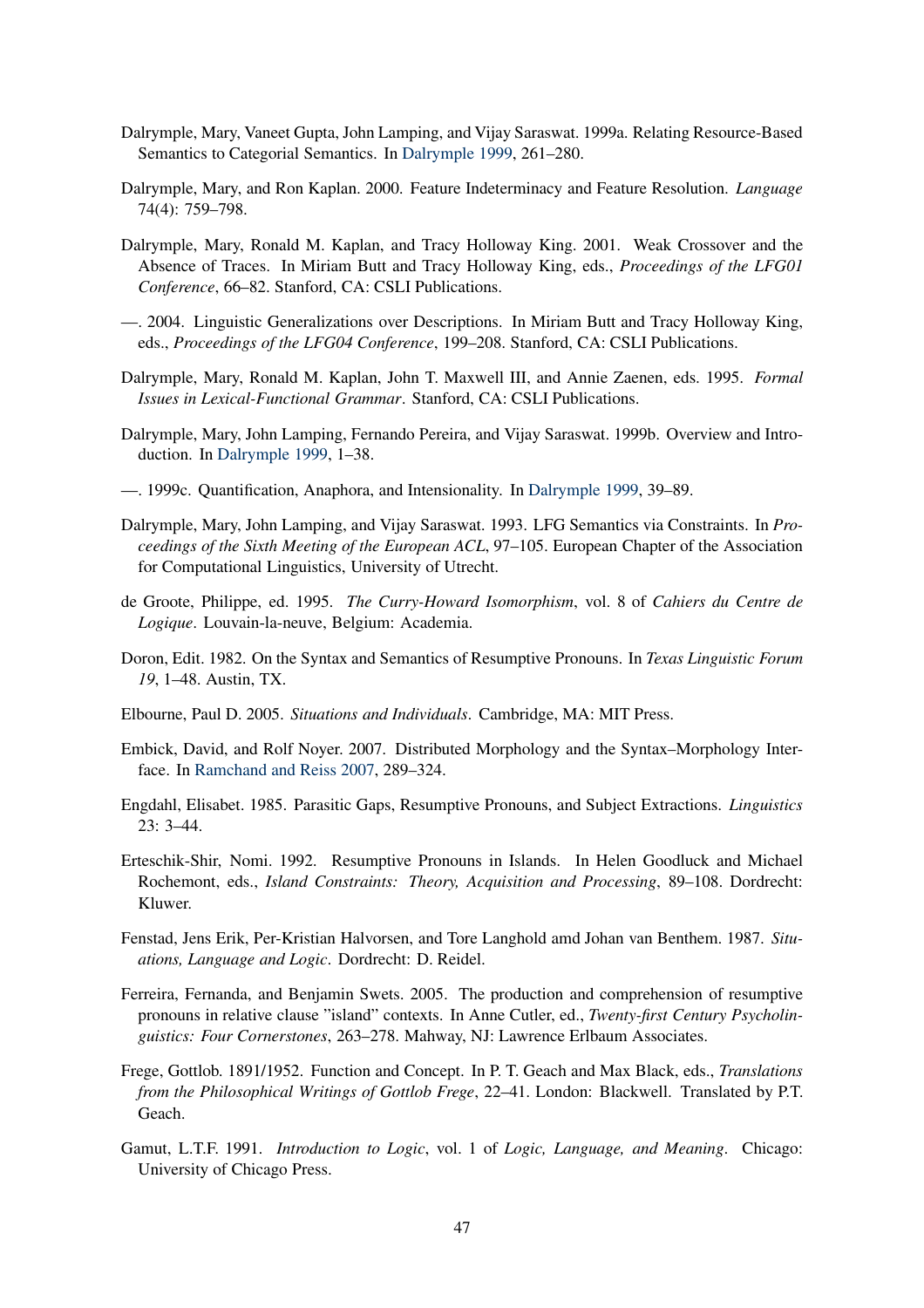- <span id="page-49-8"></span>Gärtner, Hans-Martin. 1997. Generalized Transformations and Beyond. Ph.D. thesis, University of Frankfurt am Main.
- <span id="page-49-9"></span>—. 2002. *Generalized Transformations and Beyond: Reflections on Minimalist Syntax*. Berlin: Akademie-Verlag.
- <span id="page-49-0"></span>Girard, Jean-Yves. 1987. Linear Logic. *Theoretical Computer Science* 50: 1–102.
- <span id="page-49-13"></span>—. 1989. *Proofs and Types*, vol. 7 of *Cambridge Tracts in Theoretical Computer Science*. Cambridge: Cambridge University Press. Translated and expanded by Yves Lafont and Paul Taylor.
- <span id="page-49-14"></span>—. 1995. Linear Logic: A Survey. In [de Groote 1995](#page-48-17), 193–255.
- <span id="page-49-4"></span>Guilliot, Nicolas. 2008. Reconstructing Resumption. Paper presented at *Resumptive Pronouns at the Interfaces*, University of Paris 7.
- <span id="page-49-2"></span>Guilliot, Nicolas, and Nouman Malkawi. 2006. When Resumption Determines Reconstruction. In Donald Baumer, David Montero, and Michael Scanlon, eds., *Proceedings of the 25th West Coast Conference on Formal Linguistics*, 168–176. Somerville, MA: Cascadilla Proceedings Project.
- <span id="page-49-3"></span>—. 2008. Weak vs. Strong Resumption: Covarying differently. This volume.
- <span id="page-49-17"></span>Hale, Kenneth, and Samuel Jay Keyser, eds. 1993. *The View from Building 20*. Cambridge, MA: MIT Press.
- <span id="page-49-1"></span>Halle, Morris[, and Alec Marantz. 1993. Distributed Morphology and the Pieces of Inflection. In](#page-49-17) Hale and Keyser [1993](#page-49-17), 111–176.
- <span id="page-49-6"></span>Halvorsen, Per-Kristian. 1983. Semantics for Lexical-Functional Grammar. *Linguistic Inquiry* 14(4): 567–615.
- <span id="page-49-5"></span>Halvorsen, Per-Kristian, and Ronald M. Kaplan. 1988. Projections and Semantic Description in Lexical-Functional Grammar. In *Proceedings of the International Conference on Fifth Generation Computer Systems*, 1116–1122. Institute for New Generation Systems, Tokyo. Reprinted in [Dalrymple et al.](#page-48-16) [\(1995](#page-48-16): 279–292).
- <span id="page-49-7"></span>Heim, Irene, and Angelika Kratzer. 1998. *Semantics in Generative Grammar*. Oxford: Blackwell.
- <span id="page-49-16"></span>Heine, Bernd, and Heiko Narrog, eds. To appear. *The Oxford Handbook of Linguistic Analysis*. Oxford: Oxford University Press.
- <span id="page-49-12"></span>Howard, William A. 1980. The Formulae-as-Types Notion of Construction. In Jonathan P. Seldin and J. Roger Hindley, eds., *To H.B. Curry: Essays on Combinatory Logic, Lambda Calculus and Formalism*, 479–490. London: Academic press. Circulated in unpublished form from 1969. Reprinted in [de Groote](#page-48-17) [\(1995](#page-48-17): 15–26).
- <span id="page-49-18"></span>Jacobs, Roderick A., and Peter S. Rosenbaum, eds. 1970. *Readings in English Transformational Grammar*. Waltham, MA: Ginn and Company.
- <span id="page-49-11"></span>Jacobson, Pauline. 1999. Towards a Variable-Free Semantics. *Linguistics and Philosophy* 22: 117– 184.
- <span id="page-49-10"></span>Jäger, Gerhard. 2005. *Anaphora and Type Logical Grammar*. Dordrecht: Springer.
- <span id="page-49-15"></span>Johnson, David, and Shalom Lappin. 1999. *Local Constraints Vs. Economy*. Stanford, CA: CSLI Publications.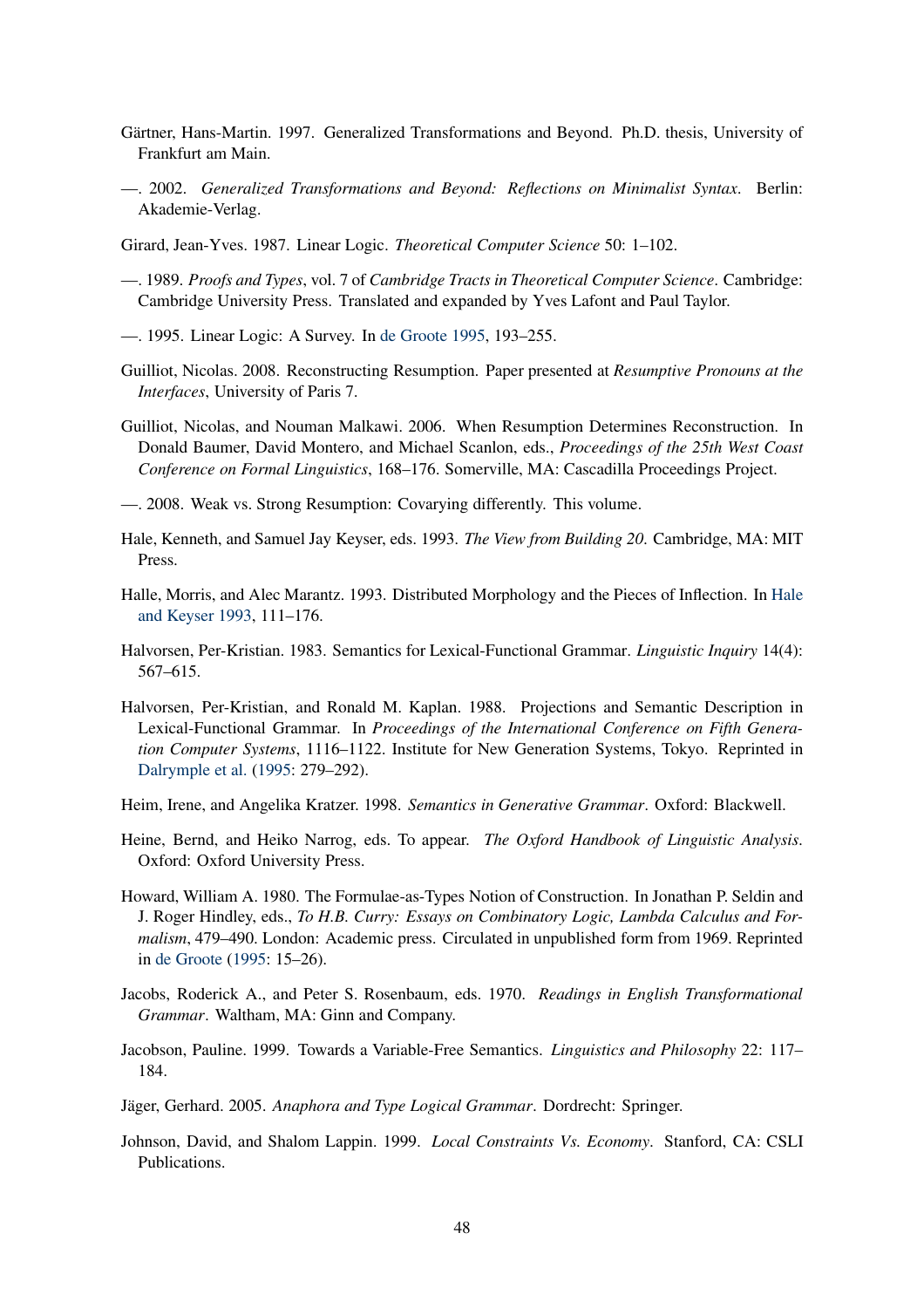- <span id="page-50-11"></span>Johnson, Kyle. 2007. Determiners and Movement. Ms., University of Massachusetts at Amherst. Presented at *On Linguistic Interfaces*, Ulster.
- <span id="page-50-5"></span>Kaplan, Ronald M. 1987. Three Seductions of Computational Psycholinguistics. In Peter Whitelock, Mary McGee Wood, Harold L. Somers, Rod Johnson, and Paul Bennett, eds., *Linguistic Theory and Computer Applications*, 149–181. London: Academic Press. Reprinted in [Dalrymple et al.](#page-48-16) [\(1995](#page-48-16): 339–367).
- <span id="page-50-6"></span>—. 1989. The Formal Architecture of Lexical-Functional Grammar. In Chu-Ren Huang and Keh-Jiann Chen, eds., *Proceedings of ROCLING II*, 3–18. Reprinted in [Dalrymple et al.](#page-48-16) [\(1995](#page-48-16): 7–27).
- <span id="page-50-4"></span>Kaplan, Ronald M., and Joan Bresnan. 1982. Lexical-Functional Grammar: A Formal System for Grammatical Representation. In [Bresnan 1982b,](#page-47-21) 173–281. Reprinted in [Dalrymple et al.](#page-48-16) [\(1995:](#page-48-16) 29– 135).
- <span id="page-50-3"></span>Kaplan, Ronald M., and Jürgen Wedekind. 1993. Restriction and Correspondence-Based Translation. In *Proceedings of the 6th Meeting of the EACL*. European Chapter of the Association of Computational Linguistics, University of Utrecht.
- <span id="page-50-7"></span>Kaplan, Ronald M., and Annie Zaenen. 1989. Long-Distance Dependencies, Constituent Structure, and Functional Uncertainty. In Mark Baltin and Anthony Kroch, eds., *Alternative Conceptions of Phrase Structure*, 17–42. Chicago, IL: University of Chicago Press. Reprinted in [Dalrymple et al.](#page-48-16) [\(1995](#page-48-16): 137–165).
- <span id="page-50-1"></span>Kehler, Andrew. 2002. *Coherence, Reference, and the Theory of Grammar*. Stanford, CA: CSLI Publications.
- <span id="page-50-8"></span>King, Tracy Holloway. 1995. *Configuring Topic and Focus in Russian*. Stanford, CA: CSLI Publications.
- <span id="page-50-9"></span>King, Tracy Holloway, and Annie Zaenen. 2004. F-structures, Information Structure, and Discourse Structure. Talk presented at the Winter School in LFG and Computational Linguistics, University of Canterbury, Christchurch, New Zealand. Extended abstract available online (checked 19/08/2007):

<http://cslipublications.stanford.edu/LFG/9/lfg04kingzaenen-abs.html>.

- <span id="page-50-10"></span>Kleene, Stephen C. 1956. Representation of Events in Nerve Nets and Finite Automata. In Claude Shannon and John McCarthy, eds., *Automata Studies*, 3–41. Princeton, NJ: Princeton University Press.
- <span id="page-50-13"></span>Klein, Ewan, and Ivan A. Sag. 1985. Type-Driven Translation. *Linguistics and Philosophy* 8: 163– 201.
- <span id="page-50-12"></span>Kokkonidis, Miltiadis. 2008. First-Order Glue. *Journal of Logic, Language and Information* 17(1): 43–68.
- <span id="page-50-0"></span>Koopman, Hilda. 1982. Control from COMP and Comparative Syntax. *Linguistic Review* 2(4): 365– 391. Reprinted in [Koopman](#page-50-14) [\(2000](#page-50-14): 126–150).
- <span id="page-50-2"></span>—. 1999. The Internal and External Distribution of Pronominal DPs. In Kyle Johnson and Ian G. Roberts, eds., *Beyond Principles and Parameters Essays in Memory of Osvaldo Jaeggli*, 91–132. Dordrecht: Kluwer. Reprinted in [Koopman](#page-50-14) [\(2000:](#page-50-14) 77–118).
- <span id="page-50-14"></span>—. 2000. *The Syntax of Specifiers and Heads*. London: Routledge.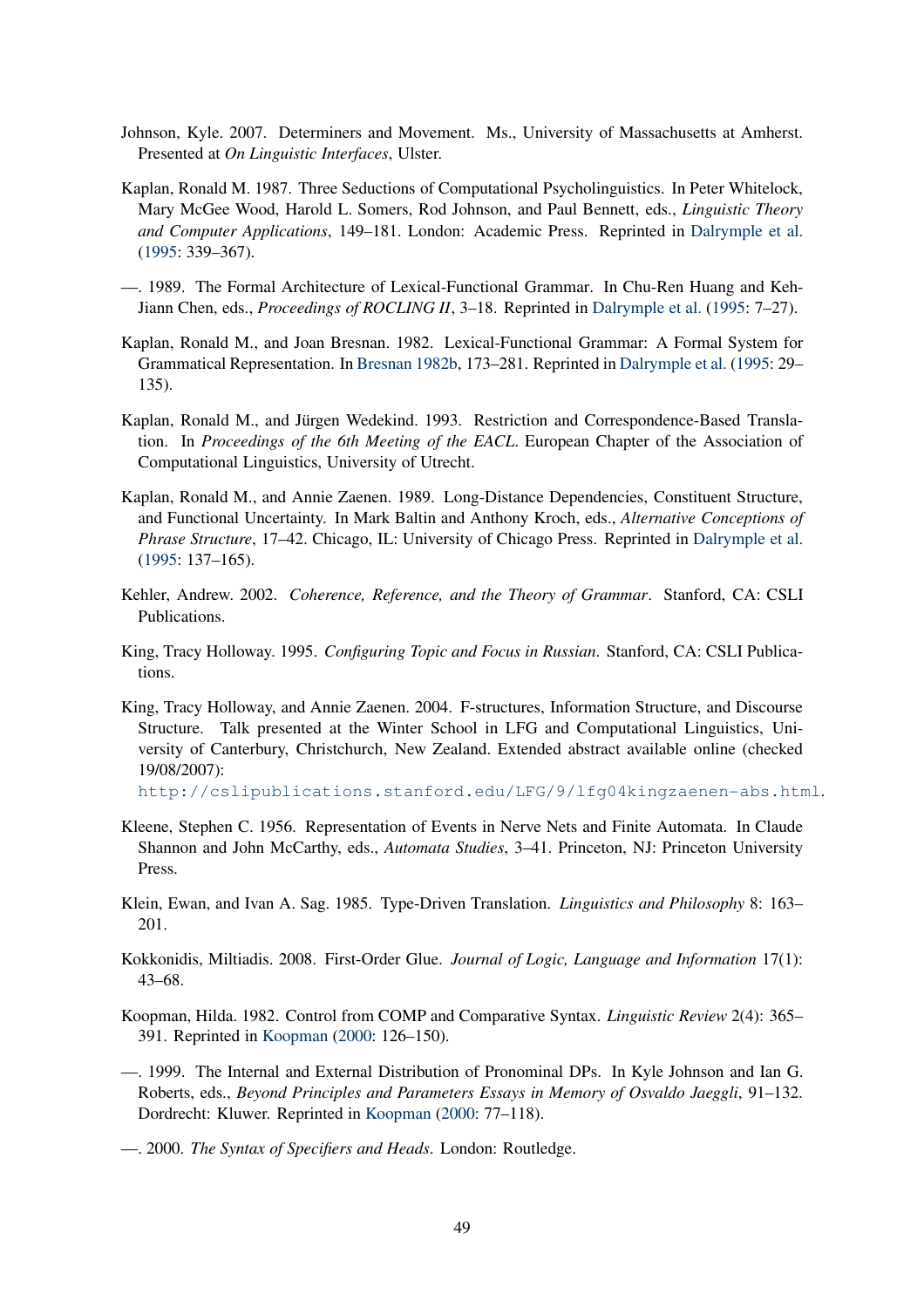- <span id="page-51-5"></span>Koopman, Hilda, and Dominique Sportiche. 1982. Variables and the Bijection Principle. *Linguistic Review* 2(2): 139–160. Reprinted in [Koopman](#page-50-14) [\(2000:](#page-50-14) 19–39).
- <span id="page-51-6"></span>—. 1986. A Note on Long Extraction in Vata and the ECP. *Natural Language and Linguistic Theory* 4(3): 357–374. Reprinted in [Koopman](#page-50-14) [\(2000:](#page-50-14) 151–166).
- <span id="page-51-10"></span>Kratzer, Angelika. 2008. Making a Pronoun: Fake Indexicals as Windows into the Properties of Pronouns. Ms., University of Massachusetts, Amherst. To appear in *Linguistic Inquiry*. Available at semanticsarchive.net; retrieved 13/08/2008.
- <span id="page-51-11"></span>Lebeaux, David. 1990. Relative Clauses, Licensing, and the Nature of the Derivation. In *Proceedings of the North East Linguistics Society*, 318–332. Amherst, MA: GLSA.
- <span id="page-51-13"></span>Lev, Iddo. 2007. Packed Computation of Exact Meaning Representations. Ph.D. thesis, Stanford University.
- <span id="page-51-16"></span>McCloskey, James. 1978. A Fragment of a Grammar of Modern Irish. Ph.D. thesis, University of Texas, Austin.
- <span id="page-51-2"></span>—. 1979. *Transformational Syntax and Model Theoretic Semantics: A Case-Study in Modern Irish*. Dordrecht: Reidel.
- <span id="page-51-4"></span>—. 1983. On the Binding of Resumptive Pronouns in Modern Irish. Paper presented at GLOW, University of York.
- <span id="page-51-3"></span>—. 1990. Resumptive Pronouns,  $\overline{A}$ -Binding and Levels of Representation in Irish. In Randall Hendrick, ed., *Syntax of the Modern Celtic languages*, vol. 23 of *Syntax and Semantics*, 199–248. San Diego, CA: Academic Press.
- <span id="page-51-0"></span>—. 2002. Resumption, Successive Cyclicity, and the Locality of Operations. In Samuel David Epstein and T. Daniel Seeley, eds., *Derivation and Explanation in the Minimalist Program*, 184–226. Oxford: Blackwell.
- <span id="page-51-1"></span>—. 2006. Resumption. In Martin Everaert and Henk van Riemsdijk, eds., *The Blackwell Companion to Syntax*, 94–117. Oxford: Blackwell.
- <span id="page-51-9"></span>McCloskey, James, and Kenneth Hale. 1984. On the Syntax of Person-Number Inflection in Modern Irish. *Natural Language and Linguistic Theory* 1: 487–533.
- <span id="page-51-15"></span>Moortgat, Michael. 1997. Categorial Type Logics. In Johan van Benthem and Alice ter Meulen, eds., *Handbook of Logic and Language*, 93–177. Cambridge, MA: MIT Press. Co-published with Elsevier Science B.V., Amsterdam.
- <span id="page-51-14"></span>Morrill, Glyn. 1994. *Type Logical Grammar*. Dordrecht: Kluwer.
- <span id="page-51-12"></span>Pollard, Carl, and Ivan A. Sag. 1992. Anaphors in English and the Scope of Binding Theory. *Linguistic Inquiry* 23(2): 261–303.
- <span id="page-51-8"></span>—. 1994. *Head-driven Phrase Structure Grammar*. Chicago, IL and Stanford, CA: The University of Chicago Press and CSLI Publications.
- <span id="page-51-7"></span>Postal, Paul M. 1966. On So-Called Pronouns in English. In Francis P. Dineen, ed., *Report of the 17th Annual Round Table Meeting on Language and Linguistics*. Washington, D.C.: Georgetown University Press. Reprinted in [Jacobs and Rosenbaum](#page-49-18) [\(1970:](#page-49-18) 56–82).
- <span id="page-51-17"></span>Ramchand, Gillian, and Charles Reiss, eds. 2007. *The Oxford Handbook of Linguistic Interfaces*. Oxford: Oxford University Press.